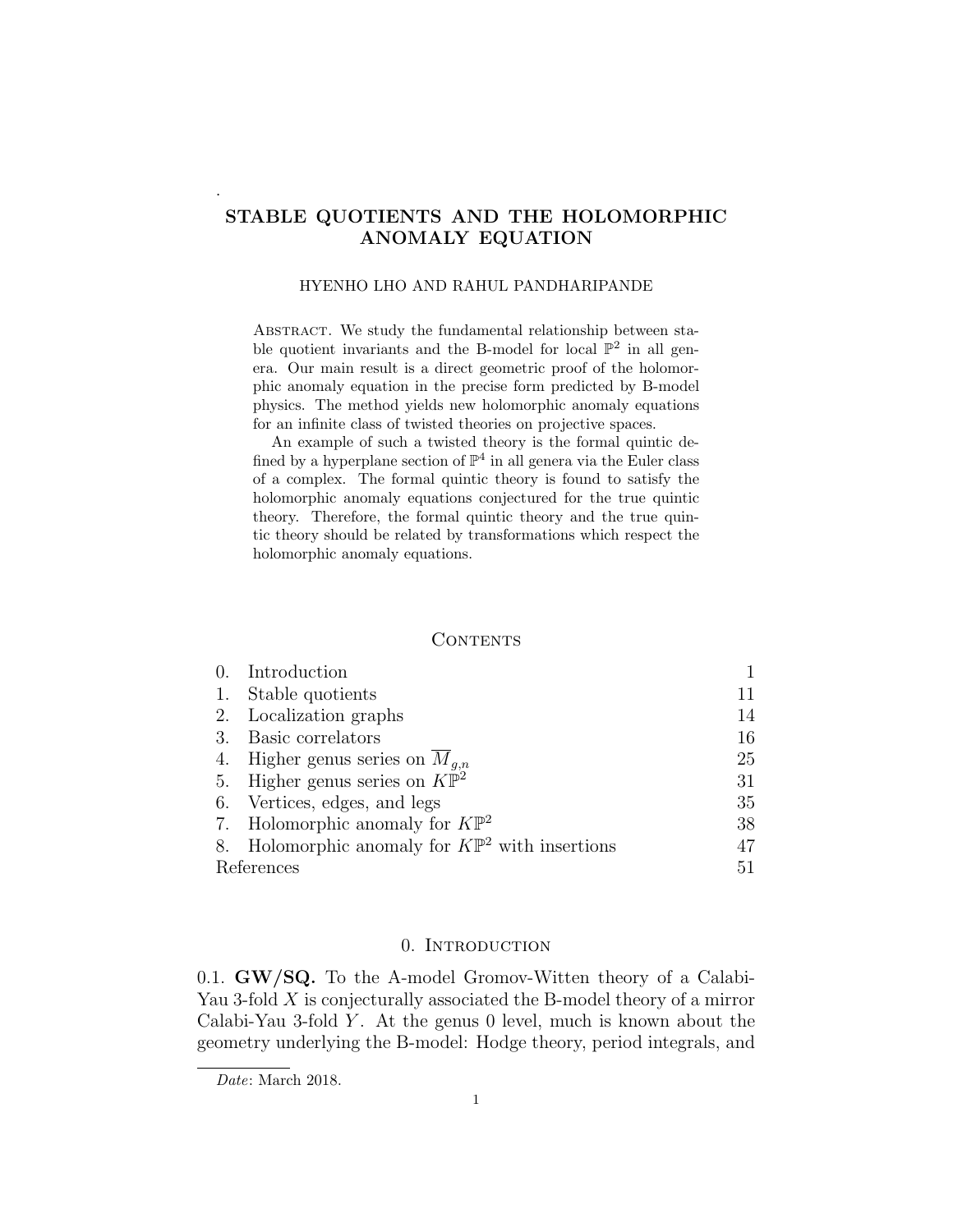the linear sigma model. In higher genus, mathematical techniques have been less successful. In toric Calabi-Yau geometries, the topological recursion of Eynard and Orantin provides a link to the B-model [5, 16]. Another mathematical approach to the B-model (without the toric hypothesis) has been proposed by Costello and Li [14] following paths suggested by string theory. A very different mathematical view of the geometry of B-model invariants is pursued here.

Let  $X_5 \subset \mathbb{P}^4$  be a (nonsingular) quintic Calabi-Yau 3-fold. The moduli space of stable maps to the quintic of genus q and degree  $d$ ,

$$
\overline{M}_g(X_5, d) \subset \overline{M}_g(\mathbb{P}^4, d) ,
$$

has virtual dimension 0. The Gromov-Witten invariants<sup>1</sup>,

(1) 
$$
N_{g,d}^{\mathsf{GW}} = \langle 1 \rangle_{g,d}^{\mathsf{GW}} = \int_{[\overline{M}_g(X_5,d)]^{vir}} 1,
$$

have been studied for more than 20 years, see [15, 18, 25] for an introduction to the subject.

The theory of stable quotients developed in [29] was partially inspired by the question of finding a geometric approach to a higher genus linear sigma model. The moduli space of stable quotients for the quintic,

$$
\overline{Q}_g(X_5,d) \subset \overline{Q}_g(\mathbb{P}^4,d) \,,
$$

was defined in [29, Section 9], and questions about the associated integral theory,

(2) 
$$
N_{g,d}^{\mathsf{SQ}} = \langle 1 \rangle_{g,d}^{\mathsf{SQ}} = \int_{[\overline{Q}_g(X_5,d)]^{vir}} 1,
$$

were posed.

The existence of a natural obstruction theory on  $Q_g(X_5, d)$  and a virtual fundamental class  $[\overline{Q}_g(X_5, d)]^{vir}$  is easily seen<sup>2</sup> in genus 0 and 1. A proposal in higher genus for the obstruction theory and virtual class was made in [29] and was carried out in significantly greater generality in the setting of quasimaps in [11]. In genus 0 and 1, the integral theory (2) was calculated in [13] and [23] respectively. The answers on the stable quotient side exactly match the string theoretic B-model for the quintic in genus 0 and 1.

<sup>&</sup>lt;sup>1</sup>In degree 0, the moduli spaces of maps and stable quotients are both empty for genus 0 and 1, so the invariants in these cases vanish.

 ${}^{2}$ For stability, marked points are required in genus 0 and positive degree is required in genus 1.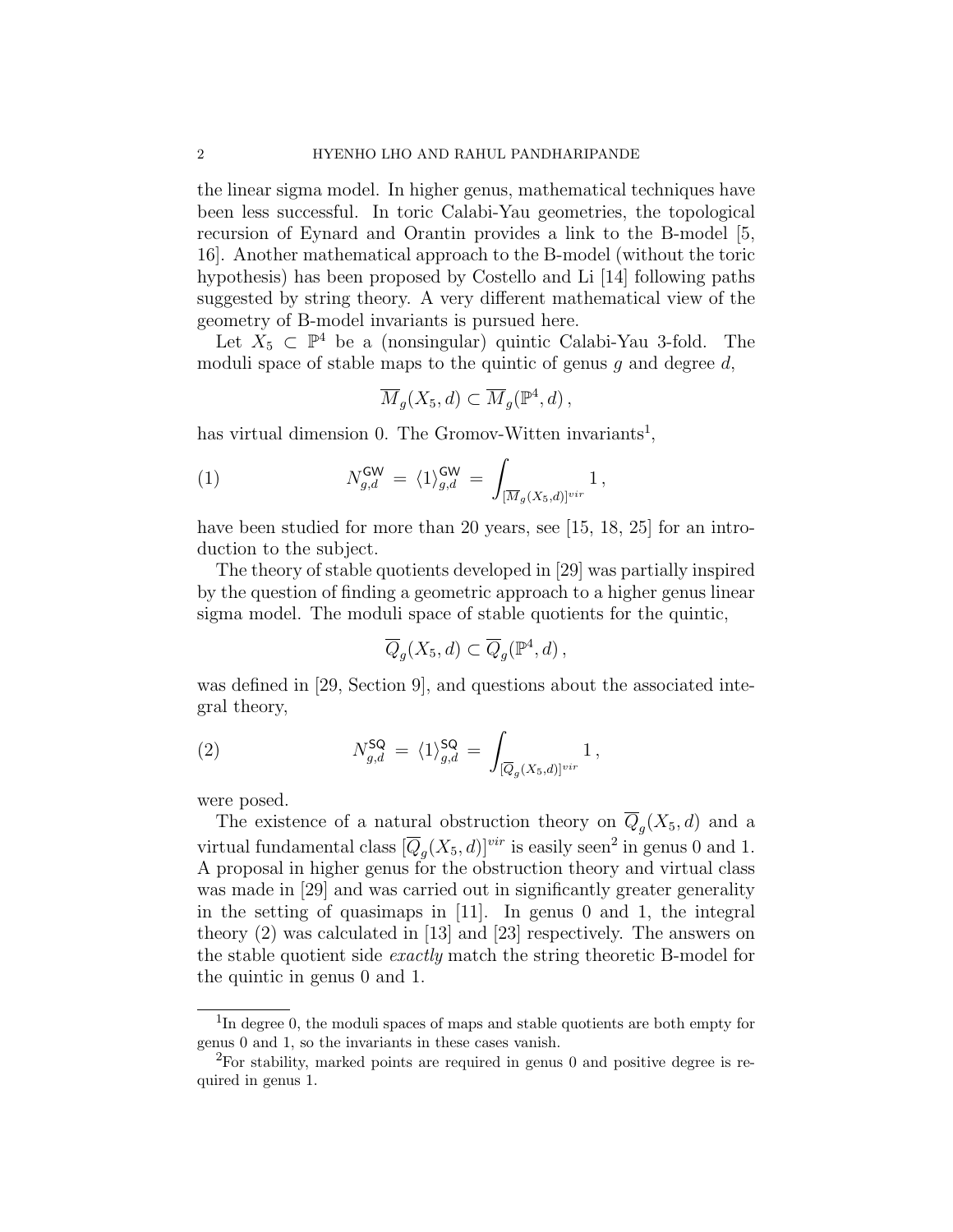A relationship in every genus between the Gromov-Witten and stable quotient invariants of the quintic has been recently proven by Ciocan-Fontanine and Kim [9].<sup>3</sup> Let  $H \in H^2(X_5, \mathbb{Z})$  be the hyperplane class of the quintic, and let

$$
\mathcal{F}_{g,n}^{\mathsf{GW}}(Q) = \langle \underbrace{H,\ldots,H}_{n} \rangle_{g,n}^{\mathsf{GW}} = \sum_{d=0}^{\infty} Q^d \int_{[\overline{M}_{g,n}(X_5,d)]^{vir}} \prod_{i=1}^n \text{ev}_i^*(H),
$$
  

$$
\mathcal{F}_{g,n}^{\mathsf{SQ}}(q) = \langle \underbrace{H,\ldots,H}_{n} \rangle_{g,n}^{\mathsf{SQ}} = \sum_{d=0}^{\infty} q^d \int_{[\overline{Q}_{g,n}(X_5,d)]^{vir}} \prod_{i=1}^n \text{ev}_i^*(H)
$$

be the Gromov-Witten and stable quotient series respectively (involving the pointed moduli spaces and the evaluation morphisms at the markings). Let

$$
I_0^{\mathsf{Q}}(q) = \sum_{d=0}^{\infty} q^d \frac{(5d)!}{(d!)^5}, \quad I_1^{\mathsf{Q}}(q) = \log(q) I_0^{\mathsf{Q}}(q) + 5 \sum_{d=1}^{\infty} q^d \frac{(5d)!}{(d!)^5} \left( \sum_{r=d+1}^{5d} \frac{1}{r} \right).
$$

The mirror map is defined by

$$
Q(q) = \exp\left(\frac{I_1^{\mathsf{Q}}(q)}{I_0^{\mathsf{Q}}(q)}\right) = q \cdot \exp\left(\frac{5 \sum_{d=1}^{\infty} q^d \frac{(5d)!}{(d!)^5} \left(\sum_{r=d+1}^{5d} \frac{1}{r}\right)}{\sum_{d=0}^{\infty} q^d \frac{(5d)!}{(d!)^5}}\right).
$$

The relationship between the Gromov-Witten and stable quotient invariants of the quintic in case

$$
2g - 2 + n > 0
$$

is given by the following result [9]:

(3) 
$$
\mathcal{F}_{g,n}^{\mathsf{GW}}(Q(q)) = I_0^{\mathsf{Q}}(q)^{2g-2+n} \cdot \mathcal{F}_{g,n}^{\mathsf{SQ}}(q).
$$

The transformation (3) shows the stable quotient theory matches the string theoretic B-model series for the quintic  $X_5$ .

Based on the above investigation of the quintic, a fundamental relationship between the stable quotient invariants and the B-model for all local and complete intersection Calabi-Yau 3-folds X is natural to propose: the stable quotient invariants of  $X$  exactly equal the B-model invariants of the mirror Y .

 ${}^{3}$ A second proof (in most cases) can be found in [12].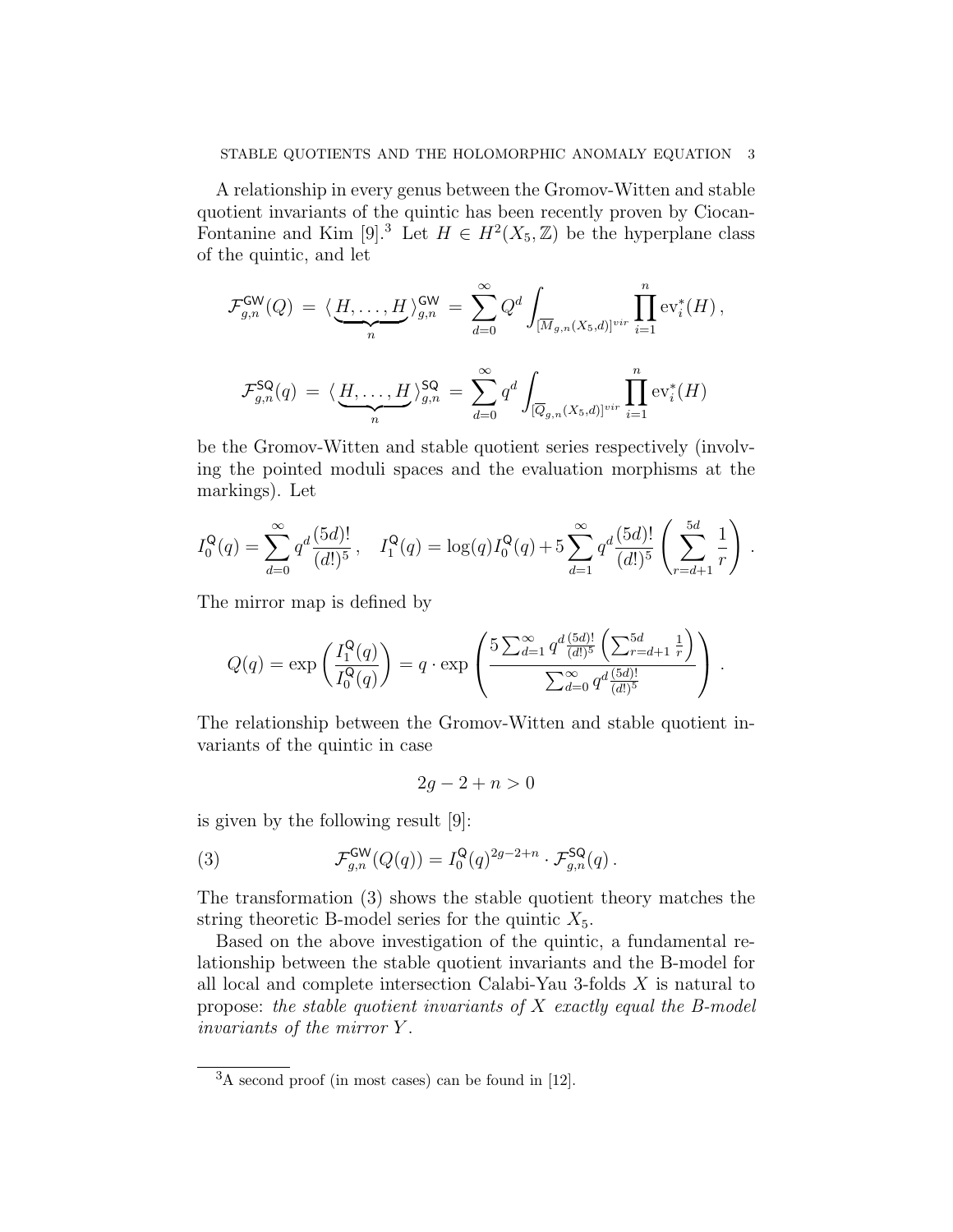0.2. Holomorphic anomaly. The (conjectural) holomorphic anomaly equation is a beautiful property of the string theoretic B-model series which has been used effectively since  $|4|$ . Since the stable quotients invariants provide a geometric proposal for the B-model series, we should look for the geometry of the holomorphic anomaly equation in the moduli space of stable quotients.

Since the stable quotients invariant for the quintic are difficult<sup>4</sup> to approach in  $q \geq 2$ , we study here instead the stable quotient invariants in all genera for local  $\mathbb{P}^2$  – the toric Calabi-Yau 3-fold given by the total space  $K\mathbb{P}^2$  of the canonical bundle over  $\mathbb{P}^2$ . Our main result is a direct proof of the holomorphic anomaly equations in the precise form predicted by B-model physics for local  $\mathbb{P}^2$ .

The holomorphic anomaly equation can be proven for toric Calabi-Yau 3-folds by the topological recursion of Eynard and Orantin [16] together with the remodelling conjecture [5] proven recently in [17]. The path of [5, 16, 17] to the holomorphic anomaly equation for toric Calabi-Yau 3-folds involves explicit manipulation of the Gromov-Witten partition function (which can be computed by now in several different ways in toric Calabi-Yau cases [1, 30]). Our approach involves the geometry of the moduli space of stable quotients — the derivation of the holomorphic anomaly equation takes place on the stable quotient side.

The new perspective yields new holomorphic anomaly equations for an infinite class of twisted theories on projective spaces. Some of these are related to toric Calabi-Yau geometries (such as local  $\mathbb{P}^1 \times \mathbb{P}^1$ ), but most are not. The holomorphic anomaly equations for these theories have never been considered before.

A particular twisted theory on  $\mathbb{P}^4$  is related to the quintic 3-fold. Let the algebraic torus

$$
\mathsf{T}_5 = (\mathbb{C}^*)^5
$$

act with the standard linearization on  $\mathbb{P}^4$  with weights  $\lambda_0, \ldots, \lambda_4$  on the vector space  $H^0(\mathbb{P}^4, \mathcal{O}_{\mathbb{P}^4}(1))$ . Let

$$
(4) \qquad \mathsf{C} \to \overline{M}_g(\mathbb{P}^4, d) \,, \quad f: \mathsf{C} \to \mathbb{P}^4 \,, \quad \mathsf{S} = f^* \mathcal{O}_{\mathbb{P}^4}(-1) \to \mathsf{C}
$$

be the universal curve, the universal map, and the universal bundle over the moduli space of stable maps — all equipped with canonical

<sup>&</sup>lt;sup>4</sup>There are very few mathematical derivations of the holomorphic anomaly equation in higher genus for compact Calabi-Yau 3-folds. A genus 2 result for the Enriques Calabi-Yau can be found in [31].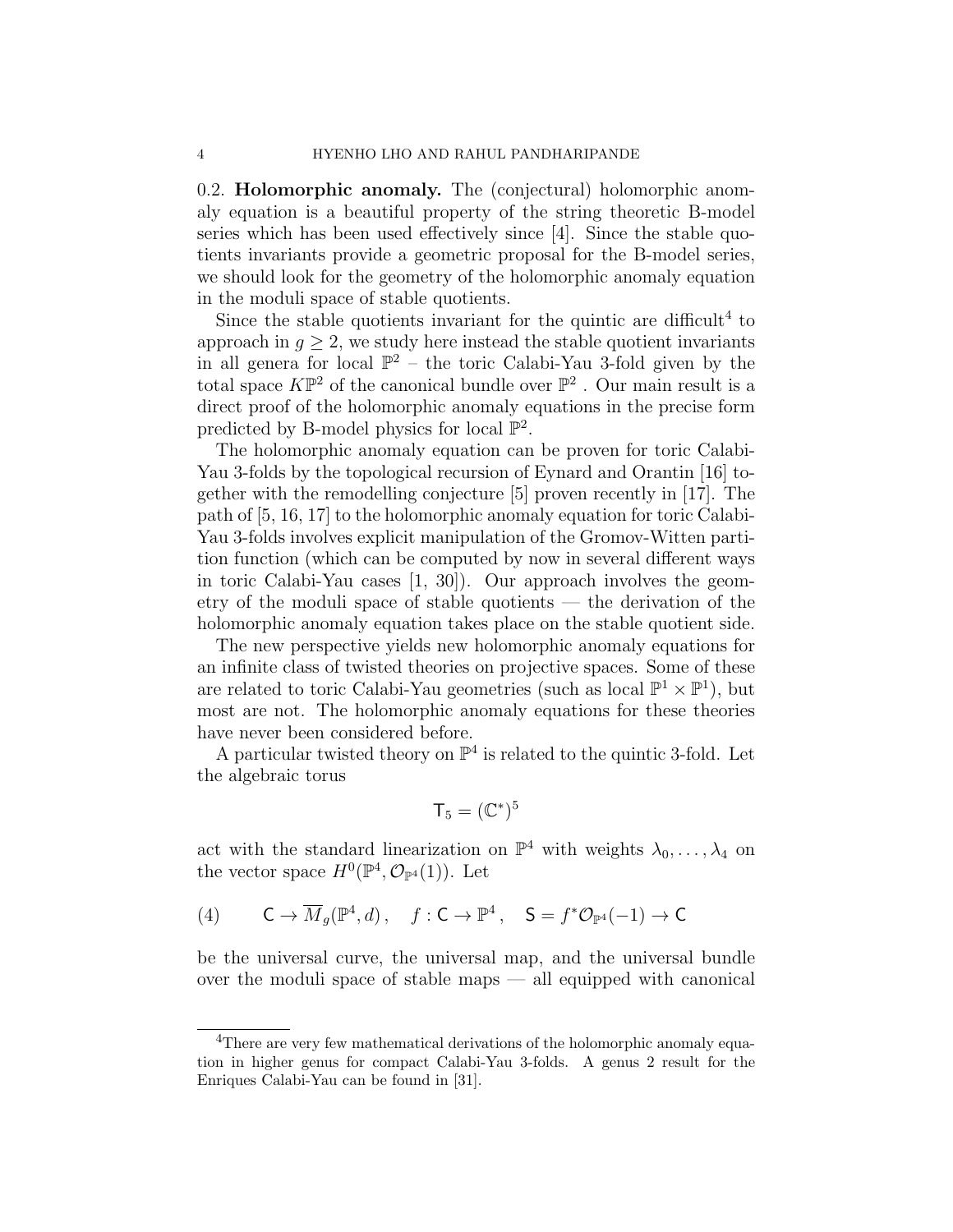$T_5$ -actions. We define the *formal quintic invariants* by<sup>5</sup>

(5) 
$$
\widetilde{N}_{g,d}^{\mathsf{GW}} = \int_{[\overline{M}_g(\mathbb{P}^4,d)]^{vir}} e(R\pi_*(\mathsf{S}^{-5})),
$$

where  $e(R\pi_*(S^{-5}))$  is the equivariant Euler class (defined after localization). The integral (5) is homogeneous of degree 0 in localized equivariant cohomology,

$$
\int_{[\overline{M}_g(\mathbb{P}^4,d)]^{vir}} e(R\pi_*(\mathsf{S}^{-5})) \, \in \, \mathbb{Q}(\lambda_0,\ldots,\lambda_4) \, ,
$$

and defines a rational number  $\widetilde{N}_{g,d}^{\mathsf{GW}} \in \mathbb{Q}$  after the specialization

$$
\lambda_i = \zeta^i \lambda_0
$$

for a primitive fifth root of unity  $\zeta^5 = 1$ .

A main result in the sequel [27] proves that the holomorphic anomaly equations conjectured for the true quintic theory (1) are satisfied by the formal quintic theory (5). In particular, the formal quintic theory and the true quintic theory should be related by transformations which respect the holomorphic anomaly equations.

0.3. Twisted theories on  $\mathbb{P}^m$ . Twisted theories associated to  $\mathbb{P}^m$  can be constructed as follows. Let the algebraic torus

$$
\mathsf{T}_{m+1} = (\mathbb{C}^*)^{m+1}
$$

act with the standard linearization on  $\mathbb{P}^m$  with weights  $\lambda_0, \ldots, \lambda_m$  on the vector space  $H^0(\mathbb{P}^m, \mathcal{O}_{\mathbb{P}^m}(1)).$ 

Let  $\overline{M}_g(\mathbb{P}^m,d)$  be the moduli space of stable maps to  $\mathbb{P}^m$  equipped with the canonical  $\mathsf{T}_{m+1}$ -action, and let

$$
\mathsf{C} \to \overline{M}_g(\mathbb{P}^m, d) \,, \quad f: \mathsf{C} \to \mathbb{P}^m \,, \quad \mathsf{S} = f^* \mathcal{O}_{\mathbb{P}^m}(-1) \to \mathsf{C}
$$

be the standard universal structures. Let

$$
\mathsf{a}=(a_1,\ldots,a_r)\,,\quad \ \mathsf{b}=(b_1,\ldots,b_s)
$$

be vectors of positive integers satisfying the conditions

$$
\sum_{i=1}^{r} a_i - \sum_{j=1}^{s} b_j = m + 1 \text{ and } m - r + s = 3.
$$

The first is the Calabi-Yau condition and the second is the dimension 3 condition.

<sup>&</sup>lt;sup>5</sup>The negative exponent denotes the dual: **S** is a line bundle and  $S^{-5} = (S^*)^{\otimes 5}$ .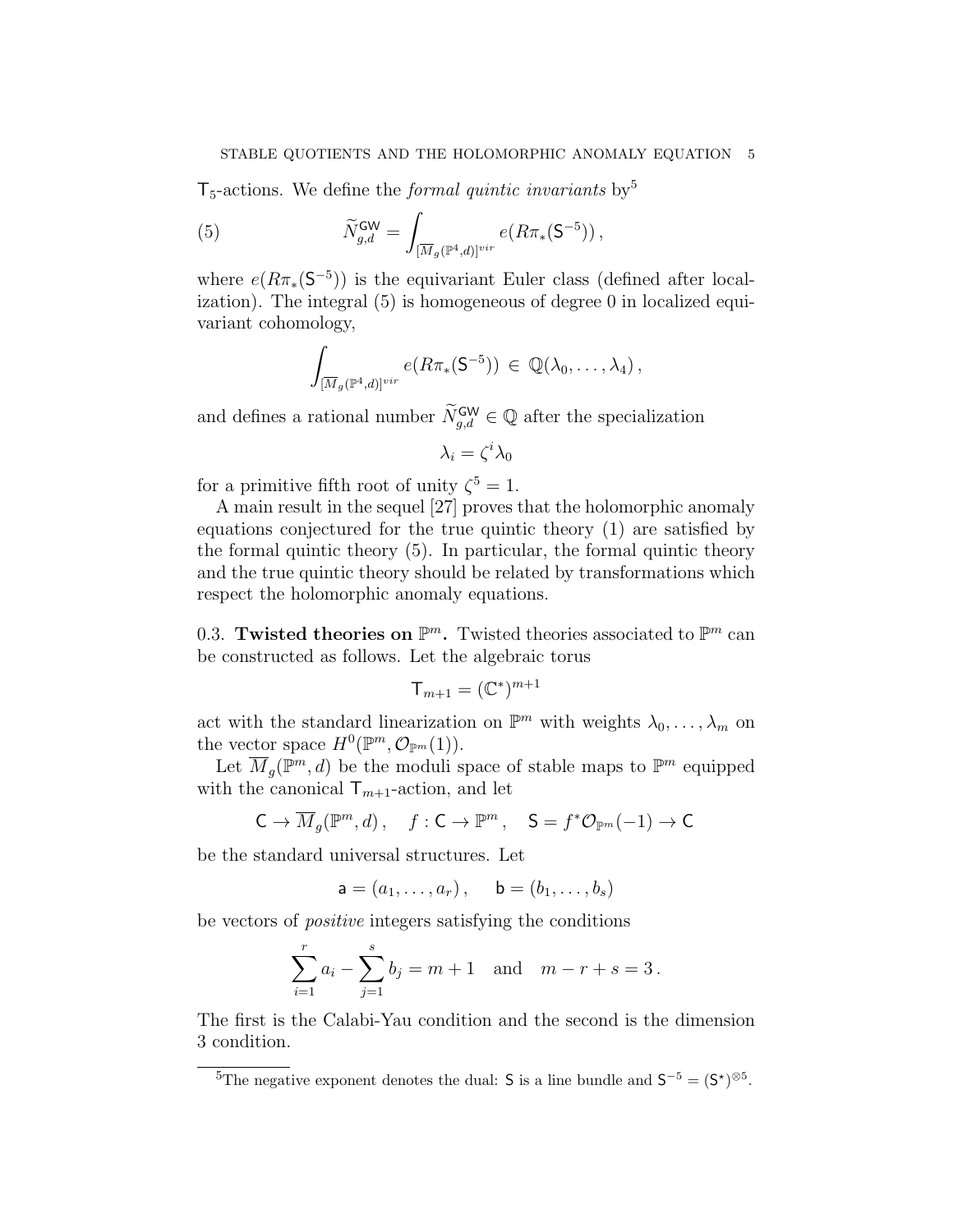The Gromov-Witten invariants of the  $(a, b)$ -twisted geometry of  $\mathbb{P}^m$ are defined via the equivariant integrals

(6) 
$$
\widetilde{N}_{g,d}^{\text{GW}} = \int_{[\overline{M}_g(\mathbb{P}^m,d)]^{vir}} \prod_{i=1}^r e(R\pi_* S^{-a_i}) \prod_{j=1}^s e(-R\pi_* S^{b_j}).
$$

The integral (6) is homogeneous of degree 0 in localized equivariant cohomology and defines a rational number

$$
\widetilde{N}_{g,d}^{\text{GW}}\in\mathbb{Q}
$$

after the specialization

$$
\lambda_i=\zeta^i\lambda_0
$$

for a primitive  $(m + 1)$ -root of unity  $\zeta^{m+1} = 1$ .

The standard theory of local  $\mathbb{P}^2$  theory is recovered in case

$$
m=2
$$
,  $r=0$ ,  $b=(3)$ .

We will see in [28] that the case

$$
m=3
$$
,  $a=(2)$ ,  $b=(2)$ 

is related to the local  $\mathbb{P}^1 \times \mathbb{P}^1$  geometry. The formal quintic theory arises in case

$$
m=4
$$
,  $a=(5)$ ,  $s=0$ .

The stable quotient perspective of the paper yields holomorphic anomaly equations for all  $(a, b)$ -twisted theories on  $\mathbb{P}^m$  satisfying the Calabi-Yau and dimension 3 conditions. Our goal here is to present two of the most interesting cases.

0.4. **Holomorphic anomaly for**  $K\mathbb{P}^2$ . We state here the precise form of the holomorphic anomaly equations for local  $\mathbb{P}^2$ .

Let  $H \in H^2(K\mathbb{P}^2, \mathbb{Z})$  be the hyperplane class of the obtained from  $\mathbb{P}^2$ , and let

$$
\mathcal{F}_{g,n}^{\mathsf{GW}}(Q) = \langle \underbrace{H, \ldots, H}_{n} \rangle_{g,n}^{\mathsf{GW}} = \sum_{d=0}^{\infty} Q^d \int_{[\overline{M}_{g,n}(K\mathbb{P}^2,d)]^{vir}} \prod_{i=1}^{n} \text{ev}_i^*(H),
$$
\n
$$
\mathcal{F}_{g,n}^{\mathsf{SQ}}(q) = \langle \underbrace{H, \ldots, H}_{n} \rangle_{g,n}^{\mathsf{SQ}} = \sum_{d=0}^{\infty} q^d \int_{[\overline{Q}_{g,n}(K\mathbb{P}^2,d)]^{vir}} \prod_{i=1}^{n} \text{ev}_i^*(H)
$$

be the Gromov-Witten and stable quotient series respectively (involving the evaluation morphisms at the markings). The relationship between the Gromov-Witten and stable quotient invariants of  $K\overline{P}^2$  in case  $2g - 2 + n > 0$  is proven in [10]:

(7) 
$$
\mathcal{F}_{g,n}^{\mathsf{GW}}(Q(q)) = \mathcal{F}_{g,n}^{\mathsf{SQ}}(q),
$$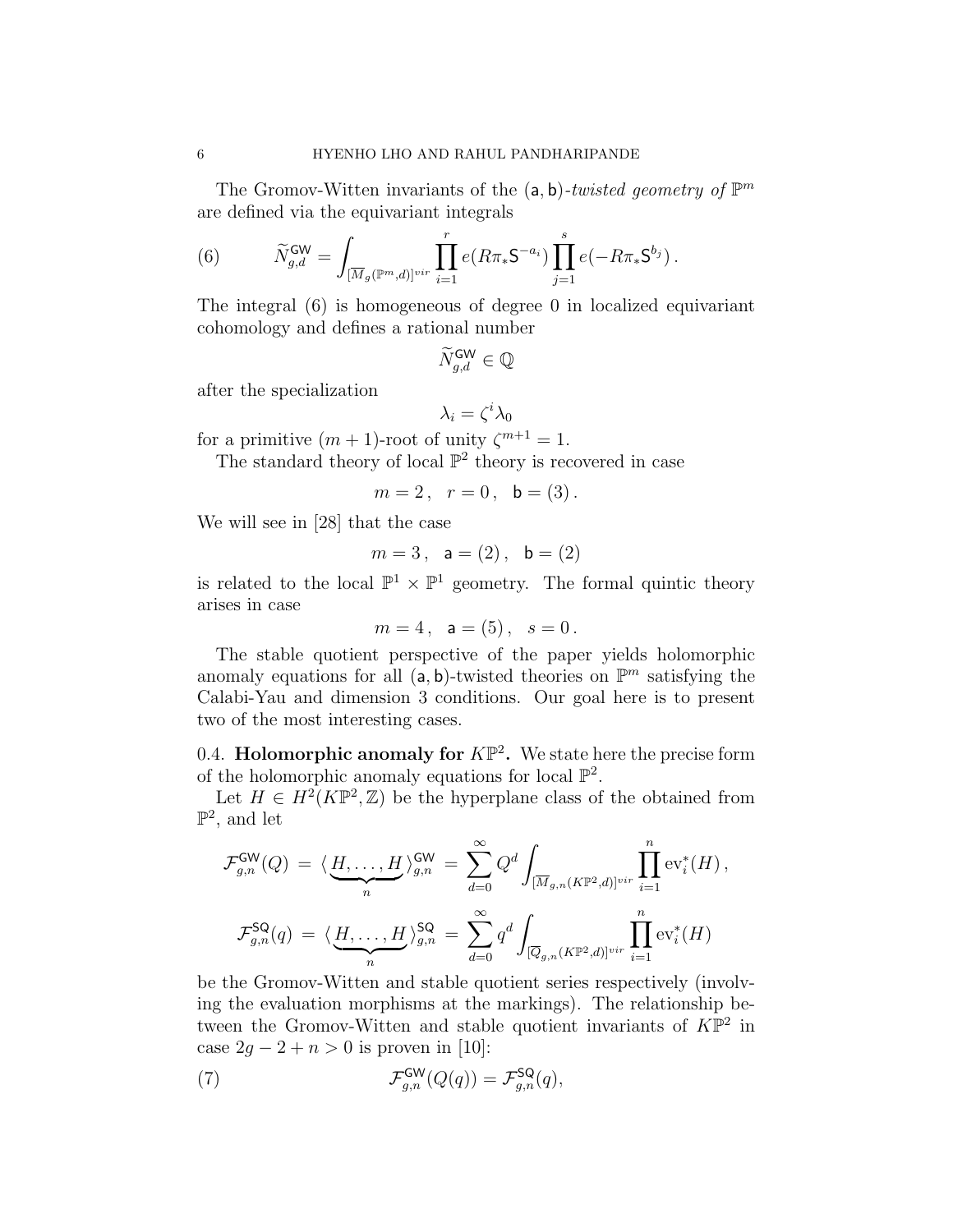where  $Q(q)$  is the mirror map,

$$
I_1^{K\mathbb{P}^2}(q) = \log(q) + 3 \sum_{d=1}^{\infty} (-q)^d \frac{(3d-1)!}{(d!)^3},
$$
  

$$
Q(q) = \exp\left(I_1^{K\mathbb{P}^2}(q)\right) = q \cdot \exp\left(3 \sum_{d=1}^{\infty} (-q)^d \frac{(3d-1)!}{(d!)^3}\right)
$$

.

Again, the stable quotient theory matches the string theoretic B-model series for  $K\mathbb{P}^2$ .

In order to state the holomorphic anomaly equations, we require the following additional series in q.

$$
L(q) = (1 + 27q)^{-\frac{1}{3}} = 1 - 9q + 162q^{2} + \dots,
$$
  
\n
$$
C_{1}(q) = q \frac{d}{dq} I_{1}^{K\mathbb{P}^{2}},
$$
  
\n
$$
A_{2}(q) = \frac{1}{L^{3}} \left( 3 \frac{q \frac{d}{dq} C_{1}}{C_{1}} + 1 - \frac{L^{3}}{2} \right).
$$

Let T be the standard coordinate mirror to  $t = \log(q)$ ,

(8) 
$$
T = I_1^{K\mathbb{P}^2}(q).
$$

Then  $Q(q) = \exp(T)$  is the mirror map.

The ring  $\mathbb{C}[L^{\pm 1}] = \mathbb{C}[L, L^{-1}]$  will play a basic role. Since

$$
q = \frac{1}{27} \left( L^{-3} - 1 \right),
$$

we have  $\mathbb{C}[q] \subset \mathbb{C}[L^{\pm 1}]$ . For the holomorphic anomaly equation, consider the free polynomial rings in the variables  $A_2$  and  $C_1^{-1}$  over  $\mathbb{C}[L^{\pm 1}]$ ,

(9) 
$$
\mathbb{C}[L^{\pm 1}][A_2], \quad \mathbb{C}[L^{\pm 1}][A_2, C_1^{-1}].
$$

There are canonical maps

(10) 
$$
\mathbb{C}[L^{\pm 1}][A_2] \to \mathbb{C}[[q]]
$$
,  $\mathbb{C}[L^{\pm 1}][A_2, C_1^{-1}] \to \mathbb{C}[[q]]$ 

given by assigning the above defined series  $A_2(q)$  and  $C_1^{-1}(q)$  to the variables  $A_2$  and  $C_1^{-1}$  respectively. We may therefore consider elements of the rings (9) *either* as free polynomials in the variables  $A_2$  and  $C_1^{-1}$ or as series in q.

Let  $F(q) \in \mathbb{C}[[q]]$  be a series in q. When we write

$$
F(q) \in \mathbb{C}[L^{\pm 1}][A_2],
$$

we mean there is a canonical lift  $F \in \mathbb{C}[L^{\pm 1}][A_2]$  for which

$$
F \mapsto F(q) \in \mathbb{C}[[q]]
$$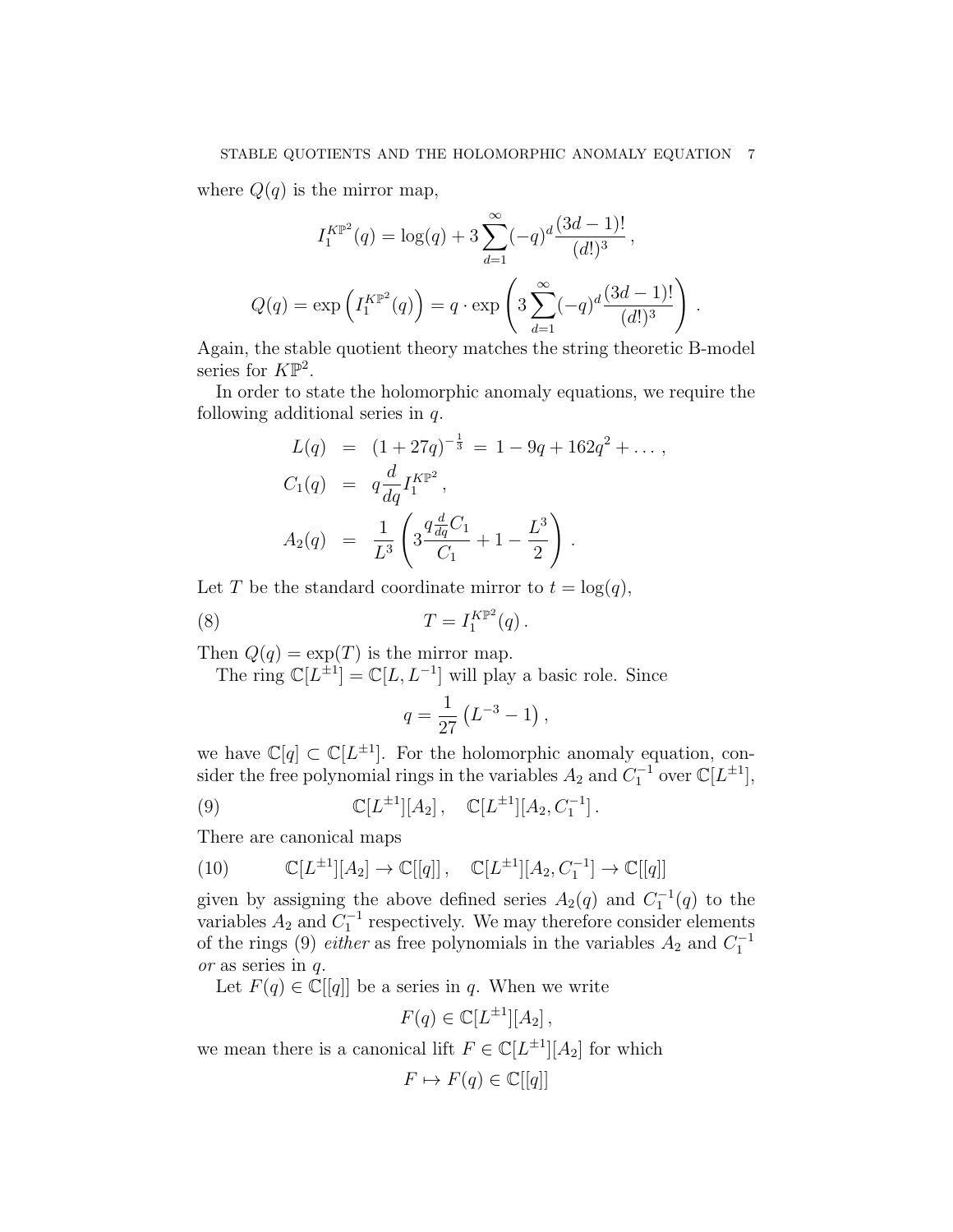under the map (10). The symbol F without the argument  $q$  is the lift. The notation

$$
F(q) \in \mathbb{C}[L^{\pm 1}][A_2, C_1^{-1}]
$$

is parallel.

**Theorem 1.** For the stable quotient invariants of  $K\mathbb{P}^2$ ,

(i) 
$$
\mathcal{F}_g^{\mathsf{SQ}}(q) \in \mathbb{C}[L^{\pm 1}][A_2]
$$
 for  $g \geq 2$ ,

- (ii)  $\mathcal{F}_g^{\mathsf{SQ}}$  is of degree at most 3g 3 with respect to  $A_2$ ,
- (iii)  $\frac{\partial^k \mathcal{F}_g^{\mathsf{SQ}}}{\partial T^k}(q) \in \mathbb{C}[L^{\pm 1}][A_2, C_1^{-1}]$  for  $g \ge 1$  and  $k \ge 1$ ,
- (iv)  $\frac{\partial^k \mathcal{F}_g^{\mathsf{SQ}}}{\partial T^k}$  is homogeneous of degree k with respect to  $C_1^{-1}$ .

Here,  $\mathcal{F}_g^{\mathsf{SQ}} = \mathcal{F}_{g,0}^{\mathsf{SQ}}$  $g,0$  .

Theorem 2. The holomorphic anomaly equations for the stable quotient invariants of  $K\mathbb{P}^2$  hold for  $g \geq 2$ :

$$
\frac{1}{C_1^2}\frac{\partial \mathcal{F}_g^{\mathsf{SQ}}}{\partial A_2} = \frac{1}{2}\sum_{i=1}^{g-1}\frac{\partial \mathcal{F}_{g-i}^{\mathsf{SQ}}}{\partial T}\frac{\partial \mathcal{F}_i^{\mathsf{SQ}}}{\partial T} + \frac{1}{2}\frac{\partial^2 \mathcal{F}_{g-1}^{\mathsf{SQ}}}{\partial T^2}.
$$

The derivative of  $\mathcal{F}^{\mathsf{SQ}}_g$  (the lift) with respect to  $A_2$  in the holomorphic anomaly equation of Theorem 2 is well-defined since

$$
\mathcal{F}_g^{\mathsf{SQ}} \in \mathbb{C}[L^{\pm 1}][A_2]
$$

by Theorem 1 part (i). By Theorem 1 parts (ii) and (iii),

$$
\frac{\partial \mathcal{F}_{g-i}^{\mathsf{SQ}}}{\partial T} \frac{\partial \mathcal{F}_{i}^{\mathsf{SQ}}}{\partial T}, \ \frac{\partial^2 \mathcal{F}_{g-1}^{\mathsf{SQ}}}{\partial T^2} \ \in \ \mathbb{C}[L^{\pm 1}][A_2, C_1^{-1}]
$$

are both of degree 2 in  $C_1^{-1}$ . Hence, the holomorphic anomaly equation of Theorem 2 may be viewed as holding in  $\mathbb{C}[L^{\pm 1}][A_2]$  since the factors of  $C_1^{-1}$  on the left and right sides cancel. The holomorphic anomaly equations here for  $K\mathbb{P}^2$  are exactly as presented in [2, (4.27)] via Bmodel physics.

Theorem 2 determines  $\mathcal{F}_g^{\mathsf{SQ}} \in \mathbb{C}[L^{\pm 1}]$  uniquely as a polynomial in  $A_2$ up to a constant term in  $\mathbb{C}[L^{\pm 1}]$ . In fact, the degree of the constant term can be bounded (as will be seen in the proof of Theorem 2). So Theorem 2 determines  $\mathcal{F}^{\mathsf{SQ}}_g$  from the lower genus theory together with a finite amount of data.

0.5. Plan of the paper. After a review of the moduli space of stable quotients in Section 1 and the associated T-fixed point loci in Section 2, the corresponding I-functions and vertex integrals are discussed in Sections 3 and 4. The localization formula for  $K\overline{P}^2$  in the precise form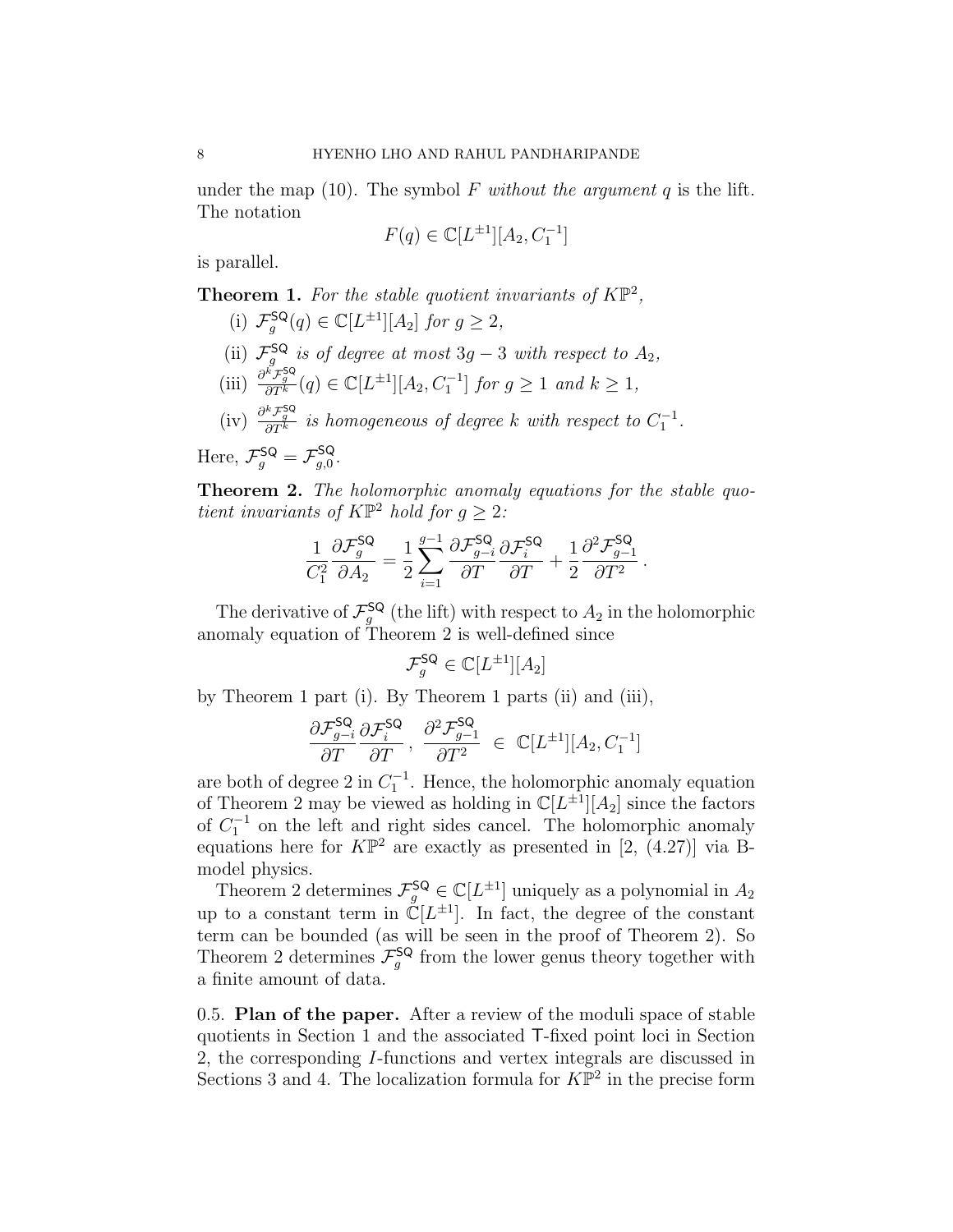required for the holomorphic anomaly equation is presented in Sections 5 and 6. Theorems 1 and 2 are proven in Section 7.

At the end of paper, in Section 8, we prove a new holomorphic anomaly equation for a stable quotient theory of  $K\mathbb{P}^2$  with insertions parallel to (and inspired by) the recent work of Oberdieck and Pixton [32] on a cycle level holomorphic anomaly equation for the theory of an elliptic curve.

0.6. Holomorphic anomaly for the formal quintic. Let  $g \geq 2$ . The Gromov-Witten invariants of the formal quintic theory were defined in Section 0.2. The associated generating series is

$$
\widetilde{\mathcal{F}}_g^{\mathsf{GW}}(Q) \, = \, \sum_{d=0}^\infty \widetilde{N}_{g,d}^{\mathsf{GW}} Q^d \, \in \, \mathbb{C}[[Q]]\,.
$$

We define the generating series of stable quotient invariants for formal quintic theory by the wall-crossing formula (3) for the true quintic theory,

(11) 
$$
\widetilde{\mathcal{F}}_g^{\mathsf{GW}}(Q(q)) = I_0^{\mathsf{Q}}(q)^{2g-2} \cdot \widetilde{\mathcal{F}}_g^{\mathsf{SQ}}(q)
$$

with respect to the true quintic mirror map

$$
Q(q) = \exp\left(\frac{I_1^{\mathsf{Q}}(q)}{I_0^{\mathsf{Q}}(q)}\right) = q \cdot \exp\left(\frac{5 \sum_{d=1}^{\infty} q^d \frac{(5d)!}{(d!)^5} \left(\sum_{r=d+1}^{5d} \frac{1}{r}\right)}{\sum_{d=0}^{\infty} q^d \frac{(5d)!}{(d!)^5}}\right).
$$

Denote the B-model side of (11) by

$$
\widetilde{F}_g^{\mathsf{B}}(q) = I_0^{\mathsf{Q}}(q)^{2g-2} \widetilde{\mathcal{F}}_g^{\mathsf{SQ}}(q) .
$$

In order to state the holomorphic anomaly equations, we require several series in  $q$ . First, let

$$
L(q) = (1 - 5^5 q)^{-\frac{1}{5}} = 1 + 625q + 117185q^2 + \dots
$$

Let  $D = q \frac{d}{dq}$ , and let

$$
C_0(q) = I_0^{\mathsf{Q}}, \quad C_1(q) = \mathsf{D}\left(\frac{I_1^{\mathsf{Q}}}{I_0^{\mathsf{Q}}}\right),
$$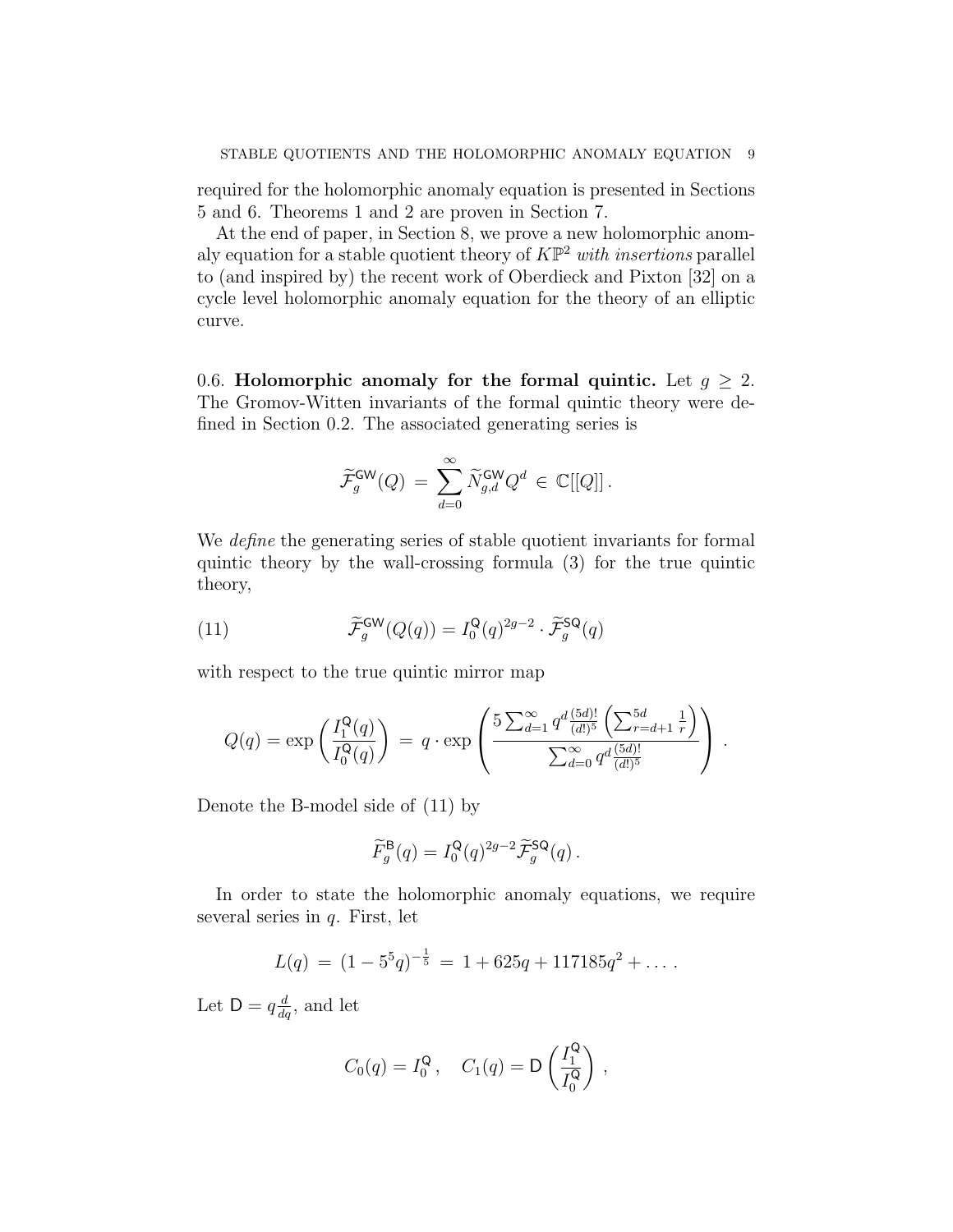where  $I_0$  and  $I_1$  and the hypergeometric series appearing in the mirror map for the true quintic theory. We define

$$
K_{2}(q) = -\frac{1}{L^{5}} \frac{DC_{0}}{C_{0}},
$$
  
\n
$$
A_{2}(q) = \frac{1}{L^{5}} \left( -\frac{1}{5} \frac{DC_{1}}{C_{1}} - \frac{2}{5} \frac{DC_{0}}{C_{0}} - \frac{3}{25} \right),
$$
  
\n
$$
A_{4}(q) = \frac{1}{L^{10}} \left( -\frac{1}{25} \left( \frac{DC_{0}}{C_{0}} \right)^{2} - \frac{1}{25} \left( \frac{DC_{0}}{C_{0}} \right) \left( \frac{DC_{1}}{C_{1}} \right) + \frac{1}{25} D \left( \frac{DC_{0}}{C_{0}} \right) + \frac{2}{25^{2}} \right),
$$
  
\n
$$
A_{6}(q) = \frac{1}{31250L^{15}} \left( 4 + 125D \left( \frac{DC_{0}}{C_{0}} \right) + 50 \left( \frac{DC_{0}}{C_{0}} \right) \left( 1 + 10D \left( \frac{DC_{0}}{C_{0}} \right) \right) - 5L^{5} \left( 1 + 10 \left( \frac{DC_{0}}{C_{0}} \right) + 25 \left( \frac{DC_{0}}{C_{0}} \right)^{2} + 25D \left( \frac{q \frac{d}{dq} C_{0}}{C_{0}} \right) \right) + 125D^{2} \left( \frac{DC_{0}}{C_{0}} \right) - 125 \left( \frac{DC_{0}}{C_{0}} \right)^{2} \left( \left( \frac{DC_{1}}{C_{1}} \right) - 1 \right) \right).
$$

Let T be the standard coordinate mirror to  $t = \log(q)$ ,

$$
T = \frac{I_1^{\mathsf{Q}}(q)}{I_0^{\mathsf{Q}}(q)}.
$$

Then  $Q(q) = \exp(T)$  is the mirror map. Let

$$
\mathbb{C}[L^{\pm1}][A_2,A_4,A_6,C_0^{\pm1},C_1^{-1},K_2]
$$

be the free polynomial ring over  $\mathbb{C}[L^{\pm 1}]$ .

**Theorem 3.** For the series  $\mathcal{F}_{g}^{\mathsf{B}}$  associated to the formal quintic,

- (i)  $\widetilde{\mathcal{F}}_g^{\mathsf{B}}(q) \in \mathbb{C}[L^{\pm 1}][A_2, A_4, A_6, C_0^{\pm 1}, C_1^{-1}, K_2]$  for  $g \geq 2$ ,
- (ii)  $\frac{\partial^k \tilde{\mathcal{F}}_g^{\mathsf{B}}}{\partial T^k}(q) \in \mathbb{C}[L^{\pm 1}][A_2, A_4, A_6, C_0^{\pm 1}, C_1^{-1}, K_2]$  for  $g \ge 1, k \ge 1$ ,
- (iii)  $\frac{\partial^k \tilde{\mathcal{F}}_g^{\mathsf{B}}}{\partial T^k}$  is homogeneous with respect to  $C_1^{-1}$  of degree k.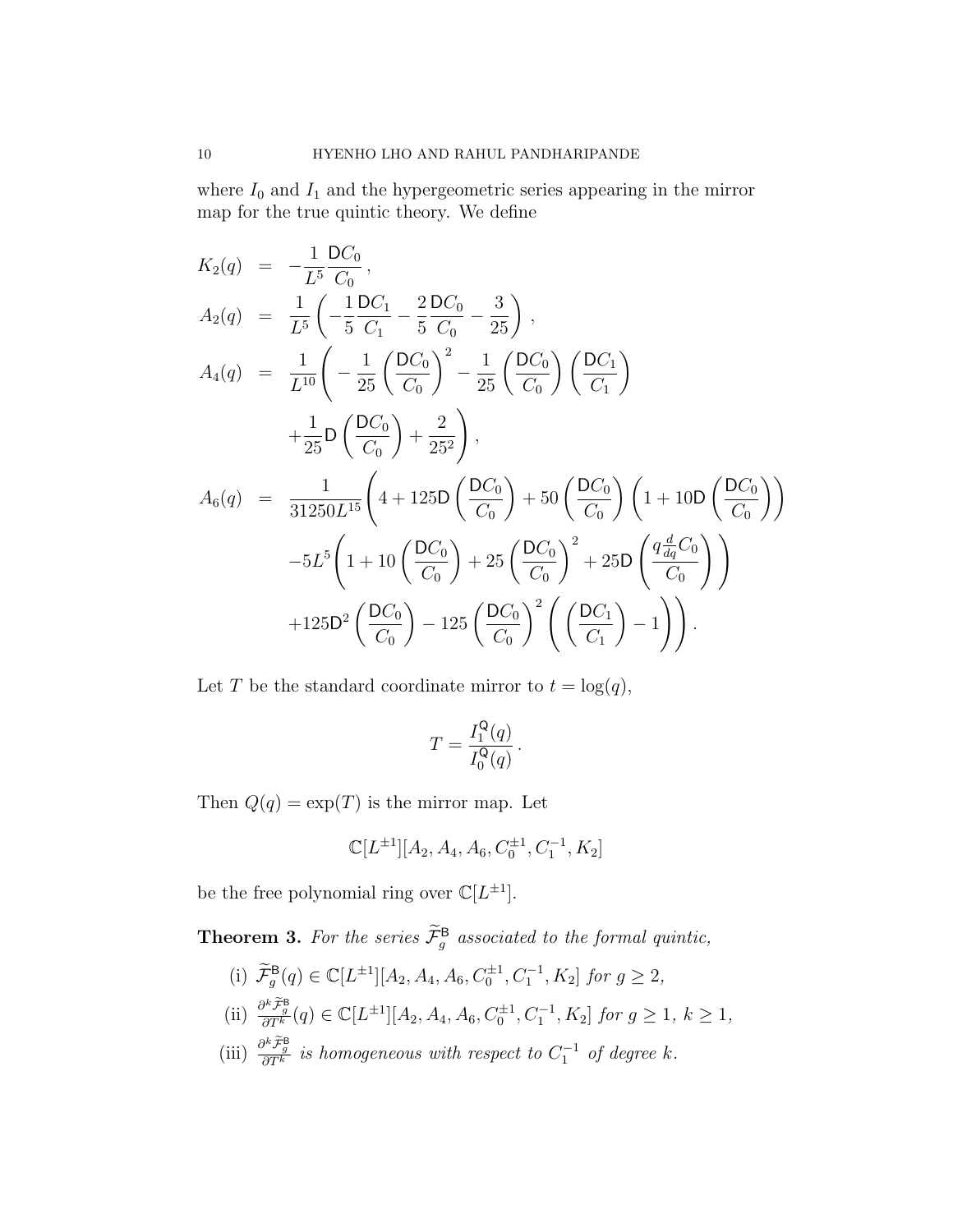**Theorem 4.** The holomorphic anomaly equations for the series  $\mathcal{F}_{g}^{\mathbf{B}}$ associated to the formal quintic hold for  $g \geq 2$ :

$$
\frac{1}{C_0^2C_1^2}\frac{\partial \widetilde{\mathcal{F}}_g^{\mathsf{B}}}{\partial A_2} - \frac{1}{5C_0^2C_1^2}\frac{\partial \widetilde{\mathcal{F}}_g^{\mathsf{B}}}{\partial A_4}K_2 + \frac{1}{50C_0^2C_1^2}\frac{\partial \widetilde{\mathcal{F}}_g^{\mathsf{B}}}{\partial A_6}K_2^2 = \frac{1}{2}\sum_{i=1}^{g-1}\frac{\partial \widetilde{\mathcal{F}}_g^{\mathsf{B}}}{\partial T}\frac{\partial \widetilde{\mathcal{F}}_g^{\mathsf{B}}}{\partial T} + \frac{1}{2}\frac{\partial^2 \widetilde{\mathcal{F}}_g^{\mathsf{B}}}{\partial T^2}.
$$

The equality of Theorem 4 holds in the ring

$$
\mathbb{C}[L^{\pm 1}][A_2, A_4, A_6, C_0^{\pm 1}, C_1^{-1}, K_2].
$$

Theorem  $4$  exactly matches<sup>6</sup> the conjectural holomorphic anomaly equation [2, (2.52)] for the true quintic theory  $\mathcal{F}_g^{\mathsf{SQ}}$ . Theorems 3 and 4 will be proven in [27].

0.7. Acknowledgments. We are very grateful to I. Ciocan-Fontanine, E. Clader, Y. Cooper, F. Janda, B. Kim, A. Klemm, Y.-P. Lee, A. Marian, M. Mariño, D. Maulik, D. Oprea, Y. Ruan, E. Scheidegger, Y. Toda, and A. Zinger for discussions over the years about the moduli space of stable quotients and the invariants of Calabi-Yau geometries.

R.P. was partially supported by SNF-200020162928, ERC-2012-AdG-320368-MCSK, SwissMAP, and the Einstein Stiftung. H.L. was supported by the grant ERC-2012-AdG-320368-MCSK. The results here were presented by H.L. in genus 2 at *Curves on surfaces and 3-folds* at the Bernoulli center in Lausanne in June 2016 and in all genus at Moduli of curves, sheaves, and K3 surfaces at Humboldt University in Berlin in February 2017.

### 1. Stable quotients

1.1. Overview. We review here the basic definitions related to the moduli space of stable quotients following [29]. While the quasimap theory [11] is more general (and the quasimap terminology of [9, 23] will appear later in our proofs), only the original moduli spaces of stable quotients are used in the paper.

<sup>&</sup>lt;sup>6</sup>Our functions  $K_2$  and  $A_{2k}$  are normalized differently with respect to  $C_0$  and  $C_1$ . The dictionary to exactly match the notation of  $[2, (2.52)]$  is to multiply our  $K_2$  by  $(C_0C_1)^2$  and our  $A_{2k}$  by  $(C_0C_1)^{2k}$ .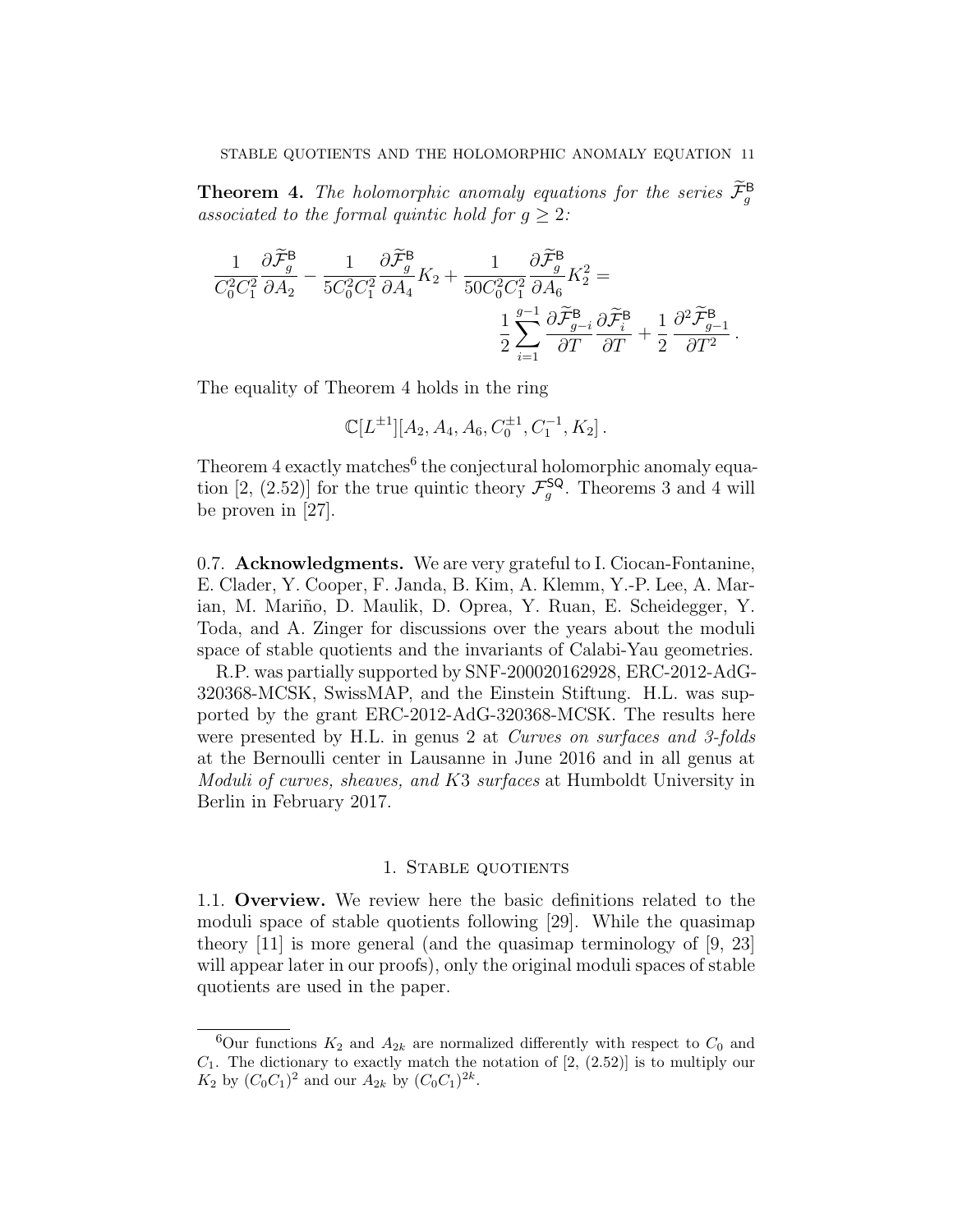- 1.2. Stability. Let  $(C, p_1, \ldots, p_n)$  be an *n*-pointed quasi-stable curve:
	- $\bullet$  C is a reduced, connected, complete, scheme of dimension 1 with at worst nodal singularities,
	- the markings  $p_i$  are distinct and lie in the nonsingular locus  $p_i \in C^{ns}$ .

Let q be a quotient of the rank  $N$  trivial bundle  $C$ ,

$$
\mathbb{C}^N\otimes \mathcal{O}_C\stackrel{q}{\longrightarrow} Q\longrightarrow 0.
$$

If the quotient sheaf Q is locally free at the nodes and markings of C, then q is a quasi-stable quotient. Quasi-stability of q implies the associated kernel,

$$
0 \longrightarrow S \longrightarrow \mathbb{C}^N \otimes \mathcal{O}_C \stackrel{q}{\longrightarrow} Q \longrightarrow 0,
$$

is a locally free sheaf on  $C$ . Let r denote the rank of  $S$ .

Let  $(C, p_1, \ldots, p_n)$  be an *n*-pointed quasi-stable curve equipped with a quasi-stable quotient q. The data  $(C, p_1, \ldots, p_n, q)$  determine a stable quotient if the Q-line bundle

(12) 
$$
\omega_C(p_1 + \ldots + p_n) \otimes (\wedge^r S^*)^{\otimes \epsilon}
$$

is ample on C for every strictly positive  $\epsilon \in \mathbb{Q}$ . Quotient stability implies

$$
2g - 2 + n \ge 0
$$

where q is the arithmetic genus of  $C$ .

Viewed in concrete terms, no amount of positivity of  $S^*$  can stabilize a genus 0 component

$$
\mathbb{P}^1 \stackrel{\sim}{=} P \subset C
$$

unless  $P$  contains at least 2 nodes or markings. If  $P$  contains exactly 2 nodes or markings, then  $S^*$  must have positive degree.

A stable quotient  $(C, q)$  yields a rational map from the underlying curve C to the Grassmannian  $\mathbb{G}(r, N)$ . We be will mainly interested in the projective space case here,

$$
\mathbb{G}(1, m+1) = \mathbb{P}^m,
$$

but the definitions are uniform for all Grassmannian targets.

1.3. **Isomorphism.** Let  $(C, p_1, \ldots, p_n)$  be an *n*-pointed curve. Two quasi-stable quotients

(13) 
$$
\mathbb{C}^N \otimes \mathcal{O}_C \xrightarrow{q} Q \longrightarrow 0, \quad \mathbb{C}^N \otimes \mathcal{O}_C \xrightarrow{q'} Q' \longrightarrow 0
$$

on  $(C, p_1, \ldots, p_n)$  are *strongly isomorphic* if the associated kernels

$$
S,S'\subset\mathbb{C}^N\otimes\mathcal{O}_C
$$

are equal.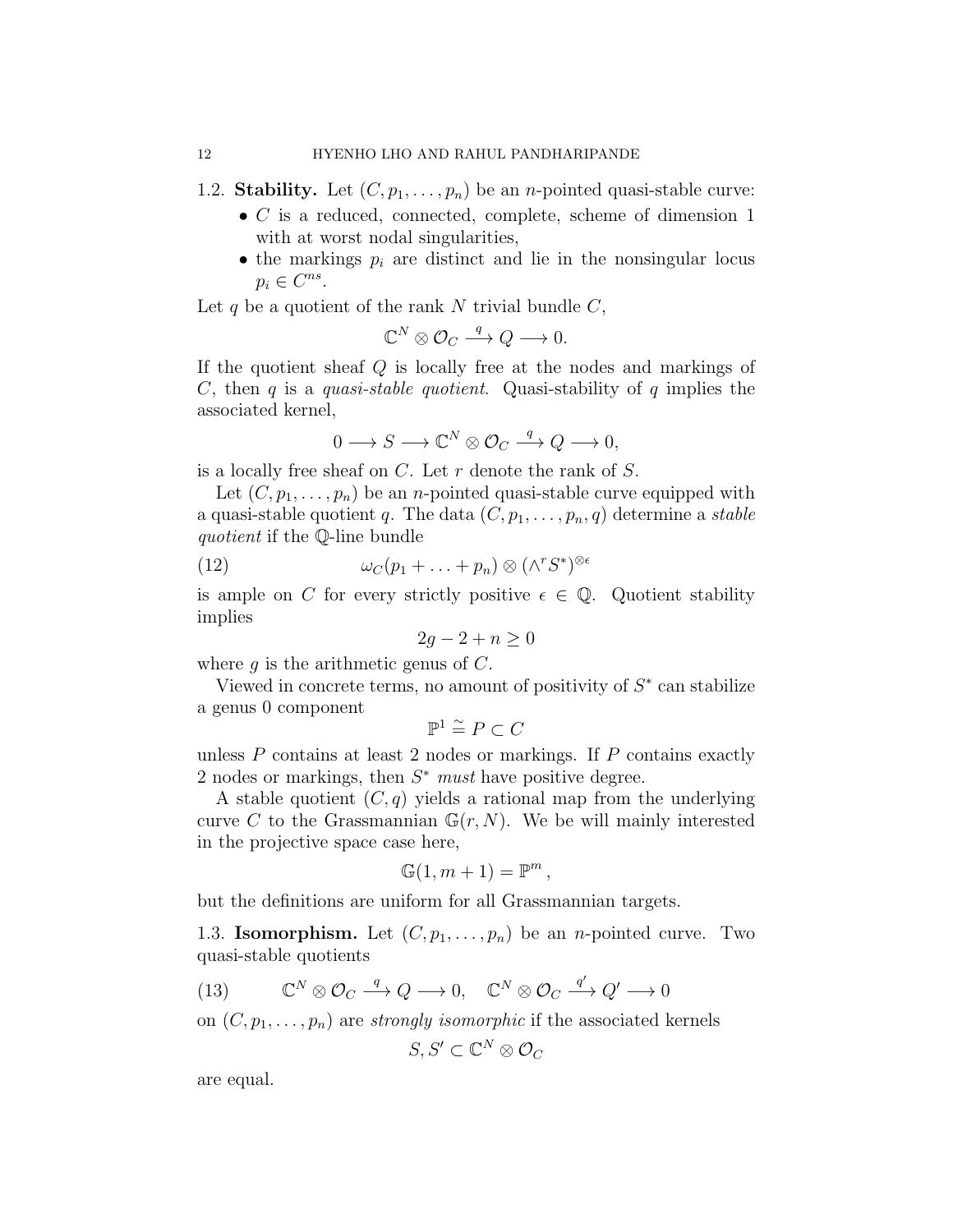An isomorphism of quasi-stable quotients

$$
\phi: (C, p_1, \ldots, p_n, q) \longrightarrow (C', p'_1, \ldots, p'_n, q')
$$

is an isomorphism of pointed curves

$$
\phi: (C, p_1, \ldots, p_n) \xrightarrow{\sim} (C', p'_1, \ldots, p'_n)
$$

such that the quotients q and  $\phi^*(q')$  are strongly isomorphic. Quasistable quotients (13) on the same curve  $(C, p_1, \ldots, p_n)$  may be isomorphic without being strongly isomorphic.

The following result is proven in [29] by Quot scheme methods from the perspective of geometry relative to a divisor.

**Theorem A.** The moduli space of stable quotients  $\overline{Q}_{q,n}(\mathbb{G}(r,N), d)$  parameterizing the data

$$
(C, p_1, \ldots, p_n, 0 \longrightarrow S \longrightarrow \mathbb{C}^N \otimes \mathcal{O}_C \stackrel{q}{\longrightarrow} Q \longrightarrow 0),
$$

with rank(S) = r and deg(S) = -d, is a separated and proper Deligne-Mumford stack of finite type over C.

1.4. Structures. Over the moduli space of stable quotients, there is a universal n-pointed curve

(14) 
$$
\pi: \mathcal{C} \to \overline{Q}_{g,n}(\mathbb{G}(r,N),d)
$$

with a universal quotient

$$
0 \longrightarrow \mathsf{S} \longrightarrow \mathbb{C}^N \otimes \mathcal{O}_{\mathcal{C}} \xrightarrow{q_U} \mathsf{Q} \longrightarrow 0.
$$

The subsheaf  $S$  is locally free on  $C$  because of the stability condition.

The moduli space  $\overline{Q}_{g,n}(\mathbb{G}(r,N), d)$  is equipped with two basic types of maps. If  $2g - 2 > 0$ , then the stabilization of C determines a map

$$
\nu: \overline{Q}_{g,n}(\mathbb{G}(r,N),d) \to \overline{M}_{g,n}
$$

by forgetting the quotient.

The general linear group  $\mathbf{GL}_N(\mathbb{C})$  acts on  $\overline{Q}_{g,n}(\mathbb{G}(r,N),d)$  via the standard action on  $\mathbb{C}^N \otimes \mathcal{O}_C$ . The structures  $\pi$ ,  $q_U$ ,  $\nu$  and the evaluations maps are all  $GL_N(\mathbb{C})$ -equivariant. We will be interested in the diagonal torus action,

(15) 
$$
\mathsf{T}_{N+1} \subset \mathbf{GL}_N(\mathbb{C}).
$$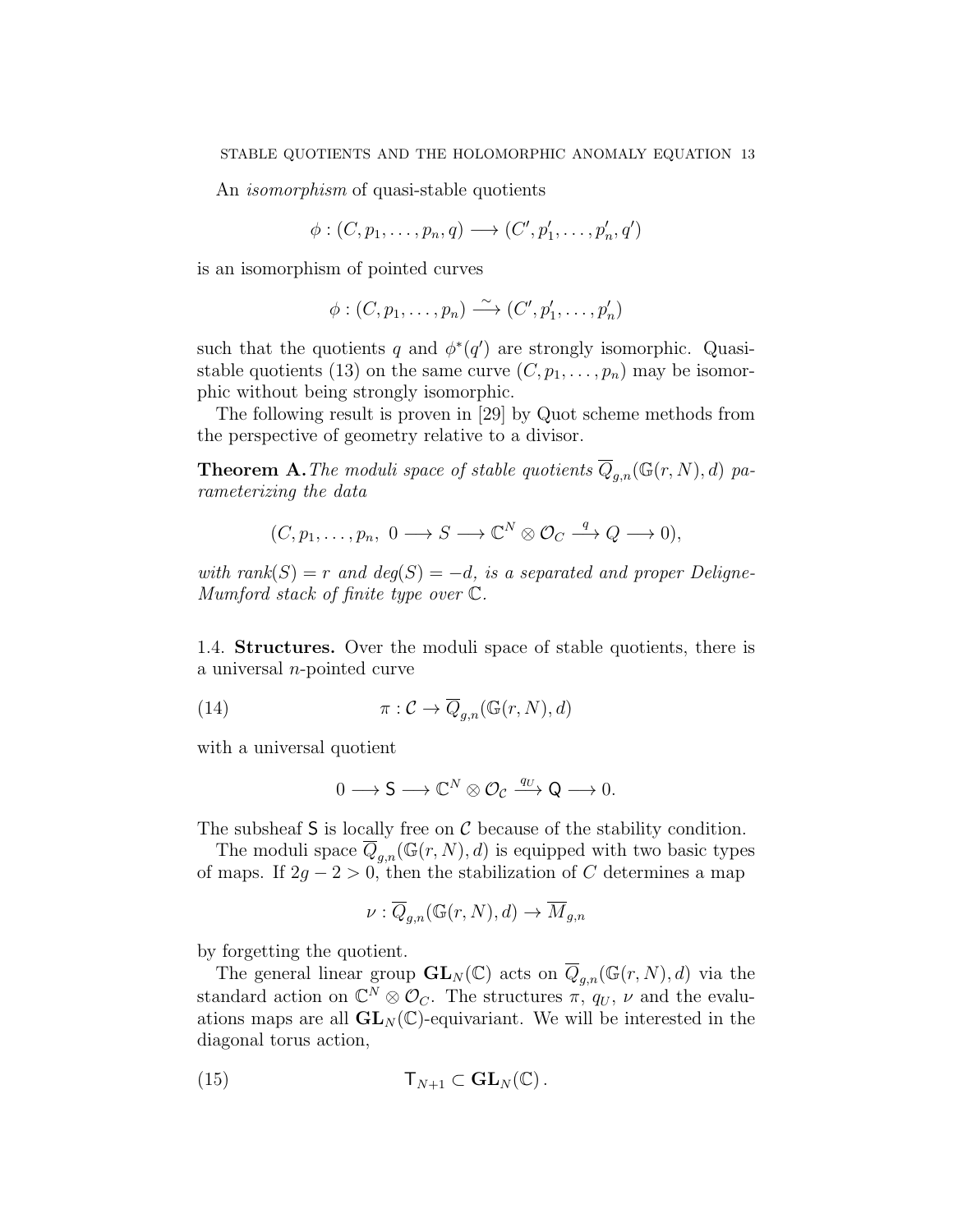1.5. Obstruction theory. The moduli of stable quotients maps to the Artin stack of pointed domain curves

$$
\nu^A: \overline{Q}_{g,n}(\mathbb{G}(r,N),d) \to \mathcal{M}_{g,n}.
$$

The moduli of stable quotients with fixed underlying pointed curve  $[C, p_1, \ldots, p_n] \in \mathcal{M}_{q,n}$  is simply an open set of the Quot scheme of C. The following result of [29, Section 3.2] is obtained from the standard deformation theory of the Quot scheme.

Theorem B.The deformation theory of the Quot scheme determines a 2-term obstruction theory on the moduli space  $Q_{q,n}(\mathbb{G}(r,N),d)$  relative to  $\nu^A$  given by  $RHom(S,Q)$ .

More concretely, for the stable quotient,

$$
0 \longrightarrow S \longrightarrow \mathbb{C}^N \otimes \mathcal{O}_C \stackrel{q}{\longrightarrow} Q \longrightarrow 0,
$$

the deformation and obstruction spaces relative to  $\nu^A$  are  $\text{Hom}(S, Q)$ and  $\text{Ext}^1(S, Q)$  respectively. Since S is locally free, the higher obstructions

$$
Extk(S, Q) = Hk(C, S^* \otimes Q) = 0, \quad k > 1
$$

vanish since C is a curve. An absolute 2-term obstruction theory on the moduli space  $\overline{Q}_{g,n}(\mathbb{G}(r,N), d)$  is obtained from Theorem B and the smoothness of  $\mathcal{M}_{q,n}$ , see [3, 22].

The  $\mathbf{GL}_N(\mathbb{C})$ -action lifts to the obstruction theory, and the resulting virtual class is defined in  $GL_N(\mathbb{C})$ -equivariant cycle theory,

$$
[\overline{Q}_{g,n}(\mathbb{G}(r,N),d)]^{\text{vir}}\in A^{\mathbf{GL}_N(\mathbb{C})}_{*}(\overline{Q}_{g,n}(\mathbb{G}(r,N),d)).
$$

Via the restriction to the torus (15), we obtain

$$
[\overline{Q}_{g,n}(\mathbb{G}(r,N),d)]^{\text{vir}} \in A_*^{\mathsf{T}_{N+1}}(\overline{Q}_{g,n}(\mathbb{G}(r,N),d)).
$$

### 2. Localization graphs

2.1. Torus action. Let  $\mathsf{T} = (\mathbb{C}^*)^{m+1}$  act diagonally on the vector space  $\mathbb{C}^{m+1}$  with weights

$$
-\lambda_0,\ldots,-\lambda_m.
$$

Denote the T-fixed points of the induced T-action on  $\mathbb{P}^m$  by

$$
p_0,\ldots,p_m.
$$

The weights of  $\mathsf{T}$  on the tangent space  $T_{p_j}(\mathbb{P}^m)$  are

$$
\lambda_j-\lambda_0,\ldots,\widehat{\lambda_j-\lambda_j},\ldots,\lambda_j-\lambda_m.
$$

There is an induced T-action on the moduli space  $\overline{Q}_{g,n}(\mathbb{P}^m,d)$ . The localization formula of [22] applied to the virtual fundamental class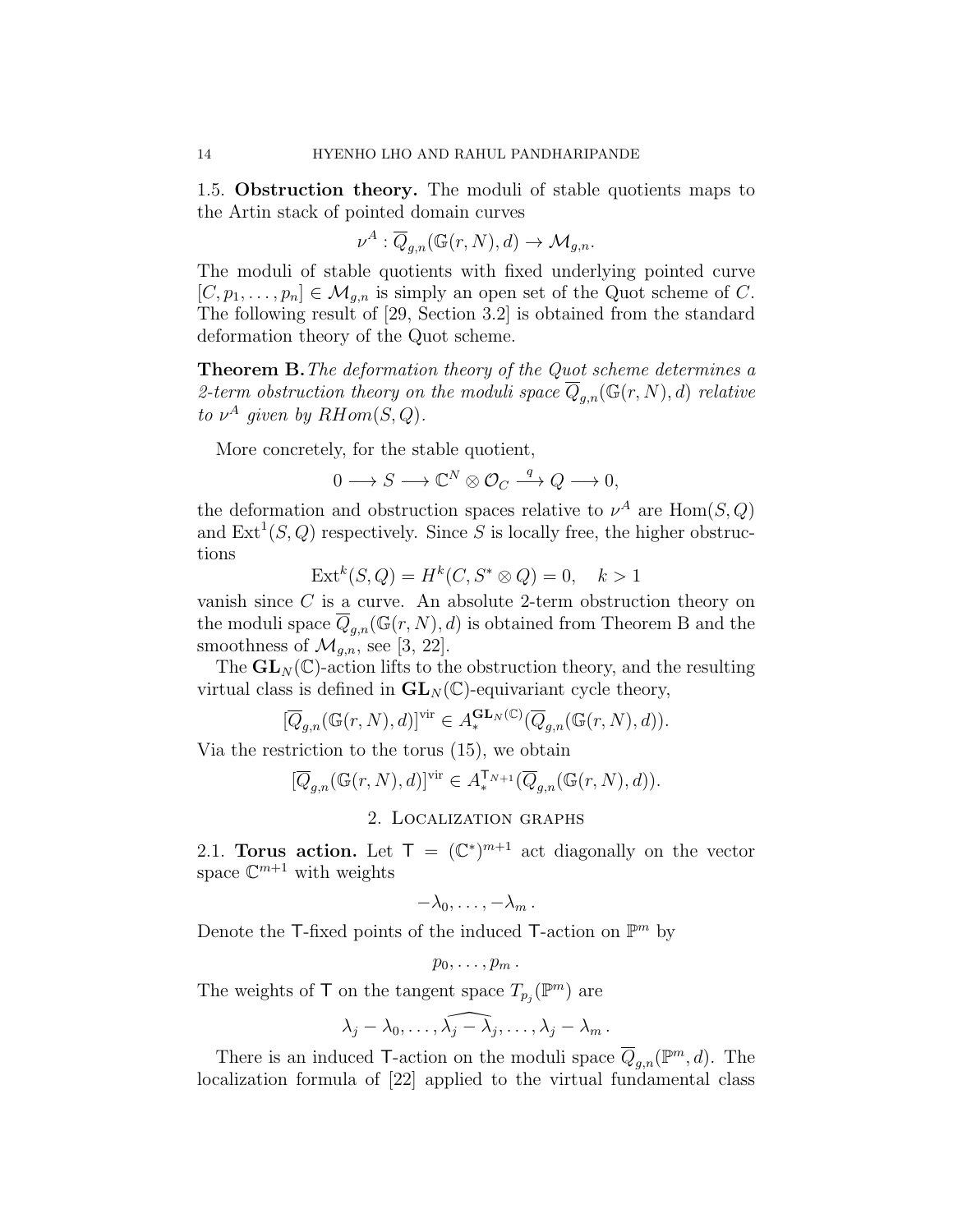$[\overline{Q}_{g,n}(\mathbb{P}^m,d)]^{vir}$  will play a fundamental role our paper. The T-fixed loci are represented in terms of dual graphs, and the contributions of the T-fixed loci are given by tautological classes. The formulas here are standard, see [23, 29].

2.2. Graphs. Let the genus g and the number of markings n for the moduli space be in the stable range

(16) 
$$
2g - 2 + n > 0.
$$

We can organize the T-fixed loci of  $\overline{Q}_{g,n}(\mathbb{P}^m,d)$  according to decorated graphs. A *decorated graph*  $\Gamma \in \mathcal{G}_{g,n}(\mathbb{P}^m)$  consists of the data  $(V, E, N, g, p)$  where

- (i) V is the vertex set,
- (ii) E is the edge set (including possible self-edges),
- (iii)  $N : \{1, 2, ..., n\} \rightarrow V$  is the marking assignment,
- (iv)  $g: V \to \mathbb{Z}_{\geq 0}$  is a genus assignment satisfying

$$
g = \sum_{v \in V} \mathbf{g}(v) + h^1(\Gamma)
$$

and for which  $(V, E, N, g)$  is stable graph<sup>7</sup>,

(v)  $p: V \to (\mathbb{P}^m)^T$  is an assignment of a T-fixed point  $p(v)$  to each vertex  $v \in V$ .

The markings  $L = \{1, \ldots, n\}$  are often called *legs*.

To each decorated graph  $\Gamma \in \mathsf{G}_{g,n}(\mathbb{P}^m)$ , we associate the set of fixed loci of

$$
\sum_{d\geq 0} \left[ \overline{Q}_{g,n}({\mathbb{P}}^m,d) \right]^{\text{vir}} q^d
$$

with elements described as follows:

- (a) If  $\{v_{i_1}, \ldots, v_{i_k}\} = \{v \mid \mathsf{p}(v) = p_i\}$ , then  $f^{-1}(p_i)$  is a disjoint union of connected stable curves of genera  $\mathbf{g}(v_{i_1}), \ldots, \mathbf{g}(v_{i_k})$  and finitely many points.
- (b) There is a bijective correspondence between the connected components of  $C \setminus D$  and the set of edges and legs of  $\Gamma$  respecting vertex incidence where  $C$  is domain curve and  $D$  is union of all subcurves of  $C$  which appear in  $(a)$ .

We write the localization formula as

$$
\sum_{d\geq 0} \left[\overline{Q}_{g,n}({\mathbb{P}}^m,d)\right]^{\operatorname{vir}} q^d = \sum_{\Gamma \in \mathsf{G}_{g,n}({\mathbb{P}}^m)} \operatorname{Cont}_\Gamma.
$$

While  $\mathsf{G}_{g,n}(\mathbb{P}^m)$  is a finite set, each contribution Cont<sub>r</sub> is a series in q obtained from an infinite sum over all edge possibilities (b).

<sup>&</sup>lt;sup>7</sup>Corresponding to a stratum of the moduli space of stable curves  $\overline{M}_{q,n}$ .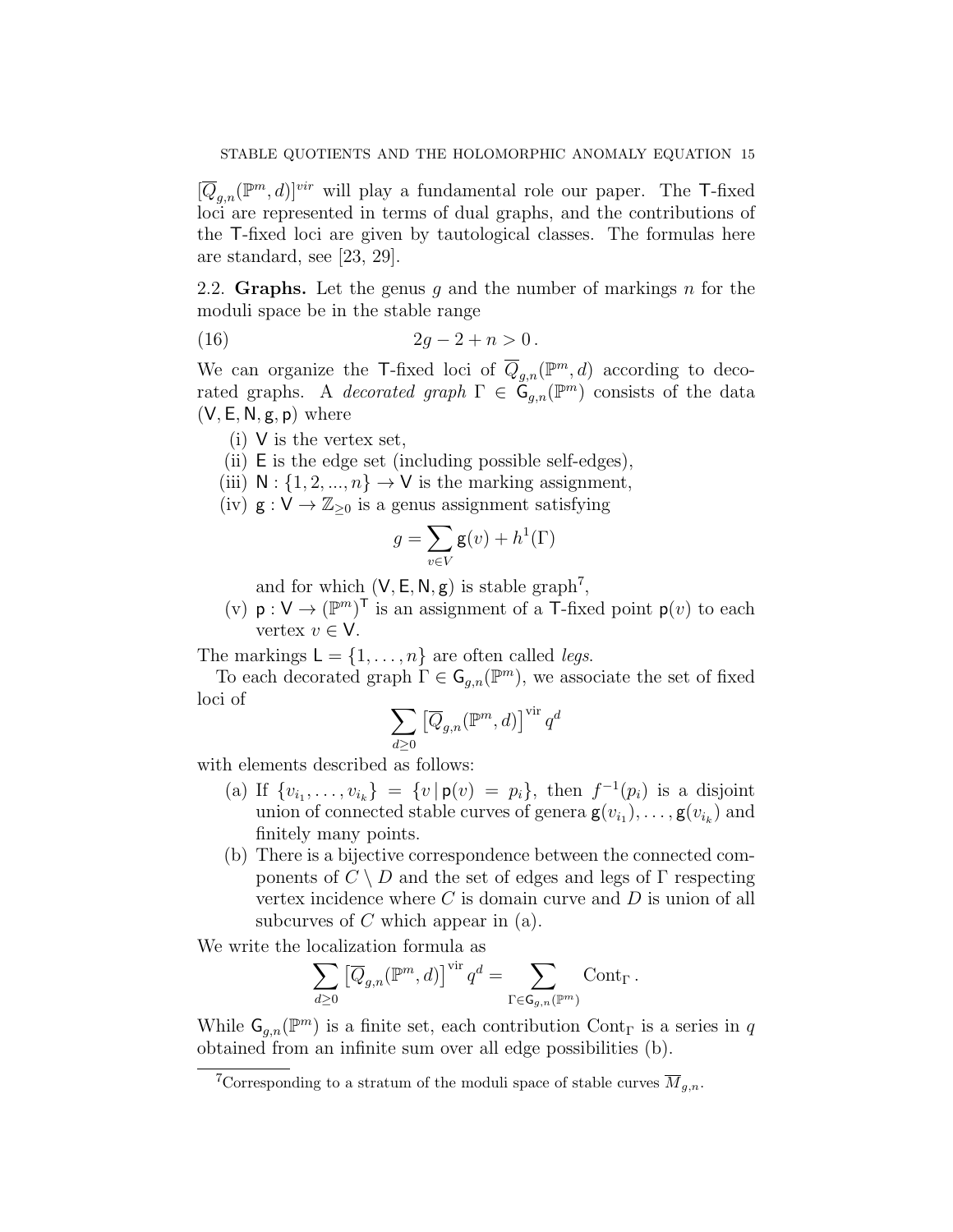### 2.3. Unstable graphs. The moduli spaces of stable quotients

$$
\overline{Q}_{0,2}({\mathbb{P}}^m,d)\quad\text{and}\quad \overline{Q}_{1,0}({\mathbb{P}}^m,d)
$$

for  $d > 0$  are the only<sup>8</sup> cases where the pair  $(g, n)$  does not satisfy the Deligne-Mumford stability condition (16).

An appropriate set of decorated graphs  $\mathsf{G}_{0,2}(\mathbb{P}^m)$  is easily defined: The graphs  $\Gamma \in \mathsf{G}_{0,2}(\mathbb{P}^m)$  all have 2 vertices connected by a single edge. Each vertex carries a marking. All of the conditions  $(i)-(v)$  of Section 2.2 are satisfied except for the stability of  $(V, E, N, \gamma)$ . The localization formula holds,

(17) 
$$
\sum_{d\geq 1} \left[ \overline{Q}_{0,2}(\mathbb{P}^m,d) \right]^{\text{vir}} q^d = \sum_{\Gamma \in \mathsf{G}_{0,2}(\mathbb{P}^m)} \text{Cont}_{\Gamma},
$$

For  $\overline{Q}_{1,0}(\mathbb{P}^m,d)$ , the matter is more problematic — usually a marking is introduced to break the symmetry.

### 3. Basic correlators

3.1. Overview. We review here basic generating series in  $q$  which arise in the genus 0 theory of quasimap invariants. The series will play a fundamental role in the calculations of Sections 4 - 7 related to the holomorphic anomaly equation for  $K\mathbb{P}^2$ .

We fix a torus action  $\mathsf{T} = (\mathbb{C}^*)^3$  on  $\mathbb{P}^2$  with weights<sup>9</sup>

$$
-\lambda_0, -\lambda_1, -\lambda_2
$$

on the vector space  $\mathbb{C}^3$ . The T-weight on the fiber over  $p_i$  of the canonical bundle

(18) 
$$
\mathcal{O}_{\mathbb{P}^2}(-3) \to \mathbb{P}^2
$$

is  $-3\lambda_i$ . The toric Calabi-Yau  $K\mathbb{P}^2$  is the total space of (18).

Since the quasimap invariants are independent of  $\lambda_i$ , we are free to use the specialization

(19) 
$$
\lambda_1 = \zeta \lambda_0, \quad \lambda_2 = \zeta^2 \lambda_0
$$

where  $\zeta$  is a primitive third root of unity. Of course, we then have

$$
\lambda_0 + \lambda_1 + \lambda_2 = 0,
$$
  

$$
\lambda_0 \lambda_1 + \lambda_1 \lambda_2 + \lambda_2 \lambda_0 = 0.
$$

The specialization (19) will be imposed for our *entire* study of  $K\mathbb{P}^2$ .

<sup>&</sup>lt;sup>8</sup>The moduli spaces  $\overline{Q}_{0,0}(\mathbb{P}^m,d)$  and  $\overline{Q}_{0,1}(\mathbb{P}^m,d)$  are empty by the definition of a stable quotient.

<sup>&</sup>lt;sup>9</sup>The associated weights on  $H^0(\mathbb{P}^2, \mathcal{O}_{\mathbb{P}^2}(1))$  are  $\lambda_0, \lambda_1, \lambda_2$  and so match the conventions of Section 0.3.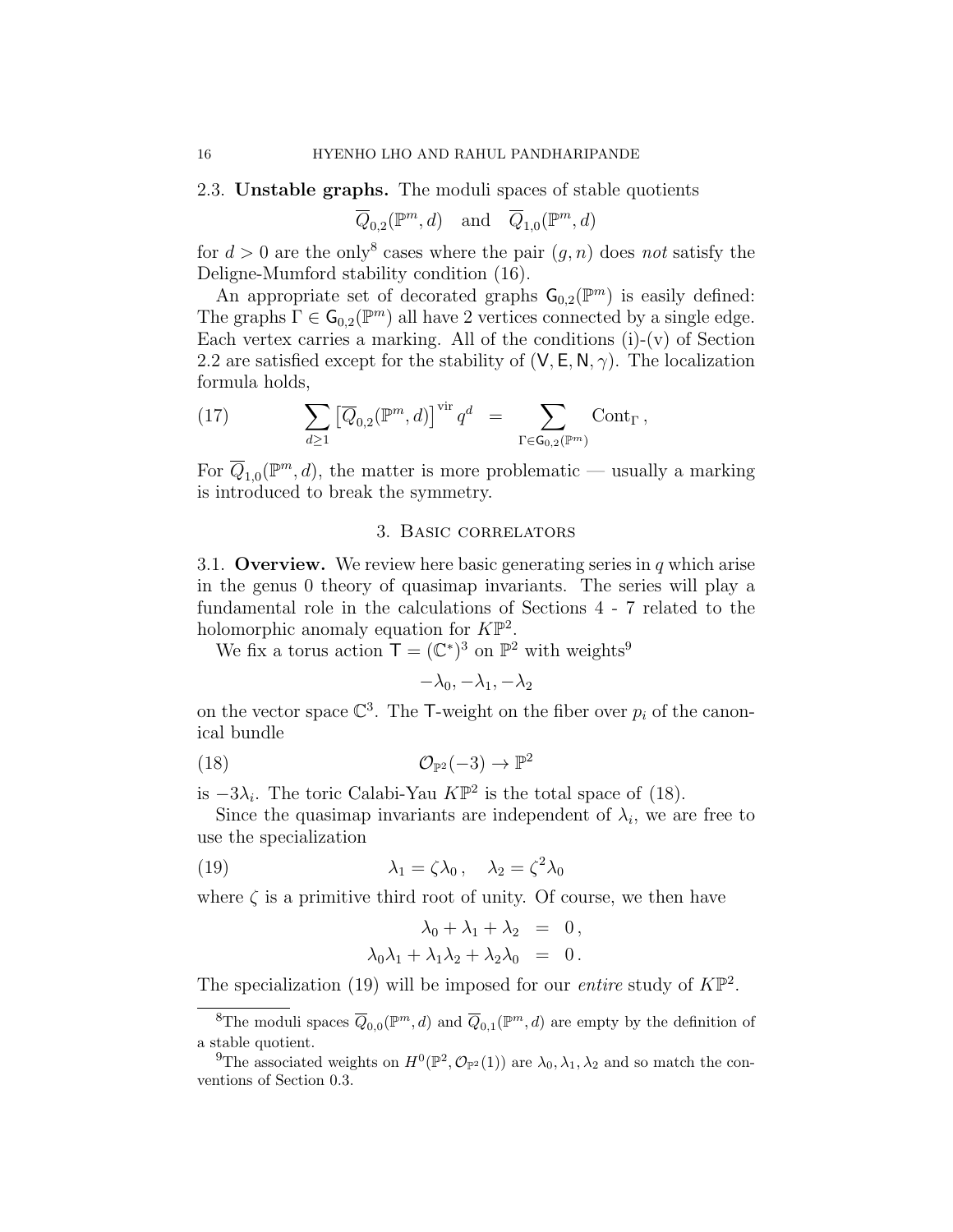3.2. First correlators. We require several correlators defined via the Euler class of the obstruction bundle,

$$
e(\mathrm{Obs}) = e(R^1 \pi_* \mathsf{S}^3),
$$

associated to the  $K\mathbb{P}^2$  geometry on the moduli space  $\overline{Q}_{g,n}(\mathbb{P}^2,d)$ . The first two are obtained from standard stable quotient invariants. For  $\gamma_i \in H^*_{\mathsf{T}}(\mathbb{P}^2)$ , let

$$
\left\langle \gamma_1 \psi^{a_1}, \dots, \gamma_n \psi^{a_n} \right\rangle_{g,n,d}^{\mathsf{SQ}} = \int_{[\overline{Q}_{g,n}(\mathbb{P}^2,d)]^{\text{vir}}} e(\text{Obs}) \cdot \prod_{i=1}^n \text{ev}_i^*(\gamma_i) \psi_i^{a_i},
$$
  

$$
\left\langle \left\langle \gamma_1 \psi^{a_1}, \dots, \gamma_n \psi^{a_n} \right\rangle \right\rangle_{0,n}^{\mathsf{SQ}} = \sum_{d \geq 0} \sum_{k \geq 0} \frac{q^d}{k!} \left\langle \gamma_1 \psi^{a_1}, \dots, \gamma_n \psi^{a_n}, t, \dots, t \right\rangle_{0,n+k,d}^{\mathsf{SQ}},
$$

where, in the second series,  $t \in H^*_{\mathsf{T}}(\mathbb{P}^2)$ . We will systematically use the quasimap notation 0+ for stable quotients,

$$
\left\langle \gamma_1 \psi^{a_1}, \dots, \gamma_n \psi^{a_n} \right\rangle_{g,n,d}^{0+} = \left\langle \gamma_1 \psi^{a_1}, \dots, \gamma_n \psi^{a_n} \right\rangle_{g,n,d}^{\mathsf{SQ}}
$$

$$
\left\langle \left\langle \gamma_1 \psi^{a_1}, \dots, \gamma_n \psi^{a_n} \right\rangle \right\rangle_{0,n}^{0+} = \left\langle \left\langle \gamma_1 \psi^{a_1}, \dots, \gamma_n \psi^{a_n} \right\rangle \right\rangle_{0,n}^{\mathsf{SQ}}.
$$

3.3. Light markings. Moduli of quasimaps can be considered with  $n$ ordinary (weight 1) markings and k light (weight  $\epsilon$ ) markings<sup>10</sup>,

$$
\overline{Q}_{g,n|k}^{0+,0+}(\mathbb{P}^2,d)\,.
$$

Let  $\gamma_i \in H^*_{\mathsf{T}}(\mathbb{P}^2)$  be equivariant cohomology classes, and let

$$
\delta_j \in H^*_\mathsf{T}([\mathbb{C}^3/\mathbb{C}^*])
$$

be classes on the stack quotient. Following the notation of [23], we define series for the  $K\mathbb{P}^2$  geometry,

$$
\left\langle \gamma_1 \psi^{a_1}, \dots, \gamma_n \psi^{a_n}; \delta_1, \dots, \delta_k \right\rangle_{g,n|k,d}^{0+,0+} =
$$
\n
$$
\int_{[\overline{Q}_{g,n|k}^{0+,0+} (\mathbb{P}^2,d)]^{\text{vir}}} e(\text{Obs}) \cdot \prod_{i=1}^n \text{ev}_i^*(\gamma_i) \psi_i^{a_i} \cdot \prod_{j=1}^k \widehat{\text{ev}}_j^*(\delta_j),
$$
\n
$$
\left\langle \left\langle \gamma_1 \psi^{a_1}, \dots, \gamma_n \psi^{a_n} \right\rangle \right\rangle_{0,n}^{0+,0+} =
$$
\n
$$
\sum_{d \geq 0} \sum_{k \geq 0} \frac{q^d}{k!} \left\langle \gamma_1 \psi^{a_1}, \dots, \gamma_n \psi^{a_n}; t, \dots, t \right\rangle_{0,n|k,d}^{0+,0+},
$$

 $10$ See Sections 2 and 5 of [8].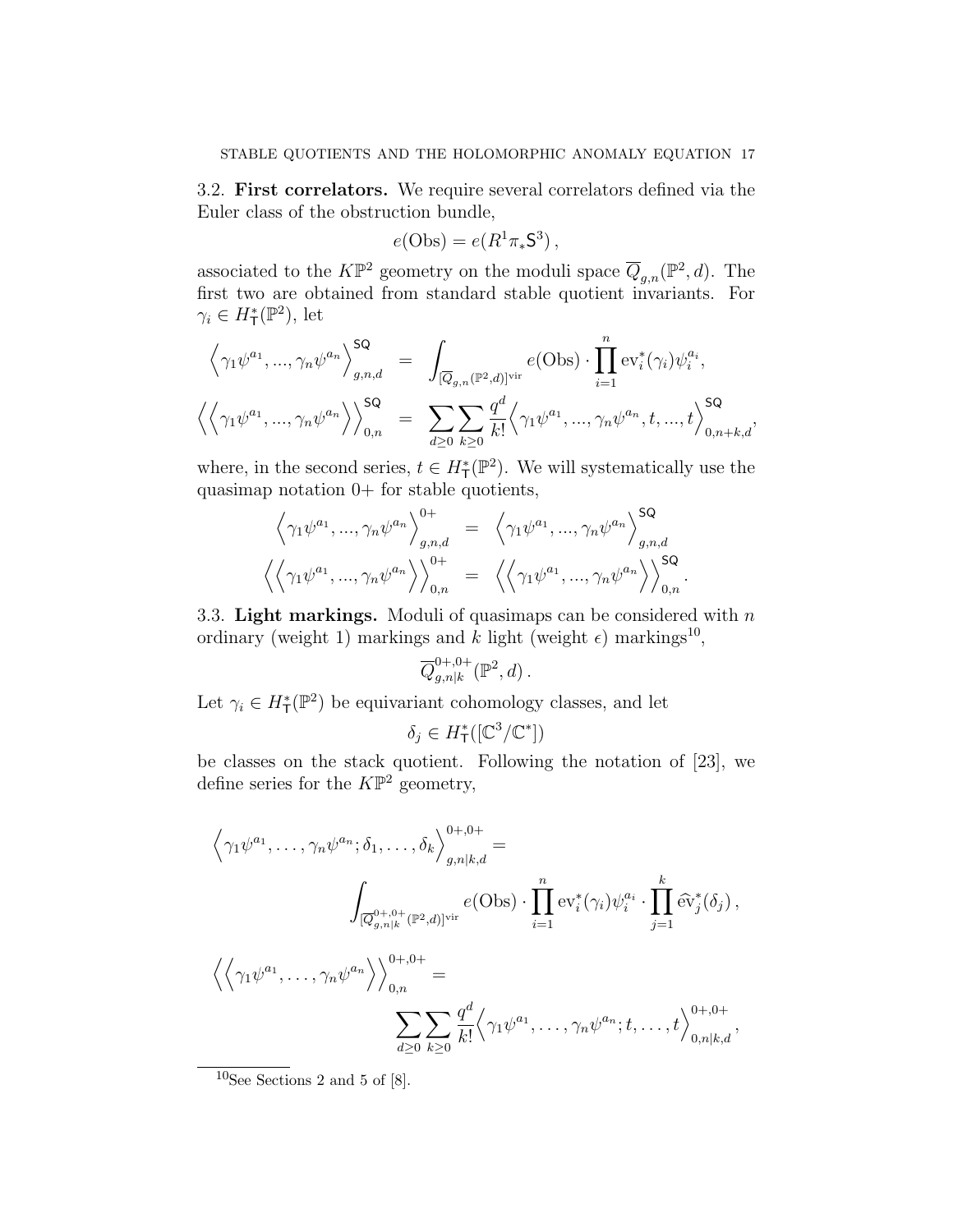where, in the second series,  $t \in H^*_{\mathsf{T}}([\mathbb{C}^3/\mathbb{C}^*]).$ 

For each T-fixed point  $p_i \in \mathbb{P}^2$ , let

$$
e_i = e(T_{p_i}(\mathbb{P}^2)) \cdot (-3\lambda_i)
$$

be the equivariant Euler class of the tangent space of  $K\mathbb{P}^2$  at  $p_i$ . Let

$$
\phi_i = \frac{-3\lambda_i \prod_{j \neq i} (H - \lambda_j)}{e_i}, \quad \phi^i = e_i \phi_i \quad \in H^*_{\mathsf{T}}(\mathbb{P}^2)
$$

be cycle classes. Crucial for us are the series

$$
\mathbb{S}_{i}(\gamma) = e_{i} \left\langle \left\langle \frac{\phi_{i}}{z - \psi}, \gamma \right\rangle \right\rangle_{0,2}^{0+,0+},
$$

$$
\mathbb{V}_{ij} = \left\langle \left\langle \frac{\phi_{i}}{x - \psi}, \frac{\phi_{j}}{y - \psi} \right\rangle \right\rangle_{0,2}^{0+,0+}.
$$

Unstable degree 0 terms are included by hand in the above formulas. For  $\mathbb{S}_i(\gamma)$ , the unstable degree 0 term is  $\gamma|_{p_i}$ . For  $\mathbb{V}_{ij}$ , the unstable degree 0 term is  $\frac{\delta_{ij}}{e_i(x+y)}$ .

We also write

$$
\mathbb{S}(\gamma) = \sum_{i=0}^{2} \phi_i \mathbb{S}_i(\gamma) .
$$

The series  $\mathbb{S}_i$  and  $\mathbb{V}_{ij}$  satisfy the basic relation

(20) 
$$
e_i \mathbb{V}_{ij}(x, y) e_j = \frac{\sum_{k=0}^2 \mathbb{S}_i(\phi_k)|_{z=x} \mathbb{S}_j(\phi^k)|_{z=y}}{x+y}
$$

proven<sup>11</sup> in [10].

Associated to each T-fixed point  $p_i \in \mathbb{P}^2$ , there is a special T-fixed point locus,

(21) 
$$
\overline{Q}_{0,k|m}^{0+,0+}(\mathbb{P}^2,d)^{\mathsf{T},p_i} \subset \overline{Q}_{0,k|m}^{0+,0+}(\mathbb{P}^2,d)\,,
$$

where all markings lie on a single connected genus 0 domain component contracted to  $p_i$ . Let Nor denote the equivariant normal bundle of  $Q_{0,n|k}^{0+,0+}$  $_{0,n|k}^{0+,0+}$  ( $\mathbb{P}^2$ , d)<sup>T,p<sub>i</sub></sup> with respect to the embedding (21). Define

$$
\left\langle \gamma_1 \psi^{a_1}, \dots, \gamma_n \psi^{a_n}; \delta_1, \dots, \delta_k \right\rangle_{0, n|k, d}^{0+, 0+, p_i} =
$$
\n
$$
\int_{[\overline{Q}^{0+,0+}_{0,n|k}(\mathbb{P}^2,d)^{T,p_i}]} \frac{e(\text{Obs})}{e(\text{Nor})} \cdot \prod_{i=1}^n \text{ev}_i^*(\gamma_i) \psi_i^{a_i} \cdot \prod_{j=1}^k \widehat{\text{ev}}_j^*(\delta_j),
$$

<sup>11</sup>In Gromov-Witten theory, a parallel relation is obtained immediately from the WDDV equation and the string equation. Since the map forgetting a point is not always well-defined for quasimaps, a different argument is needed here [10]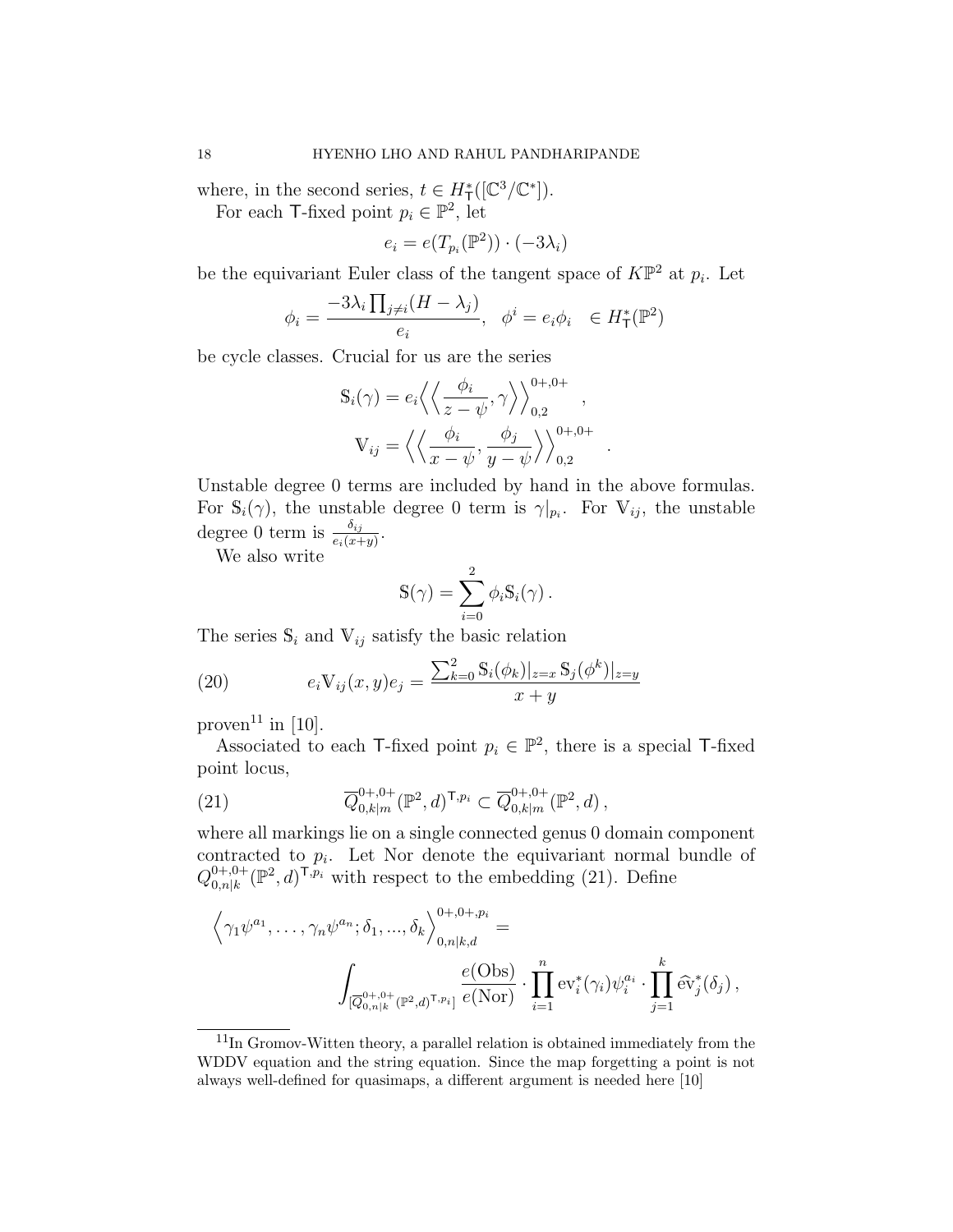$$
\left\langle \left\langle \gamma_1 \psi^{a_1}, \dots, \gamma_n \psi^{a_n} \right\rangle \right\rangle_{0,n}^{0+,0+,p_i} =
$$

$$
\sum_{d \geq 0} \sum_{k \geq 0} \frac{q^d}{k!} \left\langle \gamma_1 \psi^{a_1}, \dots, \gamma_n \psi^{a_n}; t, \dots, t \right\rangle_{0,n|k,\beta}^{0+,0+,p_i}
$$

.

### 3.4. Graph spaces and I-functions.

3.4.1. Graph spaces. The big I-function is defined in [8] via the geometry of weighted quasimap graph spaces. We briefly summarize the constructions of  $[8]$  in the special case of  $(0+, 0+)$ -stability. The more general weightings discussed in [8] will not be needed here.

As in Section 3.3, we consider the quotient

 $\mathbb{C}^3/\mathbb{C}^*$ 

associated to  $\mathbb{P}^2$ . Following [8], there is a  $(0+, 0+)$ -stable quasimap graph space

(22) 
$$
\mathsf{QG}_{g,n|k,d}^{0+,0+}([\mathbb{C}^3/\mathbb{C}^*])\,.
$$

A C-point of the graph space is described by data

$$
((C, \mathbf{x}, \mathbf{y}), (f, \varphi) : C \longrightarrow [\mathbb{C}^3/\mathbb{C}^*] \times [\mathbb{C}^2/\mathbb{C}^*]).
$$

By the definition of stability,  $\varphi$  is a regular map to

$$
\mathbb{P}^1=\mathbb{C}^2/\!\!/\mathbb{C}^*
$$

of class 1. Hence, the domain curve  $C$  has a distinguished irreducible component  $C_0$  canonically isomorphic to  $\mathbb{P}^1$  via  $\varphi$ . The *standard*  $\mathbb{C}^*$ action,

(23) 
$$
t \cdot [\xi_0, \xi_1] = [t\xi_0, \xi_1], \text{ for } t \in \mathbb{C}^*, [\xi_0, \xi_1] \in \mathbb{P}^1
$$

induces a C ∗ -action on the graph space.

The  $\mathbb{C}^*$ -equivariant cohomology of a point is a free algebra with generator z,

$$
H_{\mathbb{C}^*}^*(\mathrm{Spec}(\mathbb{C})) = \mathbb{Q}[z].
$$

Our convention is to define  $z$  as the  $\mathbb{C}^*$ -equivariant first Chern class of the tangent line  $T_0\mathbb{P}^1$  at  $0 \in \mathbb{P}^1$  with respect to the action (23),

$$
z=c_1(T_0\mathbb{P}^1).
$$

The T-action on  $\mathbb{C}^3$  lifts to a T-action on the graph space (22) which commutes with the C ∗ -action obtained from the distinguished domain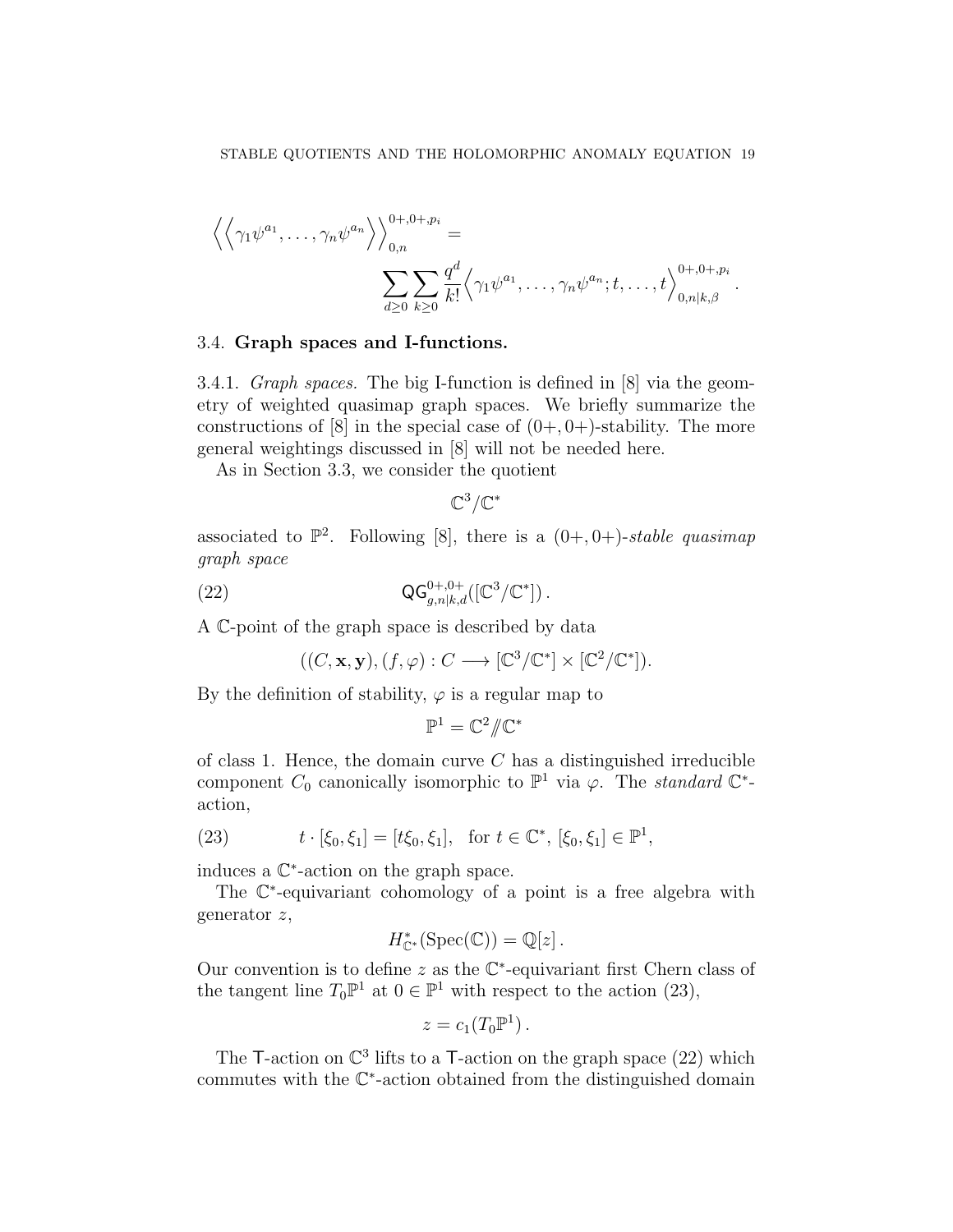component. As a result, we have a  $\mathsf{T} \times \mathbb{C}^*$ -action on the graph space and  $\overline{T} \times \mathbb{C}^*$ -equivariant evaluation morphisms

$$
\mathrm{ev}_{i} : \mathsf{QG}_{g,n|k,\beta}^{0+,0+}([\mathbb{C}^{3}/\mathbb{C}^{*}]) \to \mathbb{P}^{2}, \qquad i = 1,\ldots,n,
$$
  

$$
\widehat{\mathrm{ev}}_{j} : \mathsf{QG}_{g,n|k,\beta}^{0+,0+}([\mathbb{C}^{3}/\mathbb{C}^{*}]) \to [\mathbb{C}^{3}/\mathbb{C}^{*}], \qquad j = 1,\ldots,k.
$$

Since a morphism

$$
f: C \to [\mathbb{C}^3/\mathbb{C}^*]
$$

is equivalent to the data of a principal  $G$ -bundle  $P$  on  $C$  and a section u of  $P \times_{\mathbb{C}^*} \mathbb{C}^3$ , there is a natural morphism

$$
C \to E\mathbb{C}^* \times_{\mathbb{C}^*} \mathbb{C}^3
$$

and hence a pull-back map

$$
f^*: H^*_{\mathbb{C}^*}([\mathbb{C}^3/\mathbb{C}^*]) \to H^*(C).
$$

The above construction applied to the universal curve over the moduli space and the universal morphism to  $[\mathbb{C}^3/\mathbb{C}^*]$  is T-equivariant. Hence, we obtain a pull-back map

$$
\widehat{\text{ev}}_j^*: H^*_{\mathsf{T}}(\mathbb{C}^3, \mathbb{Q}) \otimes_{\mathbb{Q}} \mathbb{Q}[z] \to H^*_{\mathsf{T} \times \mathbb{C}^*}(\mathsf{Q} \mathsf{G}^{0+,0+}_{g,n|k,\beta}([\mathbb{C}^3/\mathbb{C}^*]), \mathbb{Q})
$$

associated to the evaluation map  $\widehat{\text{ev}}_j$ .

3.4.2. I-functions. The description of the fixed loci for the  $\mathbb{C}^*$ -action on

$$
\mathsf{QG}_{g,0|k,d}^{0+,0+}([\mathbb{C}^3/\mathbb{C}^*])
$$

is parallel to the description in [7, §4.1] for the unweighted case. In particular, there is a distinguished subset  $\mathsf{M}_{k,d}$  of the  $\mathbb{C}^*$ -fixed locus for which all the markings and the entire curve class d lie over  $0 \in \mathbb{P}^1$ . The locus  $M_{k,d}$  comes with a natural *proper* evaluation map  $ev_{\bullet}$  obtained from the generic point of  $\mathbb{P}^1$ :

$$
\mathrm{ev}_{\bullet}: \mathsf{M}_{k,d} \to \mathbb{C}^3/\!\!/ \mathbb{C}^* = \mathbb{P}^2.
$$

We can explicitly write

$$
\mathsf{M}_{k,d}\cong \mathsf{M}_d\times 0^k\subset \mathsf{M}_d\times (\mathbb{P}^1)^k,
$$

where  $\mathsf{M}_d$  is the  $\mathbb{C}^*$ -fixed locus in  $\mathsf{QG}_{0,0,d}^{0+}([\mathbb{C}^3/\mathbb{C}^*])$  for which the class d is concentrated over  $0 \in \mathbb{P}^1$ . The locus  $M_d$  parameterizes quasimaps of class d,

$$
f: \mathbb{P}^1 \longrightarrow [\mathbb{C}^3/\mathbb{C}^*],
$$

with a base-point of length d at  $0 \in \mathbb{P}^1$ . The restriction of f to  $\mathbb{P}^1 \setminus \{0\}$ is a constant map to  $\mathbb{P}^2$  defining the evaluation map  $ev_{\bullet}$ .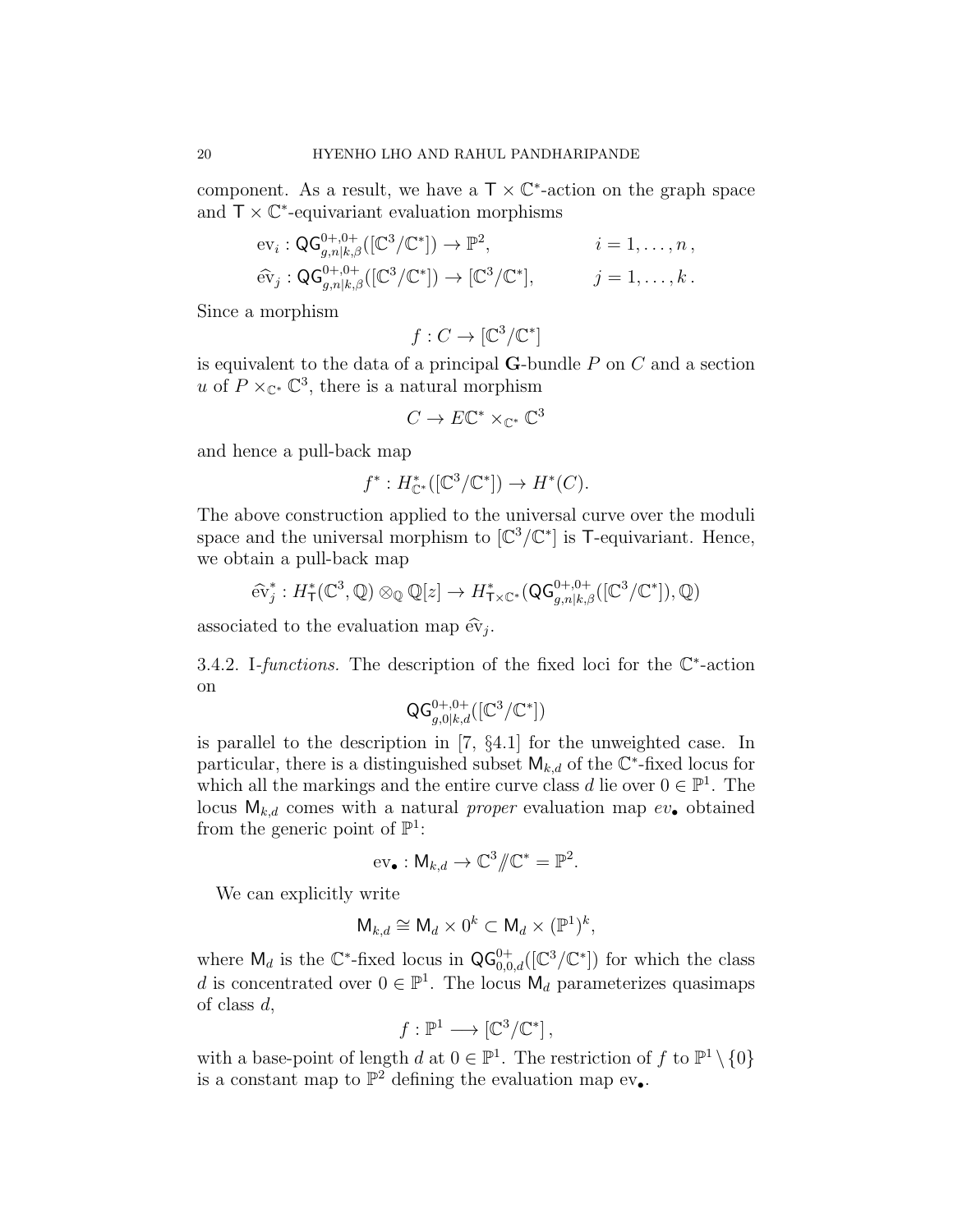As in [6, 7, 11], we define the big I-function as the generating function for the push-forward via  $ev_{\bullet}$  of localization residue contributions of  $\mathsf{M}_{k,d}$ . For  $\mathbf{t} \in H^*_{\mathsf{T}}([\mathbb{C}^3/\mathbb{C}^*], \mathbb{Q}) \otimes_{\mathbb{Q}} \mathbb{Q}[z]$ , let

$$
\operatorname{Res}_{\mathsf{M}_{k,d}}(\mathbf{t}^{k}) = \prod_{j=1}^{k} \widehat{\mathrm{ev}}_{j}^{*}(\mathbf{t}) \cap \operatorname{Res}_{\mathsf{M}_{k,d}}[\mathsf{Q}\mathsf{G}_{g,0|k,d}^{0+,0+}([\mathbb{C}^{3}/\mathbb{C}^{*}])]^{\operatorname{vir}} \n= \frac{\prod_{j=1}^{k} \widehat{\mathrm{ev}}_{j}^{*}(\mathbf{t}) \cap [\mathsf{M}_{k,d}]^{\operatorname{vir}}}{\mathrm{e}(\mathrm{Nor}_{\mathsf{M}_{k,d}}^{\operatorname{vir}})},
$$

where  $\text{Nor}_{\mathsf{M}_{k,d}}^{\text{vir}}$  is the virtual normal bundle.

**Definition 5.** The big I-function for the  $(0+, 0+)$ -stability condition, as a formal function in t, is

$$
\mathbb{I}(q, \mathbf{t}, z) = \sum_{d \geq 0} \sum_{k \geq 0} \frac{q^d}{k!} \text{ev}_{\bullet *} \left( \text{Res}_{\mathsf{M}_{k,d}}(\mathbf{t}^k) \right).
$$

3.4.3. Evaluations. Let  $\widetilde{H} \in H^*_{\mathsf{T}}([\mathbb{C}^3/\mathbb{C}^*])$  and  $H \in H^*_{\mathsf{T}}(\mathbb{P}^2)$  denote the respective hyperplane classes. The I-function of Definition 5 is evaluated in [8].

**Proposition 6.** For  $\mathbf{t} = t\widetilde{H} \in H_{\mathsf{T}}^*([\mathbb{C}^3/\mathbb{C}^*], \mathbb{Q}),$ 

(24) 
$$
\mathbb{I}(t) = \sum_{d=0}^{\infty} q^d e^{t(H+dz)/z} \frac{\prod_{k=0}^{3d-1} (-3H - kz)}{\prod_{i=0}^{2} \prod_{k=1}^{d} (H - \lambda_i + kz)}.
$$

We return now to the functions  $\mathbb{S}_i(\gamma)$  defined in Section 3.3. Using Birkhoff factorization, an evaluation of the series  $\mathbb{S}(H^j)$  can be obtained from the I-function, see [23]:

(25) 
$$
\mathbb{S}(1) = \mathbb{I},
$$

$$
\mathbb{S}(H) = \frac{z \frac{d}{dt} \mathbb{S}(1)}{z \frac{d}{dt} \mathbb{S}(1)|_{t=0, H=1, z=\infty}},
$$

$$
\mathbb{S}(H^2) = \frac{z \frac{d}{dt} \mathbb{S}(H)}{z \frac{d}{dt} \mathbb{S}(H)|_{t=0, H=1, z=\infty}}.
$$

For a series  $F \in \mathbb{C}[[\frac{1}{z}]]$ , the specialization  $F|_{z=\infty}$  denotes constant term of F with respect to  $\frac{1}{z}$ .

3.4.4. Further calculations. Define small I-function

$$
\overline{\mathbb{I}}(q) \in H^*_\mathsf{T}(\mathbb{P}^2,\mathbb{Q})[[q]]
$$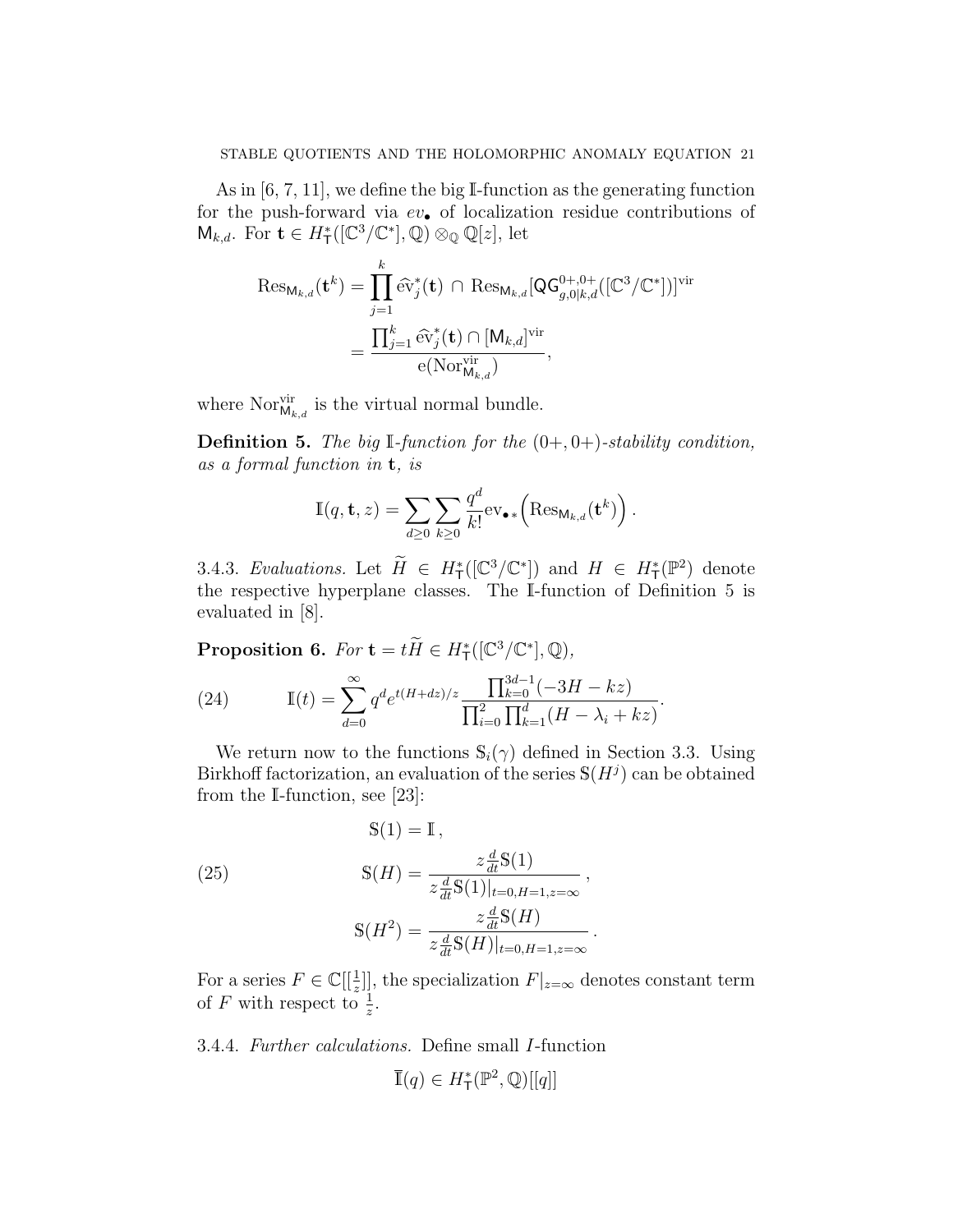by the restriction

$$
\overline{\mathbb{I}}(q) = \mathbb{I}(q,t)|_{t=0}.
$$

Define differential operators

$$
D = q \frac{d}{dq}, \quad M = H + zD.
$$

Applying  $z\frac{d}{dt}$  to I and then restricting to  $t = 0$  has same effect as applying M to  $\bar{\mathbb{I}}$ 

$$
\left[ \left( z \frac{d}{dt} \right)^k \mathbb{I} \right] \Big|_{t=0} = M^k \overline{\mathbb{I}} \, .
$$

The function  $\overline{\mathbb{I}}$  satisfies following Picard-Fuchs equation

(26) 
$$
\left(M^3 - \lambda_0^3 + 3qM(3M + z)(3M + 2z)\right)\overline{\mathbb{I}} = 0
$$

implied by the Picard-Fuchs equation for I,

$$
\left( \left( z \frac{d}{dt} \right)^3 - \lambda_0^3 + 3q \left( z \frac{d}{dt} \right) \left( 3 \left( z \frac{d}{dt} \right) + z \right) \left( 3 \left( z \frac{d}{dt} \right) + 2z \right) \right) \mathbb{I} = 0.
$$

The restriction  $\overline{\mathbb{I}}|_{H=\lambda_i}$  admits following asymptotic form

(27) 
$$
\overline{\mathbb{I}}|_{H=\lambda_i}=e^{\mu\lambda_i/z}\left(R_0+R_1\left(\frac{z}{\lambda_i}\right)+R_2\left(\frac{z}{\lambda_i}\right)^2+\ldots\right)
$$

with series  $\mu, R_k \in \mathbb{C}[[q]]$ .

A derivation of (27) is obtained in [33] via the Picard-Fuchs equation (26) for  $\overline{\mathbb{I}}|_{H=\lambda_i}$ . The series  $\mu$  and  $R_k$  are found by solving differential equations obtained from the coefficient of  $z<sup>k</sup>$ . For example,

$$
1 + D\mu = L,
$$
  
\n
$$
R_0 = 1,
$$
  
\n
$$
R_1 = \frac{1}{18}(1 - L^2),
$$
  
\n
$$
R_2 = \frac{1}{648}(1 - 24L - 2L^2 + 25L^4),
$$

where  $L(q) = (1 + 27q)^{-1/3}$ . The specialization (19) is used for these results.

In [33], the authors study the  $I$ -functions<sup>12</sup> related to Calabi-Yau hypersurfaces in  $\mathbb{P}^m$ . The local geometry  $K\mathbb{P}^2$  here has a slightly different I-function from the function  $\mathcal F$  in [33] for the cubic in  $\mathbb P^2$ . More

<sup>&</sup>lt;sup>12</sup>The *I*-function is  $\mathcal F$  in the notation of [33].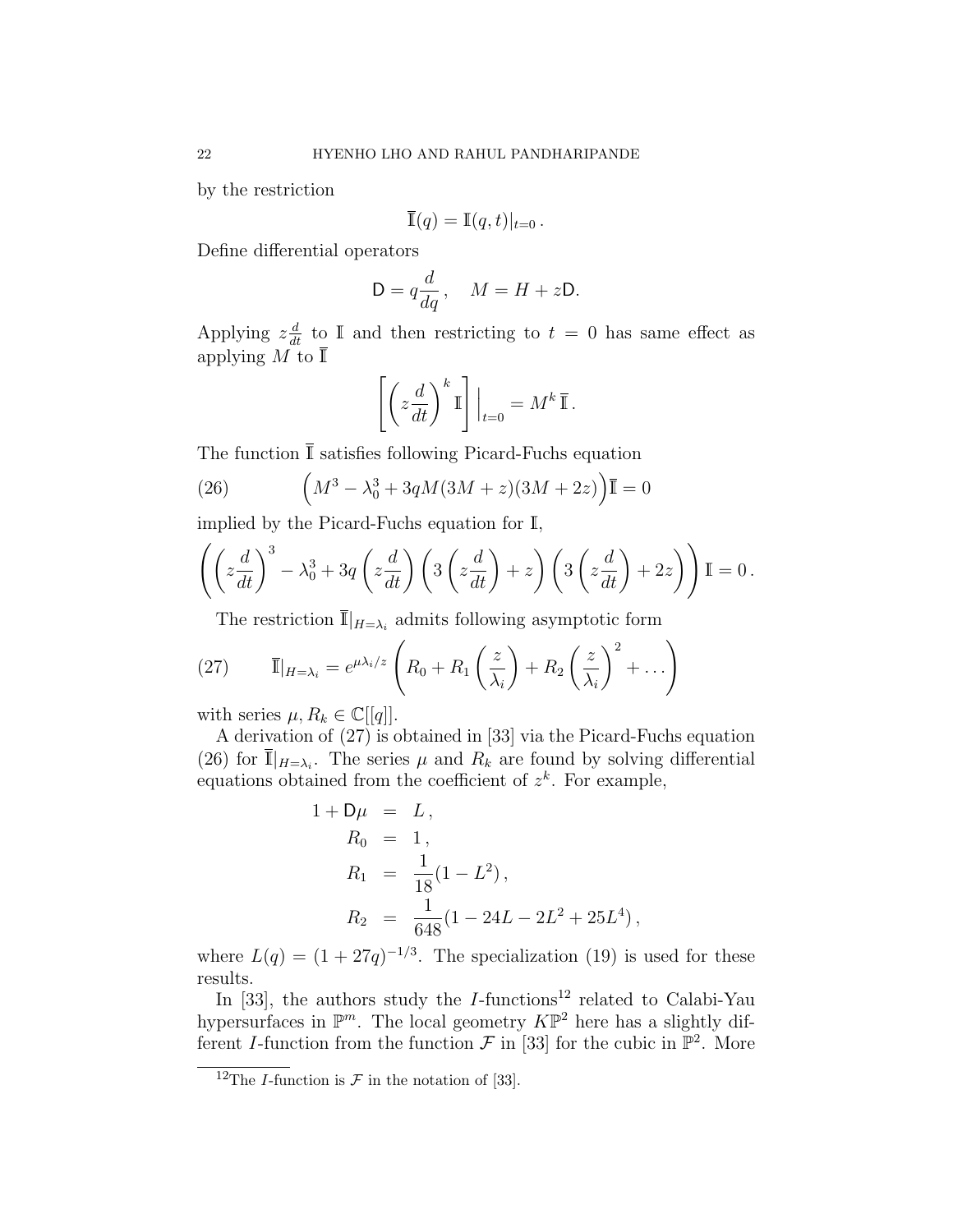precisely,

$$
\mathcal{F}_{-1}(q) = \overline{\mathbb{I}}(-q) \, .
$$

We can either apply the methods of [33] to our *I*-functions, or we can just take account of the difference between the two I-functions (which amounts to a shifting of indices). The latter is easier.

Define the series  $C_1$  and  $C_2$  by the equations

(28) 
$$
C_1 = z \frac{d}{dt} \mathbb{S}(1)|_{z=\infty, t=0, H=1},
$$

$$
C_2 = z \frac{d}{dt} \mathbb{S}(H)|_{z=\infty, t=0, H=1}.
$$

$$
C_0 = z \frac{d}{dt} \mathbb{S}(H^2)|_{z=\infty, t=0, H=1}.
$$

The above series are equal (up to sign) to  $I_0$ ,  $I_1$  and  $I_2$  respectively in the notation of [33] for the cubic in  $\mathbb{P}^2$ . The following relations were proven in [33],

(29) 
$$
C_0 C_1 C_2 = (1 + 27q)^{-1},
$$

$$
C_0 = C_1.
$$

From the equations (25) and (27), we can show the series

$$
\overline{S}_i(1) = \overline{S}(1)|_{H=\lambda_i}, \quad \overline{S}_i(H) = \overline{S}(H)|_{H=\lambda_i}, \quad \overline{S}_i(H^2) = \overline{S}(H^2)|_{H=\lambda_i}
$$

have the following asymptotic expansions:

(30) 
$$
\overline{\mathbb{S}}_i(1) = e^{\frac{\mu \lambda_i}{z}} \left( R_{00} + R_{01} \left( \frac{z}{\lambda_i} \right) + R_{02} \left( \frac{z}{\lambda_i} \right)^2 + \dots \right),
$$
  
\n
$$
\overline{\mathbb{S}}_i(H) = e^{\frac{\mu \lambda_i}{z}} \frac{L \lambda_i}{C_1} \left( R_{10} + R_{11} \left( \frac{z}{\lambda_i} \right) + R_{12} \left( \frac{z}{\lambda_i} \right)^2 + \dots \right),
$$
  
\n
$$
\overline{\mathbb{S}}_i(H^2) = e^{\frac{\mu \lambda_i}{z}} \frac{L^2 \lambda_i^2}{C_1 C_2} \left( R_{20} + R_{21} \left( \frac{z}{\lambda_i} \right) + R_{22} \left( \frac{z}{\lambda_i} \right)^2 + \dots \right).
$$

We follow here the normalization of [33]. Note

$$
R_{0k}=R_k.
$$

As in [33, Theorem 4], we obtain the following constraints.

**Proposition 7.** (Zagier-Zinger [33]) For all  $k \geq 0$ , we have

$$
R_k \in \mathbb{C}[L^{\pm 1}].
$$

Similarly, we also obtain results for  $\overline{S}(H)|_{H=\lambda_i}$  and  $\overline{S}(H^2)|_{H=\lambda_i}$ .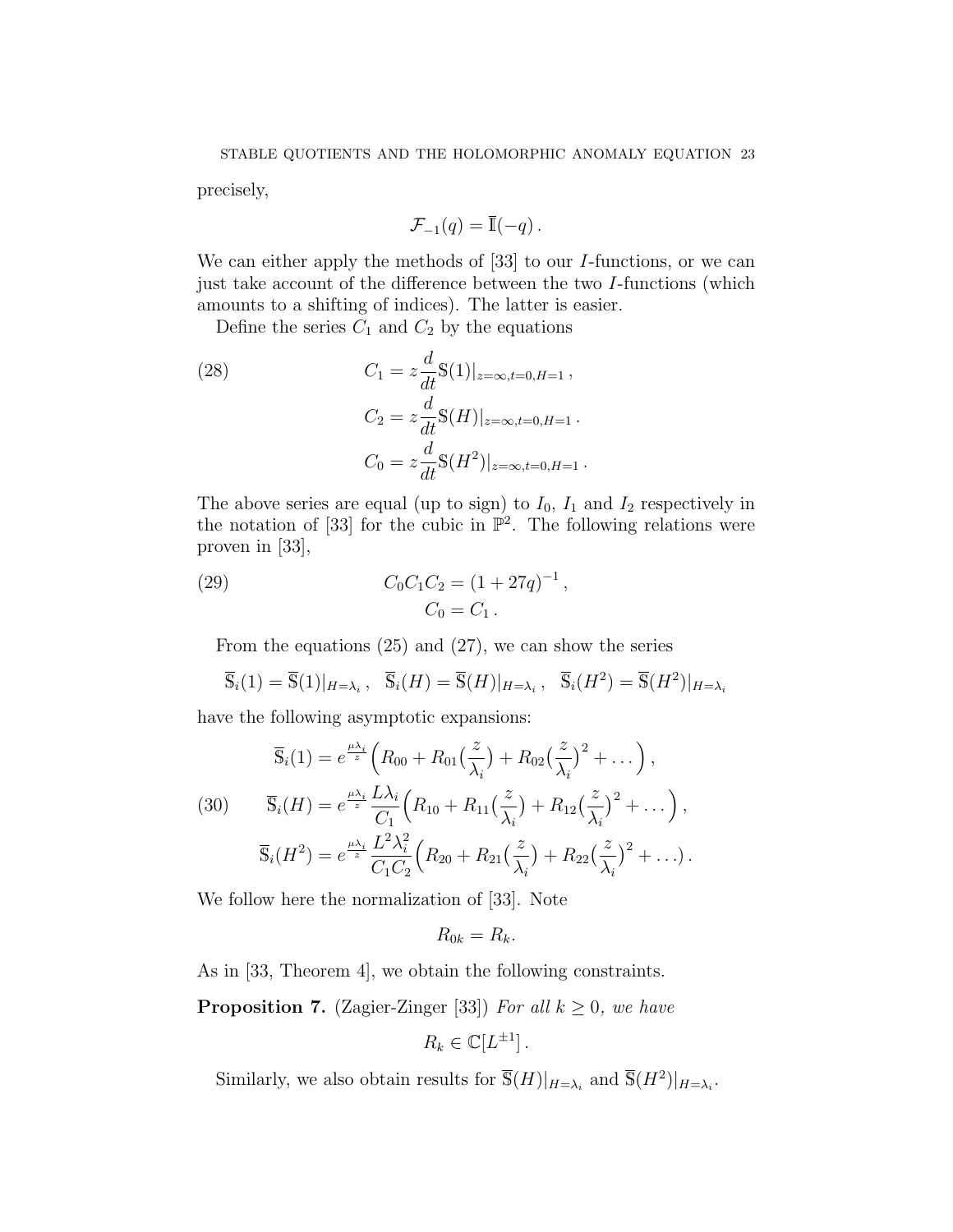**Lemma 8.** For all  $k \geq 0$ , we have

$$
R_{1k} \in \mathbb{C}[L^{\pm 1}],
$$
  
\n
$$
R_{2k} = Q_{2k} - \frac{R_{1k-1}}{L}X,
$$

with  $Q_{2k} \in \mathbb{C}[L^{\pm 1}]$  and  $X = \frac{DC_1}{C_1}$  $\frac{OC_1}{C_1}$ .

3.5. Determining DX. Using Birkhoff factorization of  $(25)$  further, we have

(31) 
$$
\mathbb{S}(H^3) = \frac{z \frac{d}{dt} \mathbb{S}(H^2)}{z \frac{d}{dt} \mathbb{S}(H^2)|_{t=0, H=1, z=\infty}}.
$$

Since  $H^3 = \lambda_0^3$  with the specialization (19), we have

$$
\mathcal{S}(1) = \frac{1}{\lambda_0^3} \mathcal{S}(H^3).
$$

From (25) and (31), we obtain the following result.

Lemma 9. We have

$$
R_{1p+1} = R_{0p+1} + \frac{DR_{0p}}{L},
$$
  
\n
$$
R_{2p+1} = R_{1p+1} + \frac{DR_{1p}}{L} + \left(\frac{DL}{L^2} - \frac{X}{L}\right) R_{1p},
$$
  
\n
$$
R_{0p+1} = R_{2p+1} + \frac{DR_{2p}}{L} - \left(\frac{DL}{L^2} - \frac{X}{L}\right) R_{2p}.
$$

After setting  $p = 1$  in Lemma 9, we find

(32) 
$$
X^2 - (L^3 - 1)X + DX - \frac{2}{9}(L^3 - 1) = 0.
$$

By the above result, the differential ring

(33) 
$$
\mathbb{C}[L^{\pm 1}][X, DX, DDX, ...]
$$

is just the polynomial ring  $\mathbb{C}[L^{\pm 1}][X]$ .

We can find the value of  $R_{2k}$  in terms of  $R_k$  using Lemma 9.

$$
R_{2p+2} = R_{p+2} + 2\frac{DR_{p+1}}{L} + \frac{DL}{L^2}R_{p+1} + \frac{D^2R_p}{L^2} - \left(\frac{R_{p+1}}{L} + \frac{DR_p}{L^2}\right)X.
$$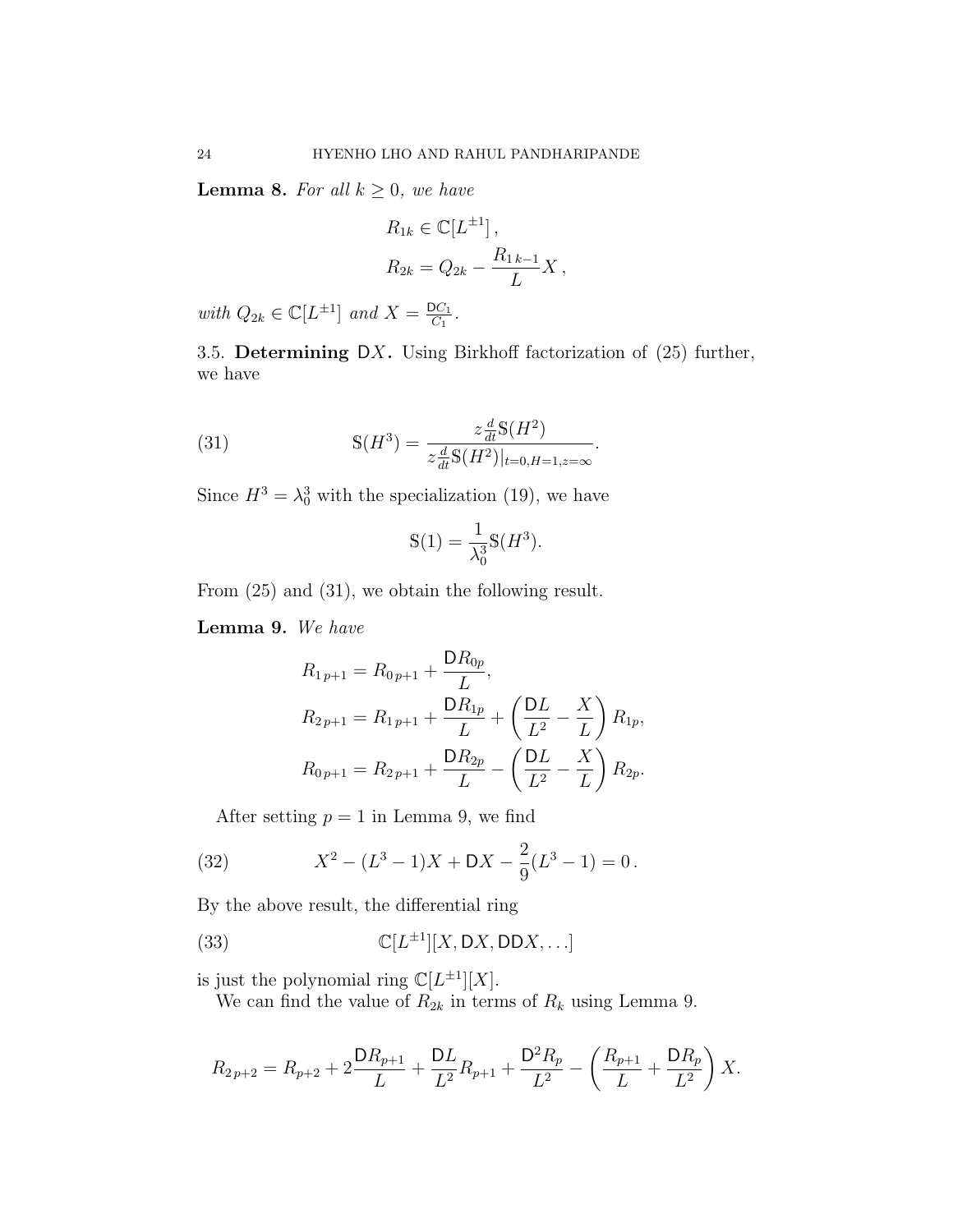4. HIGHER GENUS SERIES ON  $\overline{M}_{q,n}$ 

4.1. Intersection theory on  $\overline{M}_{g,n}$ . We review here the now standard method used by Givental  $[20, 21, 26]$  to express genus g descendent correlators in terms of genus 0 data.

Let  $t_0, t_1, t_2, \ldots$  be formal variables. The series

$$
T(c) = t_0 + t_1 c + t_2 c^2 + \dots
$$

in the additional variable  $c$  plays a basic role. The variable  $c$  will later be replaced by the first Chern class  $\psi_i$  of a cotangent line over  $\overline{M}_{g,n}$ ,

$$
T(\psi_i)=t_0+t_1\psi_i+t_2\psi_i^2+\ldots,
$$

with the index  $i$  depending on the position of the series  $T$  in the correlator.

Let  $2g - 2 + n > 0$ . For  $a_i \in \mathbb{Z}_{\geq 0}$  and  $\gamma \in H^*(\overline{M}_{g,n})$ , define the correlator

$$
\langle \langle \psi^{a_1}, \ldots, \psi^{a_n} | \gamma \rangle \rangle_{g,n} = \sum_{k \geq 0} \frac{1}{k!} \int_{\overline{M}_{g,n+k}} \gamma \psi_1^{a_1} \cdots \psi_n^{a_n} \prod_{i=1}^k T(\psi_{n+i}).
$$

In the above summation, the  $k = 0$  term is

$$
\int_{\overline{M}_{g,n}} \gamma \,\psi_1^{a_1} \cdots \psi_n^{a_n} \,.
$$

We also need the following correlator defined for the unstable case,

$$
\langle\langle 1,1\rangle\rangle_{0,2} = \sum_{k>0} \frac{1}{k!} \int_{\overline{M}_{0,2+k}} \prod_{i=1}^{k} T(\psi_{2+i}).
$$

For formal variables  $x_1, \ldots, x_n$ , we also define the correlator

(34) 
$$
\left\langle \left\langle \frac{1}{x_1 - \psi}, \dots, \frac{1}{x_n - \psi} \middle| \gamma \right\rangle \right\rangle_{g,n}
$$

in the standard way by expanding  $\frac{1}{x_i-\psi}$  as a geometric series. Denote by L the differential operator

$$
\mathbb{L} = \frac{\partial}{\partial t_0} - \sum_{i=1}^{\infty} t_i \frac{\partial}{\partial t_{i-1}} = \frac{\partial}{\partial t_0} - t_1 \frac{\partial}{\partial t_0} - t_2 \frac{\partial}{\partial t_1} - \dots
$$

The string equation yields the following result.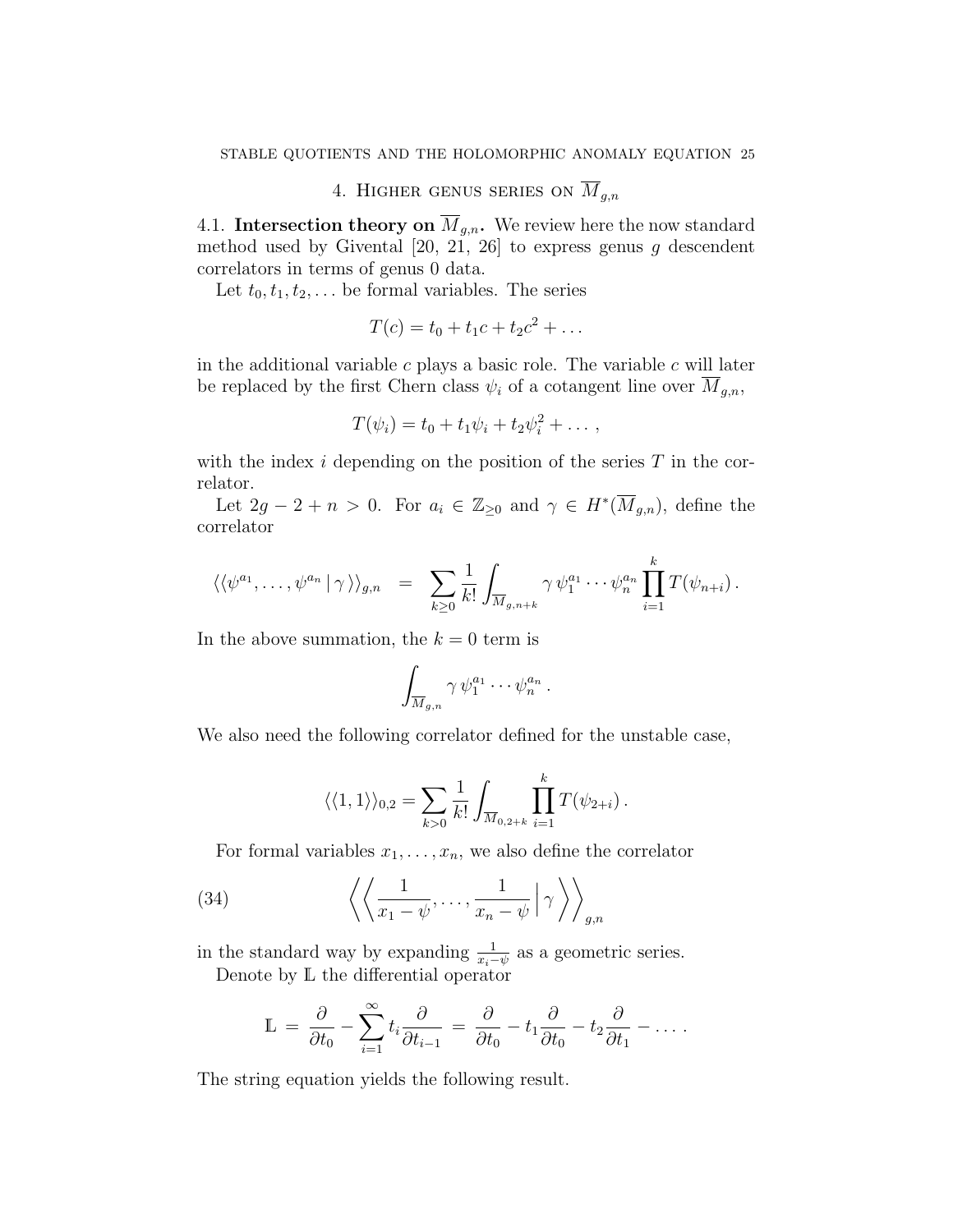**Lemma 10.** For  $2g - 2 + n > 0$ , we have  $\mathbb{L}\langle\langle 1, \ldots, 1 | \gamma \rangle\rangle_{g,n} = 0$  and

$$
\mathbb{L}\left\langle \left\langle \frac{1}{x_1 - \psi}, \dots, \frac{1}{x_n - \psi} \middle| \gamma \right\rangle \right\rangle_{g,n} = \left\langle \left( \frac{1}{x_1} + \dots + \frac{1}{x_n} \right) \left\langle \left\langle \frac{1}{x_1 - \psi}, \dots, \frac{1}{x_n - \psi} \middle| \gamma \right\rangle \right\rangle_{g,n}.
$$

After the restriction  $t_0 = 0$  and application of the dilaton equation, the correlators are expressed in terms of finitely many integrals (by the dimension constraint). For example,

$$
\langle\langle 1, 1, 1 \rangle\rangle_{0,3} |_{t_0=0} = \frac{1}{1-t_1},
$$
  

$$
\langle\langle 1, 1, 1, 1 \rangle\rangle_{0,4} |_{t_0=0} = \frac{t_2}{(1-t_1)^3},
$$
  

$$
\langle\langle 1, 1, 1, 1, 1 \rangle\rangle_{0,5} |_{t_0=0} = \frac{t_3}{(1-t_1)^4} + \frac{3t_2^2}{(1-t_1)^5},
$$
  

$$
\langle\langle 1, 1, 1, 1, 1, 1, 1 \rangle\rangle_{0,6} |_{t_0=0} = \frac{t_4}{(1-t_1)^5} + \frac{10t_2t_3}{(1-t_1)^6} + \frac{15t_2^3}{(1-t_1)^7}.
$$

We consider  $\mathbb{C}(t_1)[t_2, t_3, \ldots]$  as Z-graded ring over  $\mathbb{C}(t_1)$  with  $deg(t_i) = i - 1$  for  $i > 2$ .

Define a subspace of homogeneous elements by

$$
\mathbb{C}\left[\frac{1}{1-t_1}\right][t_2,t_3,\ldots]_{\text{Hom}} \subset \mathbb{C}(t_1)[t_2,t_3,\ldots].
$$

We easily see

$$
\langle \langle \psi^{a_1}, \ldots, \psi^{a_n} | \gamma \rangle \rangle_{g,n} |_{t_0=0} \in \mathbb{C} \left[ \frac{1}{1-t_1} \right] [t_2, t_3, \ldots]_{\text{Hom}}.
$$

Using the leading terms (of lowest degree in  $\frac{1}{(1-t_1)}$ ), we obtain the following result.

**Lemma 11.** The set of genus  $\theta$  correlators

$$
\left\{ \langle \langle 1,\ldots,1\rangle \rangle_{0,n} \,|_{t_0=0} \,\right\}_{n\geq 4}
$$

freely generate the ring  $\mathbb{C}(t_1)[t_2, t_3, \ldots]$  over  $\mathbb{C}(t_1)$ .

By Lemma 11, we can find a unique representation of  $\langle\langle \psi^{a_1}, \ldots, \psi^{a_n} \rangle\rangle_{g,n}|_{t_0=0}$ in the variables

(35) 
$$
\left\{ \langle \langle 1,\ldots,1\rangle \rangle_{0,n}|_{t_0=0} \right\}_{n\geq 3}.
$$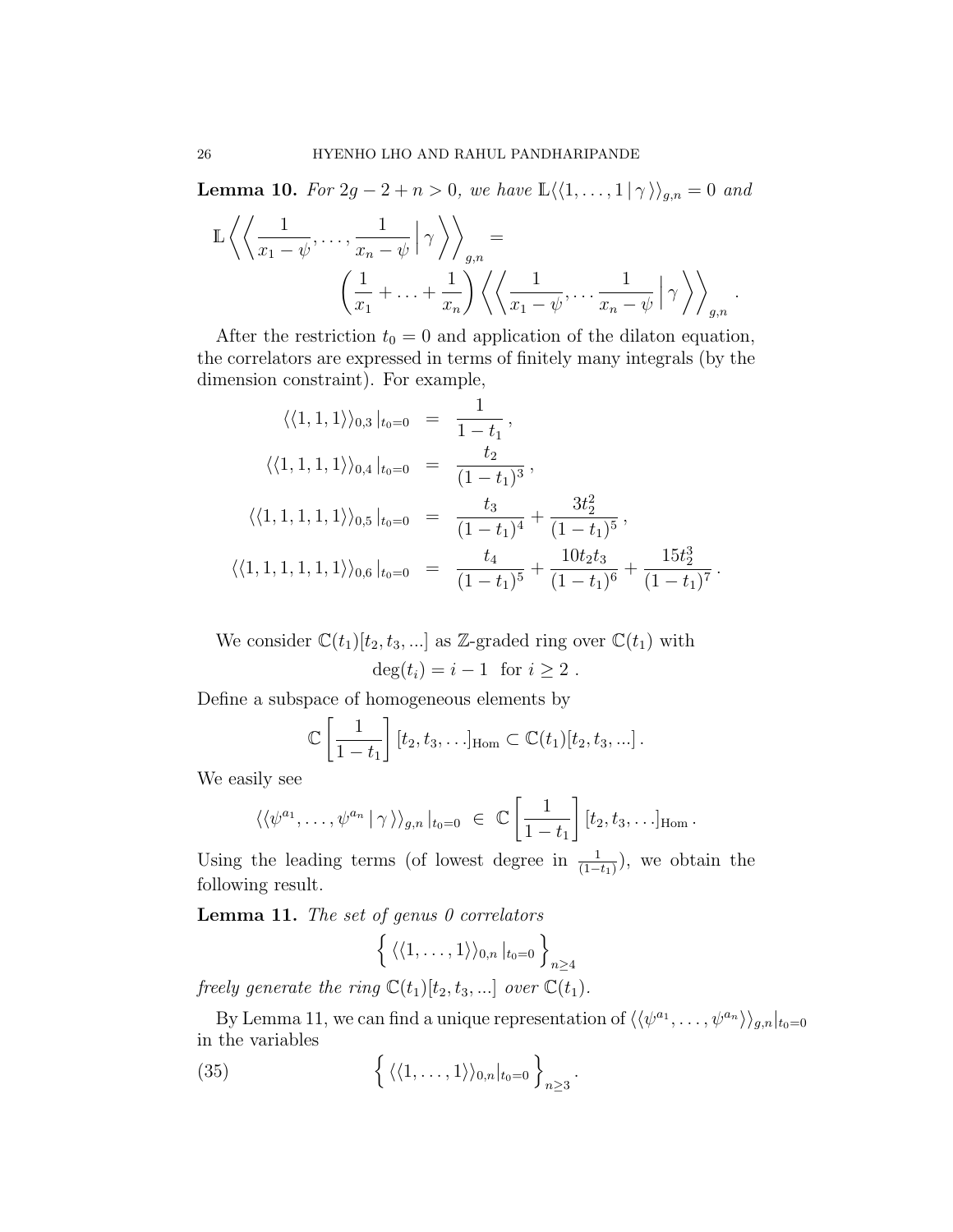The  $n = 3$  correlator is included in the set (35) to capture the variable  $t_1$ . For example, in  $g = 1$ ,

$$
\langle\langle 1,1\rangle\rangle_{1,2}|_{t_0=0} = \frac{1}{24} \left( \frac{\langle\langle 1,1,1,1,1\rangle\rangle_{0,5}|_{t_0=0}}{\langle 1,1,1\rangle\rangle_{0,3}|_{t_0=0}} - \frac{\langle\langle 1,1,1,1\rangle\rangle_{0,4}|_{t_0=0}}{\langle\langle 1,1,1\rangle\rangle_{0,3}|_{t_0=0}} \right),
$$
  

$$
\langle\langle 1\rangle\rangle_{1,1}|_{t_0=0} = \frac{1}{24} \frac{\langle\langle 1,1,1,1\rangle\rangle_{0,4}|_{t_0=0}}{\langle\langle 1,1,1\rangle\rangle_{0,3}|_{t_0=0}}
$$

A more complicated example in  $g = 2$  is

$$
\langle \langle \ \rangle \rangle_{2,0}|_{t_0=0} = \frac{1}{1152} \frac{\langle \langle 1, 1, 1, 1, 1, 1 \rangle \rangle_{0,6}|_{t_0=0}}{\langle \langle 1, 1, 1 \rangle \rangle_{0,3}|_{t_0=0}^2} - \frac{7}{1920} \frac{\langle \langle 1, 1, 1, 1, 1 \rangle \rangle_{0,5}|_{t_0=0} \langle \langle 1, 1, 1, 1 \rangle \rangle_{0,4}|_{t_0=0}}{\langle \langle 1, 1, 1 \rangle \rangle_{0,3}|_{t_0=0}^3} + \frac{1}{360} \frac{\langle \langle 1, 1, 1, 1 \rangle \rangle_{0,3}|_{t_0=0}^4}{\langle \langle 1, 1, 1 \rangle \rangle_{0,3}|_{t_0=0}^4}.
$$

Definition 12. For  $\gamma \in H^*(\overline{M}_{g,k}),$  let

$$
\mathsf{P}^{a_1,\ldots,a_n,\gamma}_{g,n}(s_0,s_1,s_2,\ldots)\in \mathbb{Q}(s_0,s_1,\ldots)
$$

be the unique rational function satisfying the condition

$$
\langle \langle \psi^{a_1}, \ldots, \psi^{a_n} | \gamma \rangle \rangle_{g,n} |_{t_0=0} = \mathsf{P}^{a_1, a_2, \ldots, a_n, \gamma}_{g,n} |_{s_i=\langle \langle 1, \ldots, 1 \rangle \rangle_{0, i+3} |_{t_0=0}}.
$$

**Proposition 13.** For  $2g - 2 + n > 0$ , we have

$$
\langle \langle 1,\ldots,1|\,\gamma\,\rangle \rangle_{g,n} = \mathsf{P}^{0,\ldots,0,\gamma}_{g,n}|_{s_i=\langle\langle 1,\ldots,1\rangle\rangle_{0,i+3}}.
$$

Proof. Both sides of the equation satisfy the differential equation

$$
\mathbb{L}=0.
$$

By definition, both sides have the same initial conditions at  $t_0 = 0$ .  $\Box$ 

Proposition 14. For  $2g - 2 + n > 0$ ,

$$
\left\langle \left\langle \frac{1}{x_1 - \psi_1}, \dots, \frac{1}{x_n - \psi_n} \middle| \gamma \right\rangle \right\rangle_{g,n} =
$$
  

$$
e^{\langle \langle 1,1 \rangle \rangle_{0,2} (\sum_i \frac{1}{x_i})} \sum_{a_1, \dots, a_n} \frac{P_{g,n}^{a_1, \dots, a_n, \gamma} |_{s_i = \langle \langle 1, \dots, 1 \rangle \rangle_{0, i+3}}}{x_1^{a_1 + 1} \cdots x_n^{a_n + 1}}.
$$

Proof. Both sides of the equation satisfy differential equation

$$
\mathbb{L} - \sum_{i} \frac{1}{x_i} = 0.
$$

Both sides have the same initial conditions at  $t_0 = 0$ . We use here

$$
\mathbb{L}\langle\langle 1,1\rangle\rangle_{0,2}=1\,,\quad \ \langle\langle 1,1\rangle\rangle_{0,2}|_{t_0=0}=0\,.
$$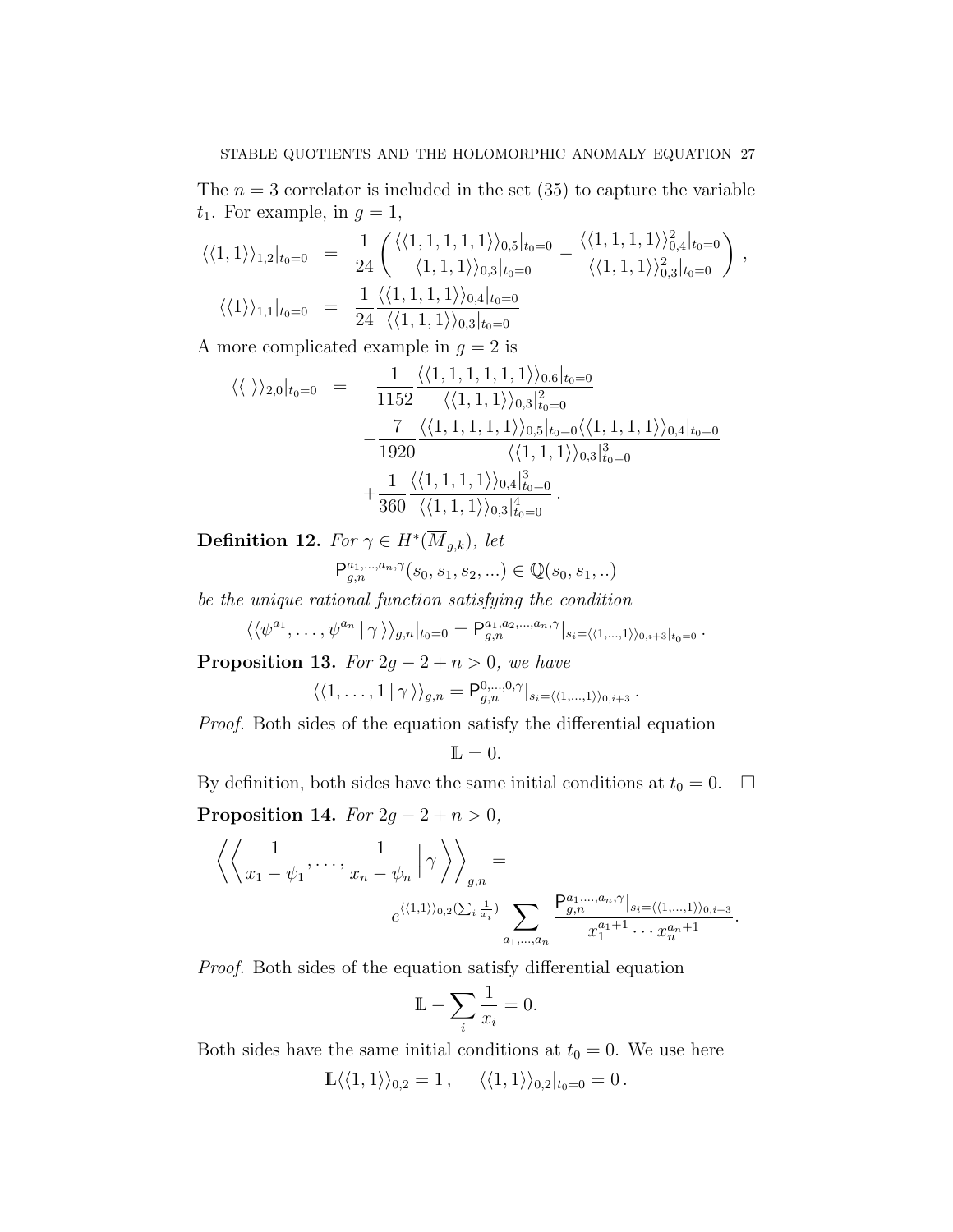There is no conflict here with Lemma 10 since  $(q, n) = (0, 2)$  is not in the stable range.  $\Box$ 

4.2. The unstable case  $(0, 2)$ . The definition given in  $(34)$  of the correlator is valid in the stable range

$$
2g-2+n>0.
$$

The unstable case  $(g, n) = (0, 2)$  plays a special role. We define

$$
\left\langle\left\langle \frac{1}{x_1-\psi_1},\frac{1}{x_2-\psi_2}\right\rangle\right\rangle_{0,2}
$$

by adding the degenerate term

$$
\frac{1}{x_1 + x_2}
$$

to the terms obtained by the expansion of  $\frac{1}{x_i - \psi_i}$  as a geometric series. The degenerate term is associated to the (unstable) moduli space of genus 0 with 2 markings.

Proposition 15. We have

$$
\left\langle \left\langle \frac{1}{x_1 - \psi_1}, \frac{1}{x_2 - \psi_2} \right\rangle \right\rangle_{0,2} = e^{\langle \langle 1, 1 \rangle \rangle_{0,2} \left( \frac{1}{x_1} + \frac{1}{x_2} \right)} \left( \frac{1}{x_1 + x_2} \right).
$$

Proof. Both sides of the equation satisfy differential equation

$$
\mathbb{L} - \sum_{i=1}^{2} \frac{1}{x_i} = 0.
$$

Both sides have the same initial conditions at  $t_0 = 0$ .

4.3. Local invariants and wall crossing. The torus T acts on the moduli spaces  $\overline{M}_{g,n}(\mathbb{P}^2, d)$  and  $\overline{Q}_{g,n}(\mathbb{P}^2, d)$ . We consider here special localization contributions associated to the fixed points  $p_i \in \mathbb{P}^2$ .

Consider first the moduli of stable maps. Let

$$
\overline{M}_{g,n}({\mathbb P}^2,d)^{{\sf T},p_i}\subset \overline{M}_{g,n}({\mathbb P}^2,d)
$$

be the union of T-fixed loci which parameterize stable maps obtained by attaching  $\mathsf{T}\text{-fixed rational tails to a genus } g, n\text{-pointed Deligne-}$ Mumford stable curve contracted to the point  $p_i \in \mathbb{P}^2$ . Similarly, let

$$
\overline{Q}_{g,n}({\mathbb P}^2,d)^{{\sf T},p_i}\subset \overline{Q}_{g,n}({\mathbb P}^2,d)
$$

be the parallel T-fixed locus parameterizing stable quotients obtained by attaching base points to a genus  $g$ , *n*-pointed Deligne-Mumford stable curve contracted to the point  $p_i \in \mathbb{P}^2$ .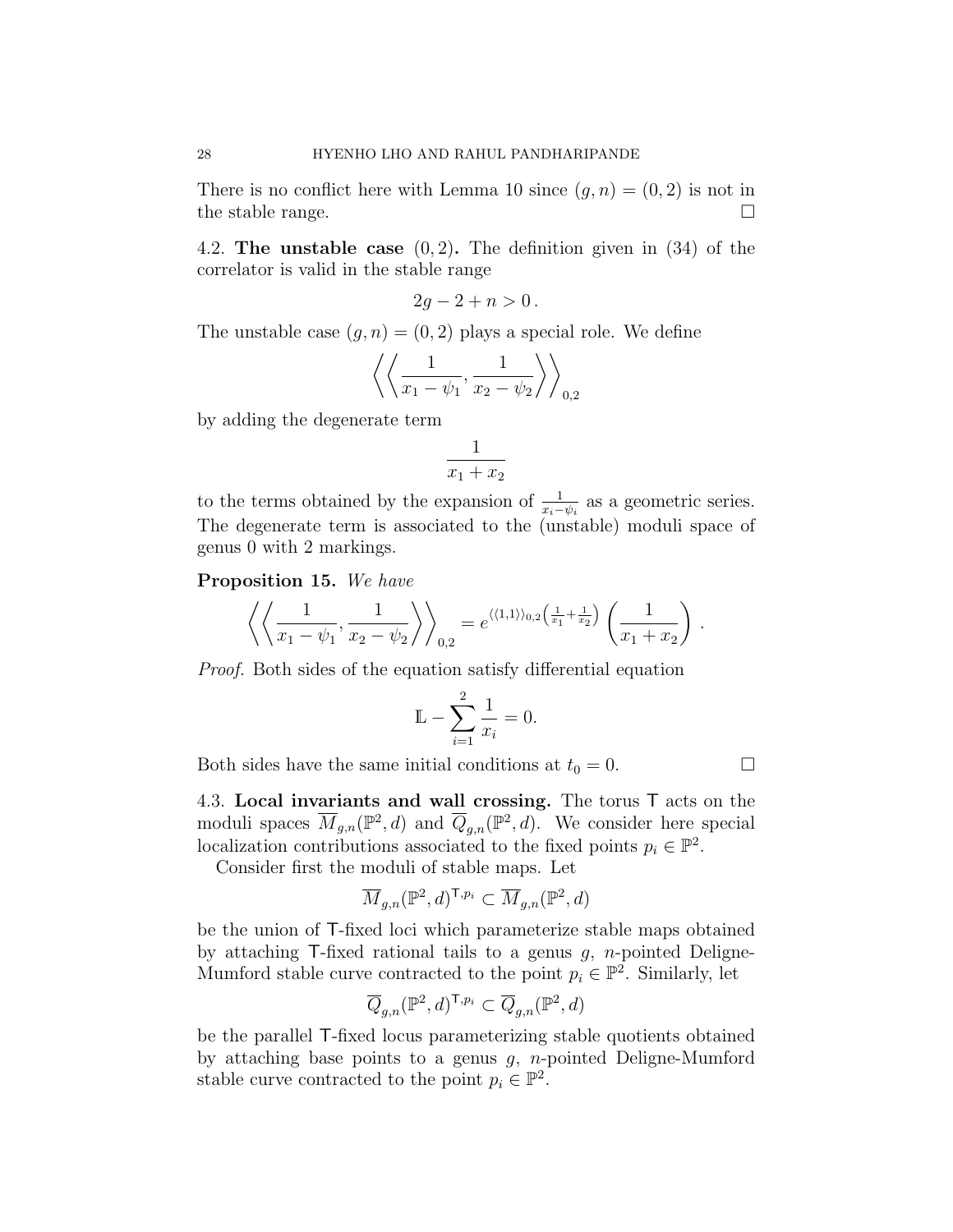Let  $\Lambda_i$  denote the localization of the ring

$$
\mathbb{C}[\lambda_0^{\pm 1},\lambda_1^{\pm 1},\lambda_2^{\pm 1}]
$$

at the three tangent weights at  $p_i \in \mathbb{P}^2$ . Using the virtual localization formula [22], there exist unique series

$$
S_{p_i} \in \Lambda_i[\psi][[Q]]
$$

for which the localization contribution of the T-fixed locus  $\overline{M}_{g,n}(\mathbb{P}^2,d)^{\mathsf{T},p_i}$ to the equivariant Gromov-Witten invariants of  $K\mathbb{P}^2$  can be written as

$$
\sum_{d=0}^{\infty} Q^d \int_{[\overline{M}_{g,n}(K\mathbb{P}^2,d)^{\text{T},p_i}]^{\text{vir}}} \psi_1^{a_1} \cdots \psi_n^{a_n} =
$$
  

$$
\sum_{k=0}^{\infty} \frac{1}{k!} \int_{\overline{M}_{g,n+k}} H_g^{p_i} \psi_1^{a_1} \cdots \psi_n^{a_n} \prod_{j=1}^k S_{p_i}(\psi_{n+j}).
$$

Here,  $H_g^{p_i}$  is the standard vertex class,

(36) 
$$
\frac{e(\mathbb{E}_g^* \otimes T_{p_i}(\mathbb{P}^2))}{e(T_{p_i}(\mathbb{P}^2))} \cdot \frac{e(\mathbb{E}_g^* \otimes (-3\lambda_i))}{(-3\lambda_i)},
$$

obtained the Hodge bundle  $\mathbb{E}_g \to \overline{M}_{g,n+k}$ .

Similarly, the application of the virtual localization formula to the moduli of stable quotients yields classes

$$
F_{p_i,k} \in H^*(\overline{M}_{g,n|k}) \otimes_{\mathbb{C}} \Lambda_i
$$

for which the contribution of  $\overline{Q}_{g,n}(\mathbb{P}^2, d)^{T,p_i}$  is given by

$$
\sum_{d=0}^{\infty} q^d \int_{[\overline{Q}_{g,n}(K\mathbb{P}^2,d)^{T,p_i}]^{\text{vir}}} \psi_1^{a_1} \cdots \psi_n^{a_n} = \sum_{k=0}^{\infty} \frac{q^k}{k!} \int_{\overline{M}_{g,n|k}} H_g^{p_i} \psi_1^{a_1} \cdots \psi_n^{a_n} F_{p_i,k}.
$$

Here  $\overline{M}_{g,n|k}$  is the moduli space of genus g curves with markings

$$
\{p_1, \cdots, p_n\} \cup \{\hat{p}_1 \cdots \hat{p}_k\} \in C^{\text{ns}} \subset C
$$

satisfying the conditions

(i) the points  $p_i$  are distinct,

(ii) the points  $\hat{p}_j$  are distinct from the points  $p_i$ , with stability given by the ampleness of

$$
\omega_C(\sum_{i=1}^m p_i + \epsilon \sum_{j=1}^k \hat{p}_j)
$$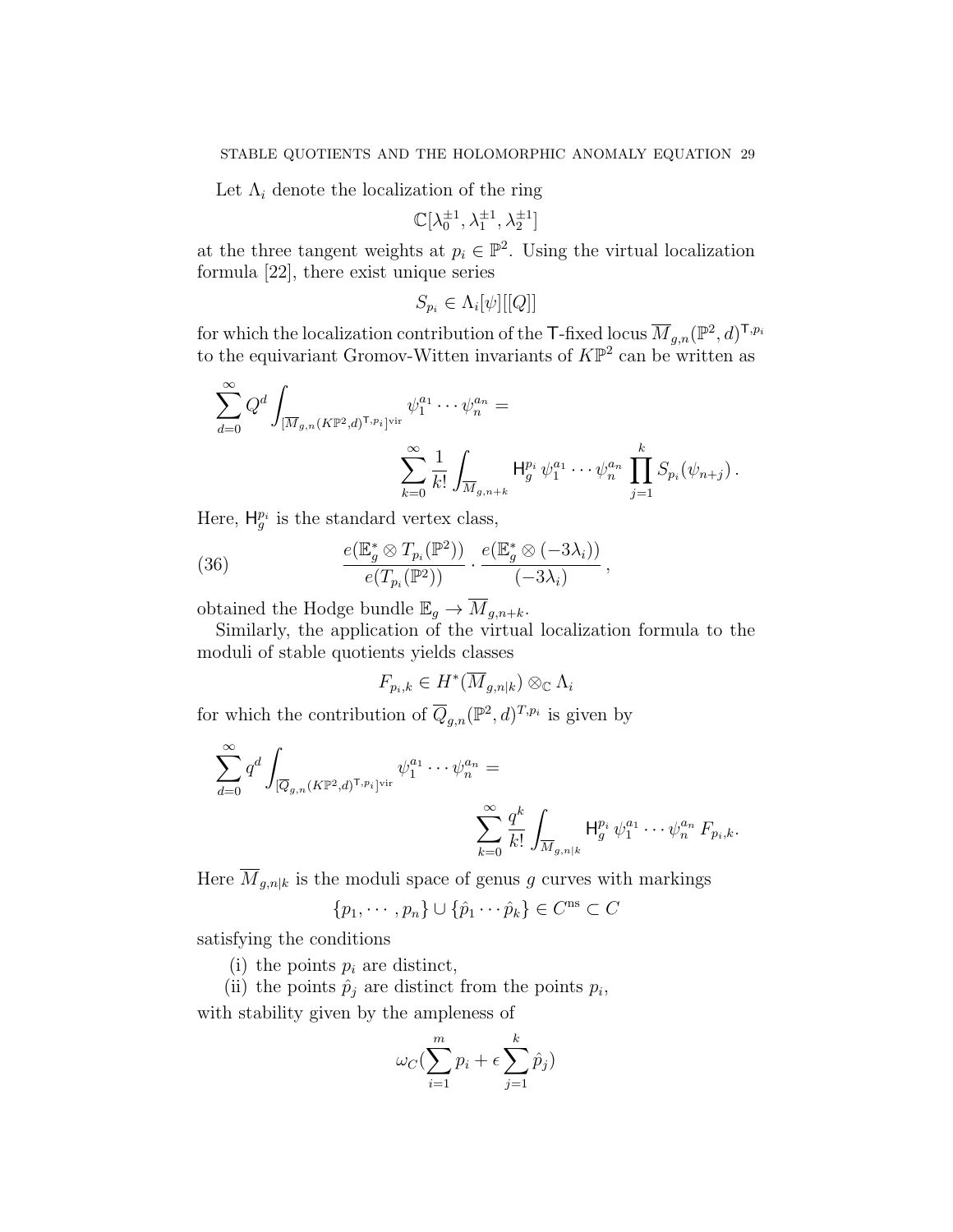for every strictly positive  $\epsilon \in \mathbb{Q}$ .

The Hodge class  $H_g^{p_i}$  is given again by formula (36) using the Hodge bundle

$$
\mathbb{E}_g \to \overline{M}_{g,n|k}.
$$

**Definition 16.** For  $\gamma \in H^*(\overline{M}_{g,n})$ , let

$$
\langle \langle \psi_1^{a_1}, \dots, \psi_n^{a_n} | \gamma \rangle \rangle_{g,n}^{p_i, \infty} = \sum_{k=0}^{\infty} \frac{1}{k!} \int_{\overline{M}_{g,n+k}} \gamma \psi_1^{a_1} \cdots \psi_n^{a_n} \prod_{j=1}^k S_{p_i}(\psi_{n+j}),
$$
  

$$
\langle \langle \psi_1^{a_1}, \dots, \psi_n^{a_n} | \gamma \rangle \rangle_{g,n}^{p_i,0+} = \sum_{k=0}^{\infty} \frac{q^k}{k!} \int_{\overline{M}_{g,n|k}} \gamma \psi_1^{a_1} \cdots \psi_n^{a_n} F_{p_i,k}.
$$

**Proposition 17** (Ciocan-Fontanine, Kim [10]). For  $2g - 2 + n > 0$ , we have the wall crossing relation

$$
\langle \langle \psi_1^{a_1}, \dots, \psi_n^{a_n} | \gamma \rangle \rangle_{g,n}^{p_i, \infty}(Q(q)) = \langle \langle \psi_1^{a_1}, \dots, \psi_n^{a_n} | \gamma \rangle \rangle_{g,n}^{p_i, 0+}(q)
$$

where  $Q(q)$  is the mirror map

$$
Q(q) = \exp(I_1^{K\mathbb{P}^2}(q)).
$$

Proposition 17 is a consequence of [10, Lemma 5.5.1]. The mirror map here is the mirror map for  $K\mathbb{P}^2$  discussed in Section 0.4. Propositions 13 and 17 together yield

$$
\langle\langle 1,\ldots,1|\,\gamma\,\rangle\rangle_{g,n}^{p_i,\infty} = \mathsf{P}_{g,n}^{0,\ldots,0,\gamma}\big(\langle\langle 1,1,1\rangle\rangle_{0,3}^{p_i,\infty},\langle\langle 1,1,1,1\rangle\rangle_{0,4}^{p_i,\infty},\ldots\big),\langle\langle 1,\ldots,1|\,\gamma\,\rangle\rangle_{g,n}^{p_i,0+} = \mathsf{P}_{g,n}^{0,\ldots,0,\gamma}\big(\langle\langle 1,1,1\rangle\rangle_{0,3}^{p_i,0+},\langle\langle 1,1,1,1\rangle\rangle_{0,4}^{p_i,0+},\ldots\big).
$$

Similarly, using Propositions 14 and 17, we obtain

$$
\left\langle \left\langle \frac{1}{x_1 - \psi}, \dots, \frac{1}{x_n - \psi} \middle| \gamma \right\rangle \right\rangle_{g,n}^{p_i, \infty} =
$$
\n
$$
e^{\langle \langle 1,1 \rangle \rangle_{0,2}^{p_i, \infty}} \left( \sum_i \frac{1}{x_i} \right) \sum_{a_1, \dots, a_n} \frac{P_{g,n}^{a_1, \dots, a_n, \gamma} \left( \langle \langle 1,1,1 \rangle \rangle_{0,3}^{p_i, \infty}, \langle \langle 1,1,1,1 \rangle \rangle_{0,4}^{p_i, \infty}, \dots \right)}{x_1^{a_1 + 1} \cdots x_n^{a_n + 1}},
$$

$$
(37) \ \ \left\langle \left\langle \frac{1}{x_1 - \psi}, \dots, \frac{1}{x_n - \psi} \right| \gamma \right\rangle \right\rangle_{g,n}^{p_i,0+} =
$$
  

$$
e^{\langle \langle 1,1 \rangle \rangle_{0,2}^{p_i,0+} \left( \sum_i \frac{1}{x_i} \right)} \sum_{a_1, \dots, a_n} \frac{P_{g,n}^{a_1, \dots, a_n, \gamma} \left( \langle \langle 1,1,1 \rangle \rangle_{0,3}^{p_i,0+}, \langle \langle 1,1,1,1 \rangle \rangle_{0,4}^{p_i,0+}, \dots \right)}{x_1^{a_1+1} \cdots x_n^{a_n+1}}.
$$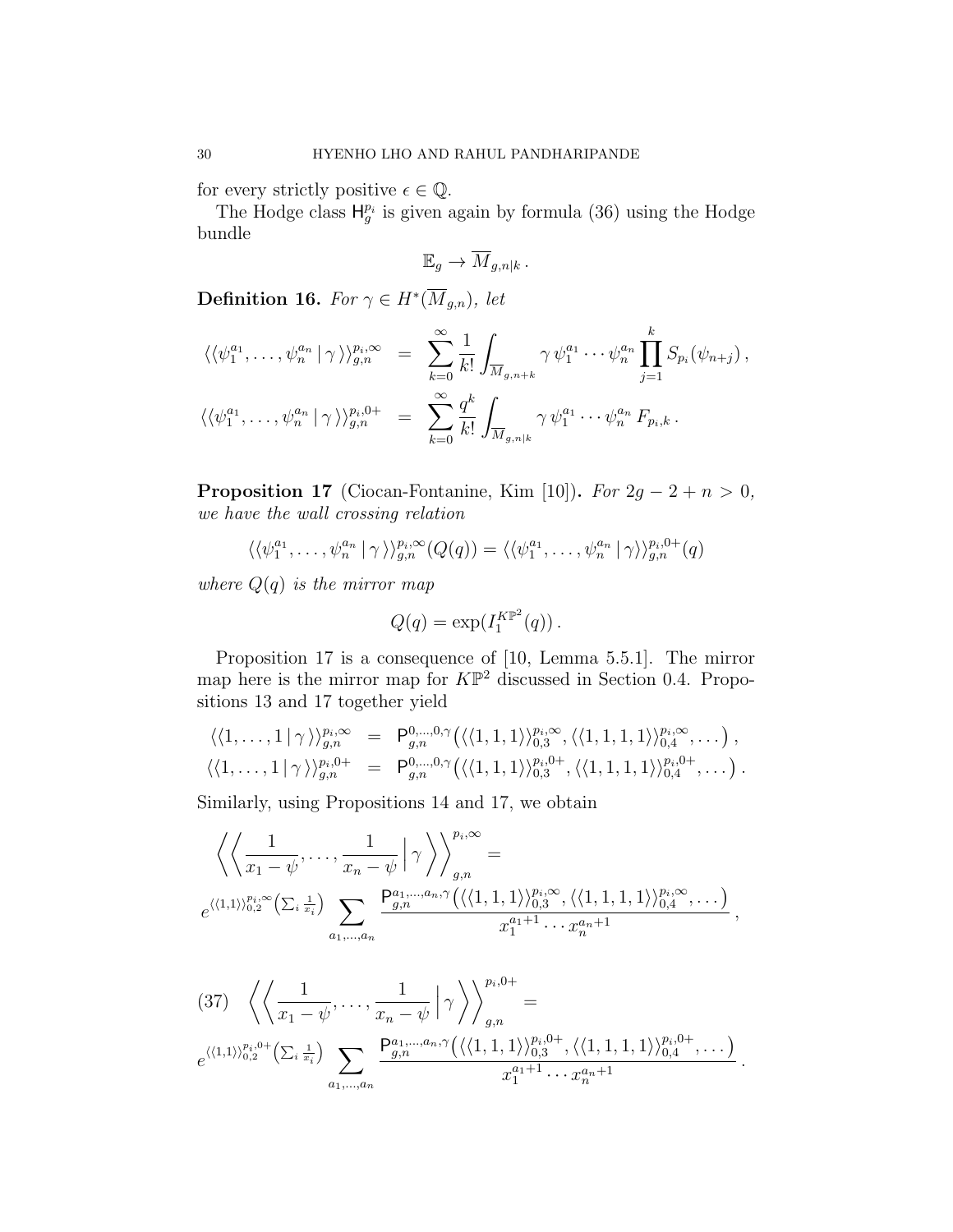# 5. HIGHER GENUS SERIES ON  $K\mathbb{P}^2$

5.1. Overview. We apply the localization strategy introduced first by Givental [20, 21, 26] for Gromov-Witten theory to the stable quotient invariants of local  $\mathbb{P}^2$ . The contribution  $\text{Cont}_{\Gamma}(q)$  discussed in Section 2 of a graph  $\Gamma \in \mathsf{G}_g(\mathbb{P}^2)$  can be separated into vertex and edge contributions. We express the vertex and edge contributions in terms of the series  $\mathbb{S}_i$  and  $\mathbb{V}_{ij}$  of Section 3.3.

5.2. Edge terms. Recall the definition<sup>13</sup> of  $V_{ij}$  given in Section 3.3,

.

(38) 
$$
\mathbb{V}_{ij} = \left\langle \left\langle \frac{\phi_i}{x - \psi}, \frac{\phi_j}{y - \psi} \right\rangle \right\rangle_{0,2}^{0+,0+}
$$

Let  $\overline{V}_{ij}$  denote the restriction of  $V_{ij}$  to  $t = 0$ . Via formula (17),  $\overline{V}_{ij}$ is a summation of contributions of fixed loci indexed by a graph Γ consisting of two vertices connected by a unique edge. Let  $w_1$  and  $w_2$ be T-weights. Denote by

$$
\overline{\mathbf{V}}^{w_1,w_2}_{ij}
$$

the summation of contributions of T-fixed loci with tangent weights precisely  $w_1$  and  $w_2$  on the first rational components which exit the vertex components over  $p_i$  and  $p_j$ .

The series  $\overline{V}_{ij}^{w_1,w_2}$  includes *both* vertex and edge contributions. By definition (38) and the virtual localization formula, we find the following relationship between  $\overline{V}_{ij}^{w_1,w_2}$  and the corresponding pure edge contribution  $\mathsf{E}_{ij}^{w_1,w_2}$ ,

$$
e_{i} \overline{V}_{ij}^{w_{1},w_{2}} e_{j} = \left\langle \left\langle \frac{1}{w_{1} - \psi}, \frac{1}{x_{1} - \psi} \right\rangle \right\rangle_{0,2}^{p_{i},0+} E_{ij}^{w_{1},w_{2}} \left\langle \left\langle \frac{1}{w_{2} - \psi}, \frac{1}{x_{2} - \psi} \right\rangle \right\rangle_{0,2}^{p_{j},0+}
$$
  
\n
$$
= \frac{e^{\frac{\langle \langle 1,1 \rangle \rangle_{0,2}^{p_{i},0+}}{w_{1}} + \frac{\langle \langle 1,1 \rangle \rangle_{0,2}^{p_{j},0+}}{x_{1}}}{w_{1} + x_{1}} E_{ij}^{w_{1},w_{2}} \frac{e^{\frac{\langle \langle 1,1 \rangle \rangle_{0,2}^{p_{i},0+}}{w_{2}} + \frac{\langle \langle 1,1 \rangle \rangle_{0,2}^{p_{j},0+}}{x_{2}}}{w_{2} + x_{2}}
$$
  
\n
$$
= \sum_{a_{1},a_{2}} e^{\frac{\langle \langle 1,1 \rangle \rangle_{0,2}^{p_{i},0+}}{x_{1}} + \frac{\langle \langle 1,1 \rangle \rangle_{0,2}^{p_{j},0+}}{w_{1}}} e^{\frac{\langle \langle 1,1 \rangle \rangle_{0,2}^{p_{j},0+}}{x_{2}}} + \frac{\langle \langle 1,1 \rangle \rangle_{0,2}^{p_{j},0+}}{w_{2}} (-1)^{a_{1} + a_{2}} \frac{E_{ij}^{w_{1},w_{2}}}{w_{1}^{a_{1}} w_{2}^{a_{2}}} x_{1}^{a_{1} - 1} x_{2}^{a_{2} - 1}.
$$

After summing over all possible weights, we obtain

$$
e_i\left(\overline{\mathbb{V}}_{ij}-\frac{\delta_{ij}}{e_i(x+y)}\right)e_j=\sum_{w_1,w_2}e_i\overline{\mathbb{V}}_{ij}^{w_1,w_2}e_j.
$$

The above calculations immediately yield the following result.

<sup>&</sup>lt;sup>13</sup>We use the variables  $x_1$  and  $x_2$  here instead of x and y.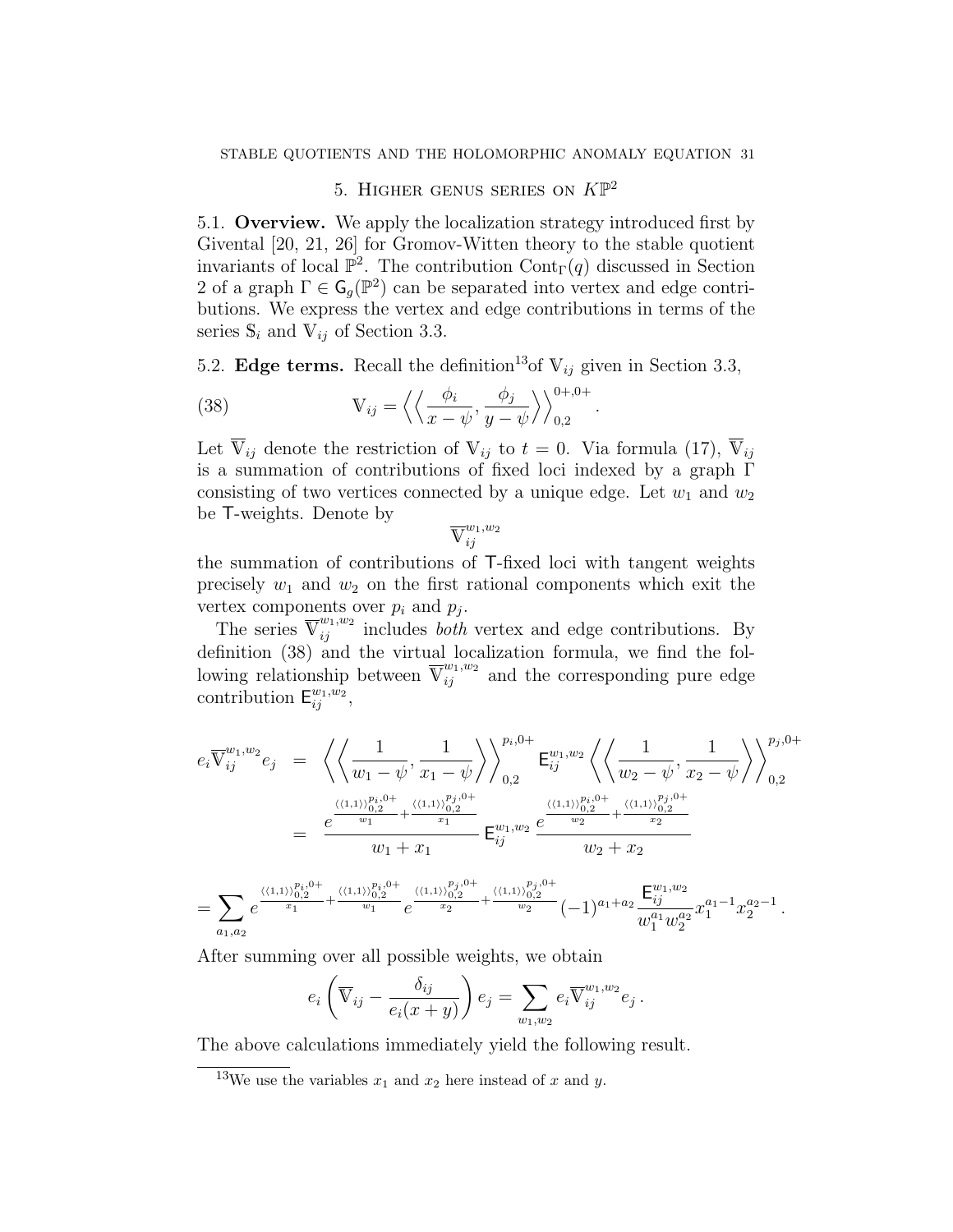Lemma 18. We have

$$
\left[e^{-\frac{\langle\langle 1,1\rangle\rangle_{0,2}^{p_i,0+}}{x_1}}e^{-\frac{\langle\langle 1,1\rangle\rangle_{0,2}^{p_j,0+}}{x_2}}e_i\left(\overline{V}_{ij}-\frac{\delta_{ij}}{e_i(x+y)}\right)e_j\right]_{x_1^{a_1-1}x_2^{a_2-1}} = \sum_{w_1,w_2} e^{\frac{\langle\langle 1,1\rangle\rangle_{0,2}^{p_i,0+}}{w_1}}e^{\frac{\langle\langle 1,1\rangle\rangle_{0,2}^{p_j,0+}}{w_2}}(-1)^{a_1+a_2}\frac{E_{ij}^{w_1,w_2}}{w_1^{a_1}w_2^{a_2}}
$$

.

The notation  $[\ldots]_{x_1^{a_1-1}x_2^{a_2-1}}$  in Lemma 18 denotes the coefficient of  $x_1^{a_1-1}x_2^{a_2-1}$  in the series expansion of the argument.

5.3. A simple graph. Before treating the general case, we present the localization formula for a simple graph<sup>14</sup>. Let  $\Gamma \in \mathsf{G}_g(\mathbb{P}^2)$  consist of two vertices and one edge,

$$
v_1, v_2 \in \Gamma(V) \,, \quad e \in \Gamma(E)
$$

with genus and T-fixed point assignments

$$
\mathsf{g}(v_i) = g_i, \quad \mathsf{p}(v_i) = p_i.
$$

Let  $w_1$  and  $w_2$  be tangent weights at the vertices  $p_1$  and  $p_2$  respectively. Denote by  $\text{Cont}_{\Gamma,w_1,w_2}$  the summation of contributions to

(39) 
$$
\sum_{d>0} q^d \left[ \overline{Q}_g(K\mathbb{P}^2, d) \right]^{\text{vir}}
$$

of T-fixed loci with tangent weights precisely  $w_1$  and  $w_2$  on the first rational components which exit the vertex components over  $p_1$  and  $p_2$ . We can express the localization formula for (39) as

$$
\left\langle \left\langle \frac{1}{w_1 - \psi} \left| \mathsf{H}^{p_1}_{g_1} \right\rangle \right\rangle_{g_1, 1}^{p_1, 0+} \mathsf{E}^{w_1, w_2}_{12} \left\langle \left\langle \frac{1}{w_2 - \psi} \left| \mathsf{H}^{p_2}_{g_2} \right\rangle \right\rangle_{g_2, 1}^{p_2, 0+} \right\rangle \right.
$$

which equals

$$
\sum_{a_1,a_2}e^{\frac{\langle\langle 1,1\rangle\rangle_{0,2}^{p_1,0+}}{w_1}}\frac{\mathsf{P}\left[\psi^{a_1-1}\left|\mathsf{H}^{p_1}_{g_1}\right]^{p_1,0+}}{w_1^{a_1}}\mathsf{E}^{w_1,w_2}_{12}e^{\frac{\langle\langle 1,1\rangle\rangle_{0,2}^{p_2,0+}}{w_2}}\frac{\mathsf{P}\left[\psi^{a_2-1}\left|\mathsf{H}^{p_2}_{g_2}\right]^{p_2,0+}}{w_2^{a_2}}\right]}{w_2^{a_2}}
$$

where  $H_{g_i}^{p_i}$  is the Hodge class (36). We have used here the notation

$$
P\left[\psi_1^{k_1},\ldots,\psi_n^{k_n}\middle|\mathsf{H}_{h}^{p_i}\right]_{h,n}^{p_i,0+}=\n P_{h,1}^{k_1,\ldots,k_n,\mathsf{H}_{h}^{p_i}}\left(\langle\langle 1,1,1\rangle\rangle_{0,3}^{p_i,0+},\langle\langle 1,1,1,1\rangle\rangle_{0,4}^{p_i,0+},\ldots\right)
$$

and applied (37).

<sup>14</sup>We follow here the notation of Section 2.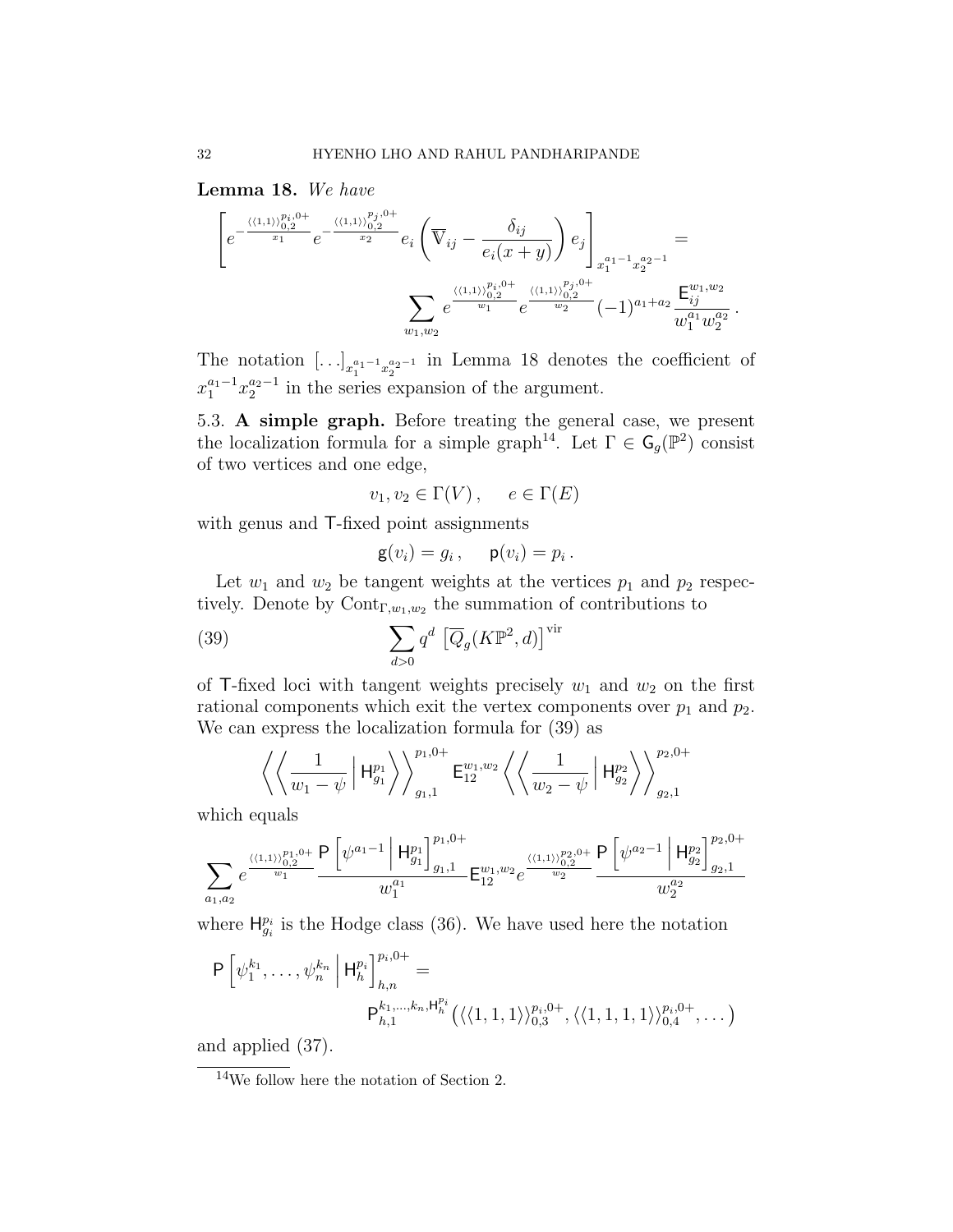After summing over all possible weights  $w_1, w_2$  and applying Lemma 18, we obtain the following result for the full contribution

$$
\text{Cont}_{\Gamma} = \sum_{w_1, w_2} \text{Cont}_{\Gamma, w_1, w_2}
$$

of  $\Gamma$  to  $\sum_{d\geq 0} q^d \left[ \overline{Q}_g(K\mathbb{P}^2, d) \right]$ <sup>vir</sup>.

Proposition 19. We have

$$
Cont_{\Gamma} = \sum_{a_1, a_2 > 0} P\left[\psi^{a_1-1} \middle| H_{g_1}^{p_i}\right]_{g_1, 1}^{p_i, 0+} P\left[\psi^{a_2-1} \middle| H_{g_2}^{p_j}\right]_{g_2, 1}^{p_j, 0+}
$$

$$
\cdot (-1)^{a_1+a_2} \left[e^{-\frac{\langle \langle 1, 1 \rangle \rangle_{0, 2}^{p_i, 0+}}{x_1} e^{-\frac{\langle \langle 1, 1 \rangle \rangle_{0, 2}^{p_j, 0+}}{x_2} e_i} \left(\overline{\nabla}_{ij} - \frac{\delta_{ij}}{e_i(x_1+x_2)}\right) e_j\right]_{x_1^{a_1-1} x_2^{a_2-1}}.
$$

5.4. A general graph. We apply the argument of Section 5.3 to obtain a contribution formula for a general graph Γ.

Let  $\Gamma \in \mathsf{G}_{g,0}(\mathbb{P}^2)$  be a decorated graph as defined in Section 2. The *flags* of  $\Gamma$  are the half-edges<sup>15</sup>. Let  $\overline{\Gamma}$  be the set of flags. Let

$$
w: F \to \mathrm{Hom}(T, \mathbb{C}^*) \otimes_{\mathbb{Z}} \mathbb{Q}
$$

be a fixed assignment of T-weights to each flag.

We first consider the contribution  $Cont_{\Gamma,w}$  to

$$
\sum_{d\geq 0}q^d\left[\overline{Q}_g(K{\mathbb P}^2,d)\right]^{\operatorname{vir}}
$$

of the T-fixed loci associated  $\Gamma$  satisfying the following property: the tangent weight on the first rational component corresponding to each  $f \in F$  is exactly given by  $w(f)$ . We have

(40) 
$$
\text{Cont}_{\Gamma,\mathbf{w}} = \frac{1}{|\text{Aut}(\Gamma)|} \sum_{\mathbf{A} \in \mathbb{Z}_{>0}^{\mathsf{F}}} \prod_{v \in \mathsf{V}} \text{Cont}_{\Gamma,\mathbf{w}}^{\mathbf{A}}(v) \prod_{e \in \mathsf{E}} \text{Cont}_{\Gamma,\mathbf{w}}(e) .
$$

The terms on the right side of (40) require definition:

• The sum on the right is over the set  $\mathbb{Z}_{>0}^{\mathsf{F}}$  of all maps

$$
A:F\to \mathbb{Z}_{>0}
$$

corresponding to the sum over  $a_1, a_2$  in Proposition 19.

<sup>&</sup>lt;sup>15</sup>Flags are either half-edges or markings.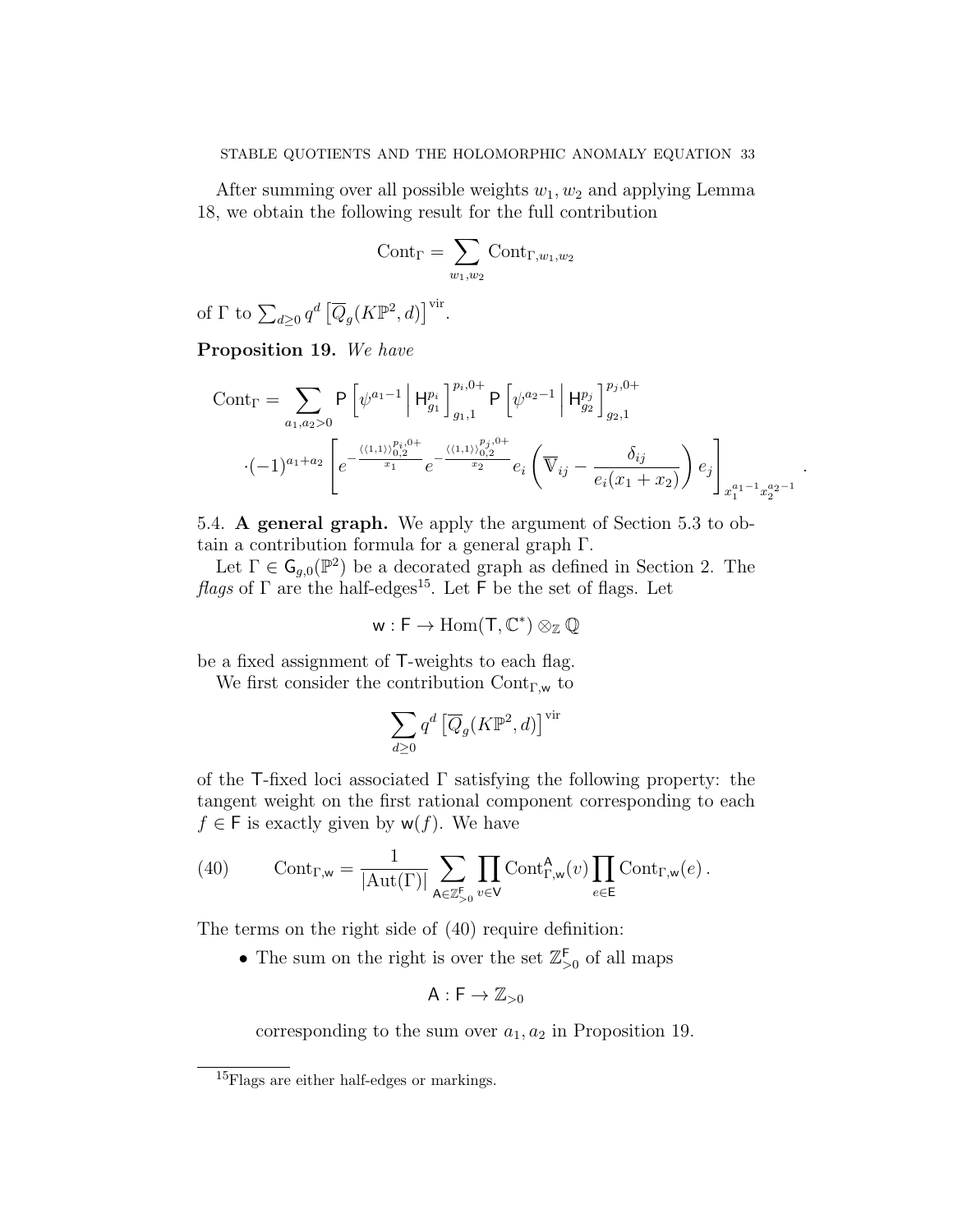• For  $v \in V$  with *n* incident flags with w-values  $(w_1, \ldots, w_n)$  and A-values  $(a_1, a_2, ..., a_n),$ 

$$
Cont_{\Gamma,w}^{\mathsf{A}}(v) = \frac{\mathsf{P}\left[\psi_1^{a_1-1}, \dots, \psi_n^{a_n-1} \middle| \mathsf{H}_{\mathsf{g}(v)}^{\mathsf{p}(v)}\right]_{\mathsf{g}(v),n}^{\mathsf{p}(v),0+}}{w_1^{a_1} \cdots w_n^{a_n}}.
$$

• For  $e \in \mathsf{E}$  with assignments  $(\mathsf{p}(v_1), \mathsf{p}(v_2))$  for the two associated vertices<sup>16</sup> and w-values  $(w_1, w_2)$  for the two associated flags,

$$
\mathrm{Cont}_{\Gamma, \mathsf{w}}(e) = e^{\frac{\langle (1,1) \rangle_{0,2}^{\mathsf{p}(v_1),0+}}{w_1}} e^{\frac{\langle (1,1) \rangle_{0,2}^{\mathsf{p}(v_2),0+}}{w_2}} \mathsf{E}_{\mathsf{p}(v_1),\mathsf{p}(v_2)}^{w_1,w_2}.
$$

The localization formula then yields (40) just as in the simple case of Section 5.3.

By summing the contribution (40) of  $\Gamma$  over all the weight functions w and applying Lemma 18, we obtain the following result which generalizes Proposition 19.

### Proposition 20. We have

$$
\mathrm{Cont}_\Gamma=\frac{1}{|\mathrm{Aut}(\Gamma)|}\sum_{\mathsf{A}\in\mathbb{Z}_{>0}^\mathsf{F}}\prod_{v\in\mathsf{V}}\mathrm{Cont}^\mathsf{A}_\Gamma(v)\prod_{e\in\mathsf{E}}\mathrm{Cont}^\mathsf{A}_\Gamma(e)\,,
$$

where the vertex and edge contributions with incident flag A-values  $(a_1, \ldots, a_n)$  and  $(b_1, b_2)$  respectively are

$$
\text{Cont}_{\Gamma}^{\mathsf{A}}(v) = \mathsf{P}\left[\psi_1^{a_1-1}, \dots, \psi_n^{a_n-1} \middle| \mathsf{H}_{\mathsf{g}(v)}^{\mathsf{p}(v)}\right]_{\mathsf{g}(v),n}^{\mathsf{p}(v),0+},
$$
\n
$$
\text{Cont}_{\Gamma}^{\mathsf{A}}(e) = (-1)^{b_1+b_2} \left[ e^{-\frac{\langle (1,1)\rangle_{0,2}^{\mathsf{p}(v_1),0+}}{x_1}} e^{-\frac{\langle (1,1)\rangle_{0,2}^{\mathsf{p}(v_2),0+}}{x_2}} e_i \left(\overline{\mathbb{V}}_{ij} - \frac{1}{e_i(x+y)}\right) e_j \right]_{x_1^{b_1-1} x_2^{b_2-1}},
$$

where  $p(v_1) = p_i$  and  $p(v_2) = p_i$  in the second equation.

5.5. Legs. Let  $\Gamma \in \mathsf{G}_{g,n}(\mathbb{P}^2)$  be a decorated graph with markings. While no markings are needed to define the stable quotient invariants of  $K\mathbb{P}^2$ , the contributions of decorated graphs with markings will appear in the proof of the holomorphic anomaly equation. The formula for the contribution  $\text{Cont}_{\Gamma}(H^{k_1},\ldots,H^{k_n})$  of  $\Gamma$  to

$$
\sum_{d\geq 0} q^d \prod_{j=0}^n \mathrm{ev}^*(H^{k_j}) \cap \left[ \overline{Q}_{g,n}(K\mathbb{P}^2, d) \right]^{\mathrm{vir}}
$$

is given by the following result.

 $\overline{^{16}\text{In case }e}$  is self-edge,  $v_1 = v_2$ .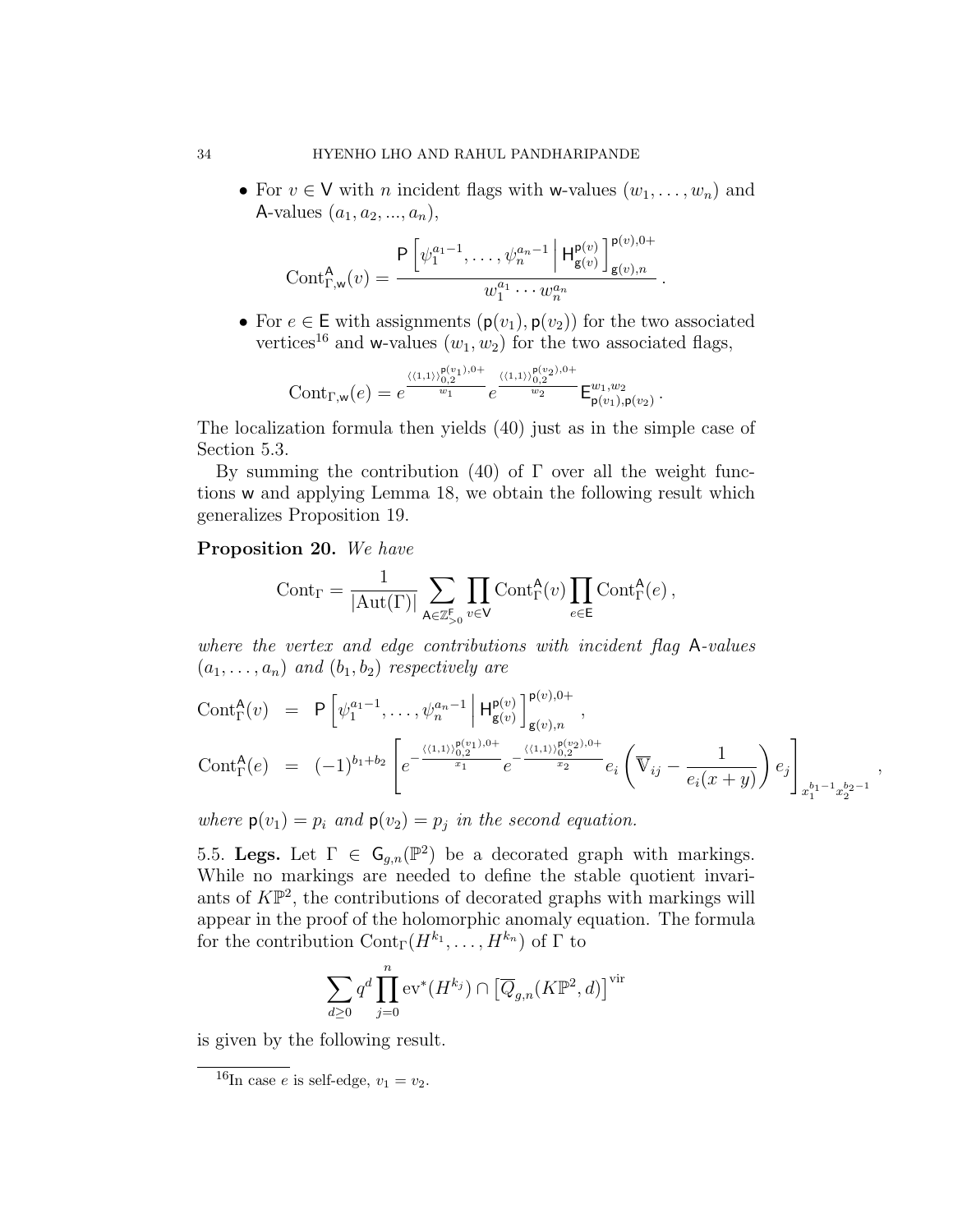### Proposition 21. We have

$$
Cont_{\Gamma}(H^{k_1}, \ldots, H^{k_n}) = \frac{1}{|\mathrm{Aut}(\Gamma)|} \sum_{\mathbf{A} \in \mathbb{Z}_{>0}^{\mathsf{F}}} \prod_{v \in \mathsf{V}} Cont_{\Gamma}^{\mathbf{A}}(v) \prod_{e \in \mathsf{E}} Cont_{\Gamma}^{\mathbf{A}}(e) \prod_{l \in \mathsf{L}} Cont_{\Gamma}^{\mathbf{A}}(l),
$$

where the leg contribution is

$$
\text{Cont}_{\Gamma}^{\mathsf{A}}(l) = (-1)^{\mathsf{A}(l)-1} \left[ e^{-\frac{\langle (1,1) \rangle_{0,2}^{\mathsf{B}(l),0+}}{z}} \overline{\mathbb{S}}_{\mathsf{p}(l)}(H^{k_l}) \right]_{z^{\mathsf{A}(l)-1}}
$$

.

The vertex and edge contributions are same as before.

The proof of Proposition 21 follows the vertex and edge analysis. We leave the details as an exercise for the reader. The parallel statement for Gromov-Witten theory can be found in [20, 21, 26].

### 6. Vertices, edges, and legs

6.1. Overview. Using the results of Givental [20, 21, 26] combined with wall-crossing [10], we calculate here the vertex and edge contributions in terms of the function  $R_k$  of Section 3.4.4.

6.2. Calculations in genus 0. We follow the notation introduced in Section 4.1. Recall the series

$$
T(c) = t_0 + t_1 c + t_2 c^2 + \dots
$$

**Proposition 22.** (Givental [20, 21, 26]) For  $n \geq 3$ , we have

$$
\langle \langle 1, \ldots, 1 \rangle \rangle_{0,n}^{p_i, \infty} =
$$
\n
$$
\left( \sum_{k \geq 0} \frac{1}{k!} \int_{\overline{M}_{0,n+k}} T(\psi_{n+1}) \cdots T(\psi_{n+k}) \right) \Big|_{t_0 = 0, t_1 = 0, t_j \geq 2} = (-1)^j \frac{Q_j - 1}{\lambda_j^{j-1}}
$$

where the functions  $Q_l$  are defined by

$$
\overline{\mathbb{S}}_i^{\infty}(1) = e_i \left\langle \left\langle \frac{\phi_i}{z - \psi}, 1 \right\rangle \right\rangle_{0,2}^{p_i, \infty} = e^{\frac{\left\langle (1,1) \right\rangle_{0,2}^{p_i, \infty}}{z}} \left( \sum_{l=0}^{\infty} Q_l \left( \frac{z}{\lambda_i} \right)^l \right).
$$

The existence of the above asymptotic expansion of  $\overline{S}_{i}^{\infty}$  $\sum_{i}^{8}(1)$  can also be proven by the argument of [7, Theorem 5.4.1]. Similarly, we have an asymptotic expansion of  $\overline{S}_i(1)$ ,

$$
\overline{S}_i(1) = e^{\frac{\langle \langle 1,1\rangle \rangle_{0,2}^{p_i,0+}}{z}} \left( \sum_{l=0}^{\infty} R_l \left( \frac{z}{\lambda_i} \right)^l \right).
$$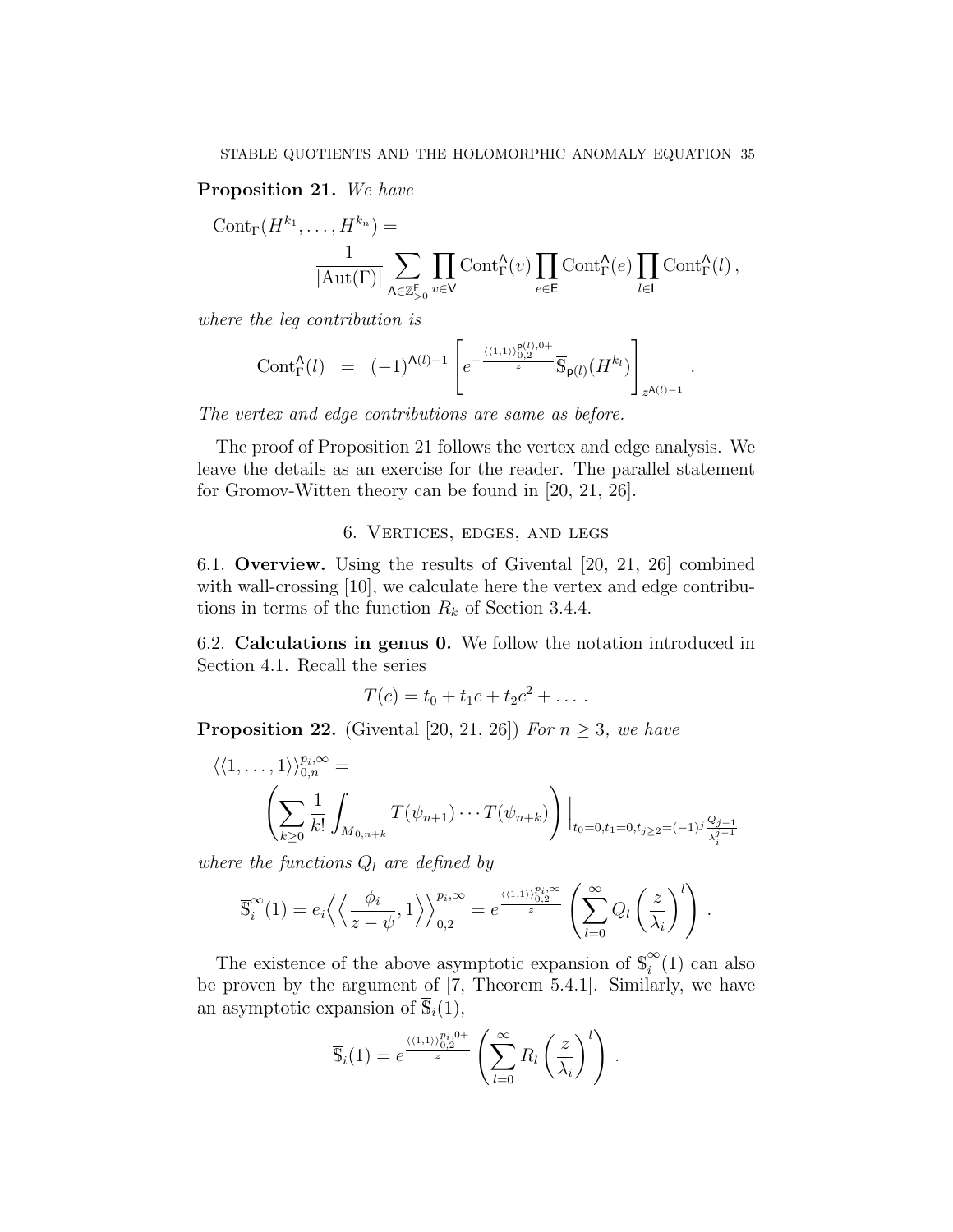By  $(30)$ , we have

$$
\langle \langle 1, 1 \rangle \rangle_{0,2}^{p_i, 0+} = \mu \lambda_i.
$$

After applying the wall-crossing result of Proposition 17, we obtain

$$
\langle\langle 1,\ldots,1\rangle\rangle_{0,n}^{p_i,\infty}(Q(q)) = \langle\langle 1,\ldots,1\rangle\rangle_{0,n}^{p_i,0+}(q),
$$
  

$$
\overline{\mathbb{S}}_i^{\infty}(1)(Q(q)) = \overline{\mathbb{S}}_i(1)(q),
$$

where  $Q(q)$  is mirror map for  $K\mathbb{P}^2$  as before. By comparing asymptotic expansions of  $\overline{\mathbb{S}}_i^{\infty}$  $\sum_{i=1}^{\infty}$  (1) and  $\overline{S}_i$ (1), we get a wall-crossing relation between  $Q_l$  and  $R_l$ ,

$$
Q_l(Q(q)) = R_l(q).
$$

We have proven the following result.

**Proposition 23.** For  $n \geq 3$ , we have

$$
\langle \langle 1, \ldots, 1 \rangle \rangle_{0,n}^{p_i,0+} =
$$
\n
$$
\left( \sum_{k \geq 0} \frac{1}{k!} \int_{\overline{M}_{0,n+k}} T(\psi_{n+1}) \cdots T(\psi_{n+k}) \right) \Big|_{t_0=0, t_1=0, t_j \geq 2} = (-1)^j \frac{R_j-1}{\lambda_i^{j-1}}
$$

.

.

Proposition 23 immediately implies the evaluation

(41) 
$$
\langle \langle 1, 1, 1 \rangle \rangle_{0,3}^{p_i, 0+} = 1.
$$

Another simple consequence of Proposition 23 is the following basic property.

**Corollary 24.** For  $n \geq 3$ , we have  $\langle \langle 1, \ldots, 1 \rangle \rangle_{0,n}^{p_i,0+} \in \mathbb{C}[R_1, R_2, \ldots][\lambda_i^{-1}]$  $\begin{bmatrix} -1 \\ i \end{bmatrix}$ .

6.3. Vertex and edge analysis. By Proposition 20, we have decomposition of the contribution to  $\Gamma \in \mathsf{G}_g(\mathbb{P}^2)$  to the stable quotient theory of  $K\mathbb{P}^2$  into vertex terms and edge terms

$$
\text{Cont}_{\Gamma} = \frac{1}{|\text{Aut}(\Gamma)|} \sum_{\mathsf{A} \in \mathbb{Z}_{>0}^{\mathsf{F}}} \prod_{v \in \mathsf{V}} \text{Cont}_{\Gamma}^{\mathsf{A}}(v) \prod_{e \in \mathsf{E}} \text{Cont}_{\Gamma}^{\mathsf{A}}(e) .
$$

**Lemma 25.** We have Cont $_{\Gamma}^{\mathsf{A}}(v) \in \mathbb{C}(\lambda_0, \lambda_1, \lambda_2)[L^{\pm 1}].$ 

Proof. By Proposition 20,

$$
\mathrm{Cont}^{\mathsf{A}}_{\Gamma}(v) = \mathsf{P}\left[\psi_1^{a_1-1},\ldots,\psi_n^{a_n-1} \,\middle|\, \mathsf{H}^{\mathsf{p}(v)}_{\mathsf{g}(v)}\right]^{\mathsf{p}(v),0+}_{\mathsf{g}(v),n}
$$

The right side of the above formula is a polynomial in the variables

$$
\frac{1}{\langle\langle 1,1,1\rangle\rangle_{0,3}^{\mathsf{p}(v),0+}} \quad \text{and} \quad \left\{ \langle\langle 1,\ldots,1\rangle\rangle_{0,n}^{\mathsf{p}(v),0+} |_{t_0=0} \right\}_{n\geq 4}
$$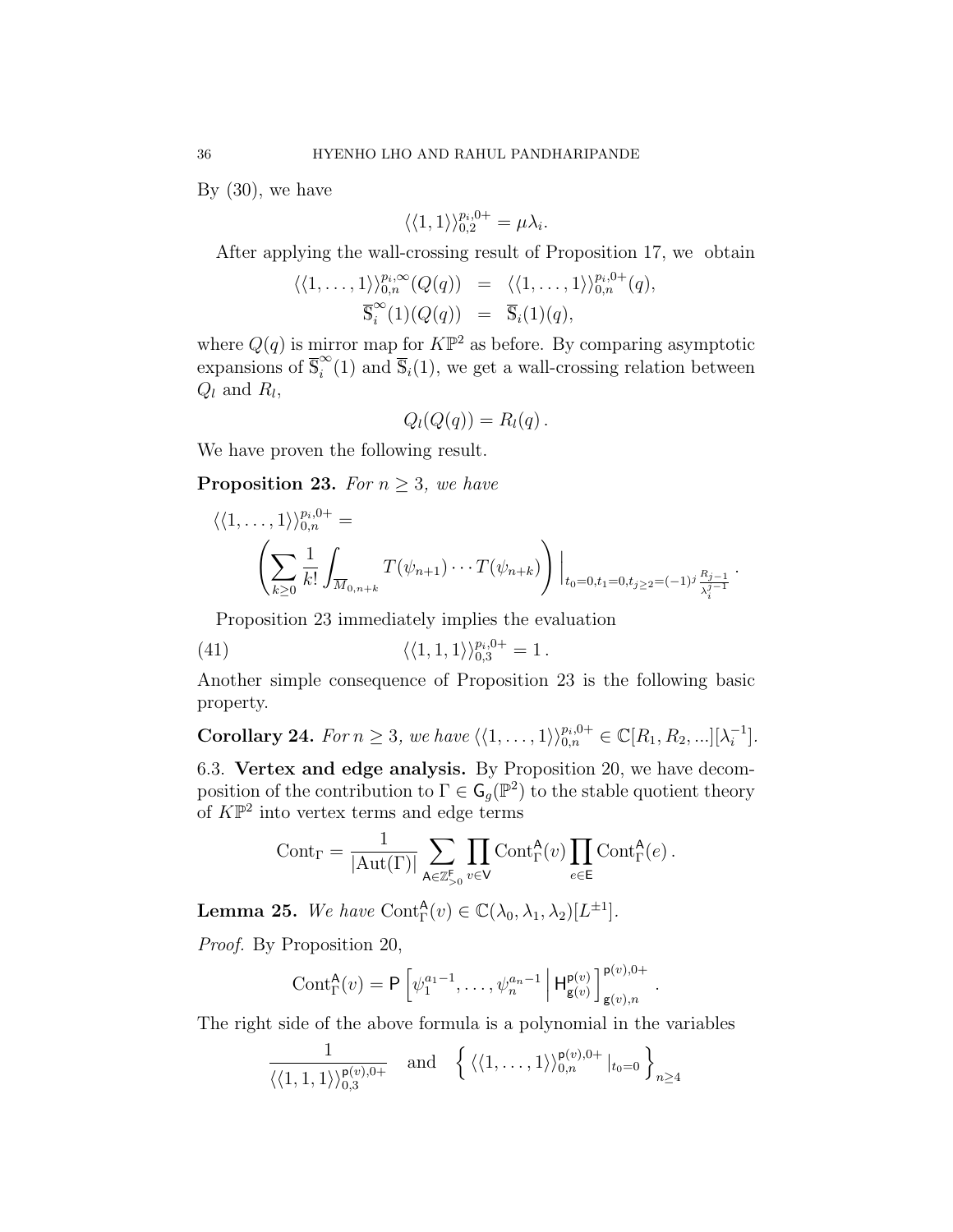with coefficients in  $\mathbb{C}(\lambda_0, \lambda_1, \lambda_2)$ . The Lemma then follows from the evaluation (41), Corollary 24, and Proposition 7.

Let  $e \in \mathsf{E}$  be an edge connecting the T-fixed points  $p_i, p_j \in \mathbb{P}^2$ . Let the A-values of the respective half-edges be  $(k, l)$ .

**Lemma 26.** We have  $\text{Cont}_{\Gamma}^{\mathsf{A}}(e) \in \mathbb{C}(\lambda_0, \lambda_1, \lambda_2)[L^{\pm 1}, X]$  and

- the degree of  $\text{Cont}^{\mathsf{A}}_{\Gamma}(e)$  with respect to X is 1,
- the coefficient of X in Cont $_{\Gamma}^{A}(e)$  is

$$
(-1)^{k+l}\frac{3R_{1k-1}R_{1l-1}}{L\lambda_i^{k-2}\lambda_j^{l-2}}.
$$

Proof. By Proposition 20,

$$
\text{Cont}_{\Gamma}^{\mathsf{A}}(e) = (-1)^{k+l} \left[ e^{-\frac{\mu \lambda_i}{x} - \frac{\mu \lambda_j}{y}} e_i \left( \overline{\nabla}_{ij} - \frac{\delta_{ij}}{e_i (x+y)} \right) e_j \right]_{x^{k-1} y^{l-1}}
$$

.

Using also the equation

$$
e_i \overline{\mathbb{V}}_{ij}(x, y) e_j = \frac{\sum_{r=0}^2 \overline{\mathbb{S}}_i(\phi_r)|_{z=x} \overline{\mathbb{S}}_j(\phi^r)|_{z=y}}{x+y},
$$

we write  $\text{Cont}_{\Gamma}^{\mathsf{A}}(e)$  as

$$
\left[(-1)^{k+l}e^{-\frac{\mu\lambda_i}{x}-\frac{\mu\lambda_j}{y}}\sum_{r=0}^2\overline{\mathbb{S}}_i(\phi_r)|_{z=x}\overline{\mathbb{S}}_j(\phi^r)|_{z=y}\right]_{x^ky^{l-1}-x^{k+1}y^{l-2}+\ldots+(-1)^{k-1}x^{k+l-1}}
$$

where the subscript signifies a (signed) sum of the respective coefficients. If we substitute the asymptotic expansions (30) for

$$
\overline{\mathbb{S}}_i(1)\,,\quad \overline{\mathbb{S}}_i(H)\,,\quad \overline{\mathbb{S}}_i(H^2)
$$

in the above expression, the Lemma follows from Proposition 7 and Lemma 8.  $\Box$ 

6.4. Legs. Using the contribution formula of Proposition 21,

$$
\mathrm{Cont}_{\Gamma}^{\mathsf{A}}(l) = (-1)^{\mathsf{A}(l)-1} \left[ e^{-\frac{\langle (1,1) \rangle_{0,2}^{\mathsf{P}(l),0+}}{z}} \overline{\mathbb{S}}_{\mathsf{p}(l)}(H^{k_l}) \right]_{z^{\mathsf{A}(l)-1}},
$$

we easily conclude

• when the insertion at the marking  $l$  is  $H^0$ ,

$$
Cont^{\mathsf{A}}_{\Gamma}(l) \in \mathbb{C}(\lambda_0, \lambda_1, \lambda_2)[L^{\pm 1}],
$$

• when the insertion at the marking l is  $H^1$ ,

$$
C_1 \cdot \text{Cont}^{\mathsf{A}}_{\Gamma}(l) \in \mathbb{C}(\lambda_0, \lambda_1, \lambda_2)[L^{\pm 1}],
$$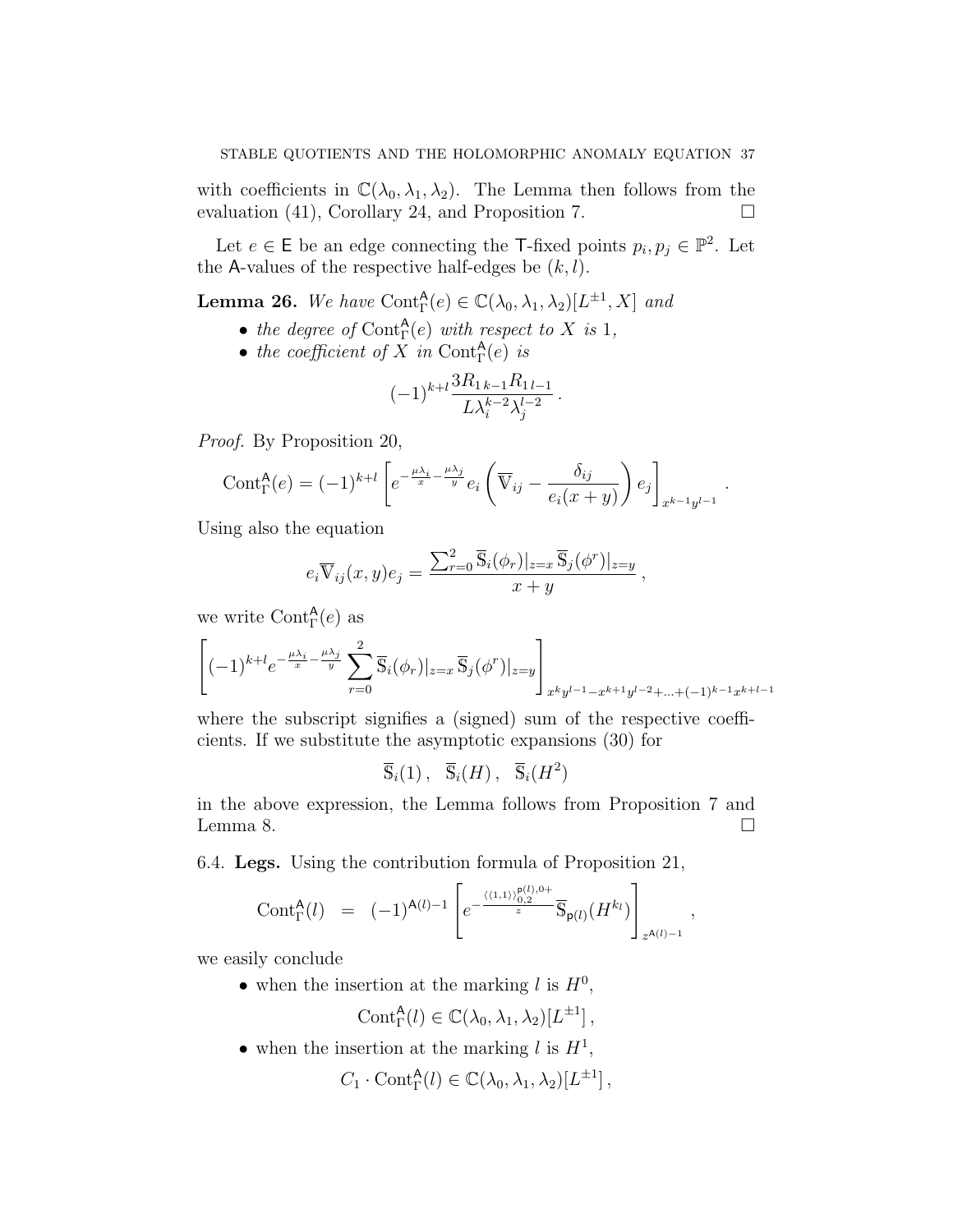• when the insertion at the marking l is  $H^2$ ,

$$
C_1C_2 \cdot \text{Cont}^{\mathsf{A}}_{\Gamma}(l) \in \mathbb{C}(\lambda_0, \lambda_1, \lambda_2)[L^{\pm 1}, X].
$$

7. HOLOMORPHIC ANOMALY FOR  $K\mathbb{P}^2$ 

### 7.1. Proof of Theorem 1. By definition, we have

(42) 
$$
A_2(q) = \frac{1}{L^3} \left( 3X + 1 - \frac{L^3}{2} \right).
$$

Hence, statement (i),

$$
\mathcal{F}_g^{\mathsf{SQ}}(q) \in \mathbb{C}[L^{\pm 1}][A_2],
$$

follows from Proposition 20 and Lemmas 25 - 26. Statement (ii),  $\mathcal{F}_g^{\mathsf{SQ}}$  has at most degree  $3g-3$  with respect to  $A_2$ , holds since a stable graph of genus g has at most  $3g - 3$  edges. Since

$$
\frac{\partial}{\partial T} = \frac{q}{C_1} \frac{\partial}{\partial q} \,,
$$

statement (iii),

(43) 
$$
\frac{\partial^k \mathcal{F}_g^{\mathsf{SQ}}}{\partial T^k}(q) \in \mathbb{C}[L^{\pm 1}][A_2][C_1^{-1}],
$$

follows since the ring

$$
\mathbb{C}[L^{\pm 1}][A_2] = \mathbb{C}[L^{\pm 1}][X]
$$

is closed under the action of the differential operator

$$
\mathsf{D}=q\frac{\partial}{\partial q}
$$

by (32). The degree of  $C_1^{-1}$  in (43) is 1 which yields statement (iv).  $\Box$ 

7.2. **Proof of Theorem 2.** Let  $\Gamma \in \mathsf{G}_g(\mathbb{P}^2)$  be a decorated graph. Let us fix an edge  $f \in E(\Gamma)$ :

• if  $\Gamma$  is connected after deleting  $f$ , denote the resulting graph by

$$
\Gamma_f^0\in \mathsf{G}_{g-1,2}(\mathbb{P}^2)\,,
$$

•• if  $\Gamma$  is disconnected after deleting f, denote the resulting two graphs by

$$
\Gamma_f^1\in\mathsf{G}_{g_1,1}(\mathbb{P}^2)\quad\text{and}\quad \Gamma_f^2\in\mathsf{G}_{g_2,1}(\mathbb{P}^2)
$$

where  $q = q_1 + q_2$ .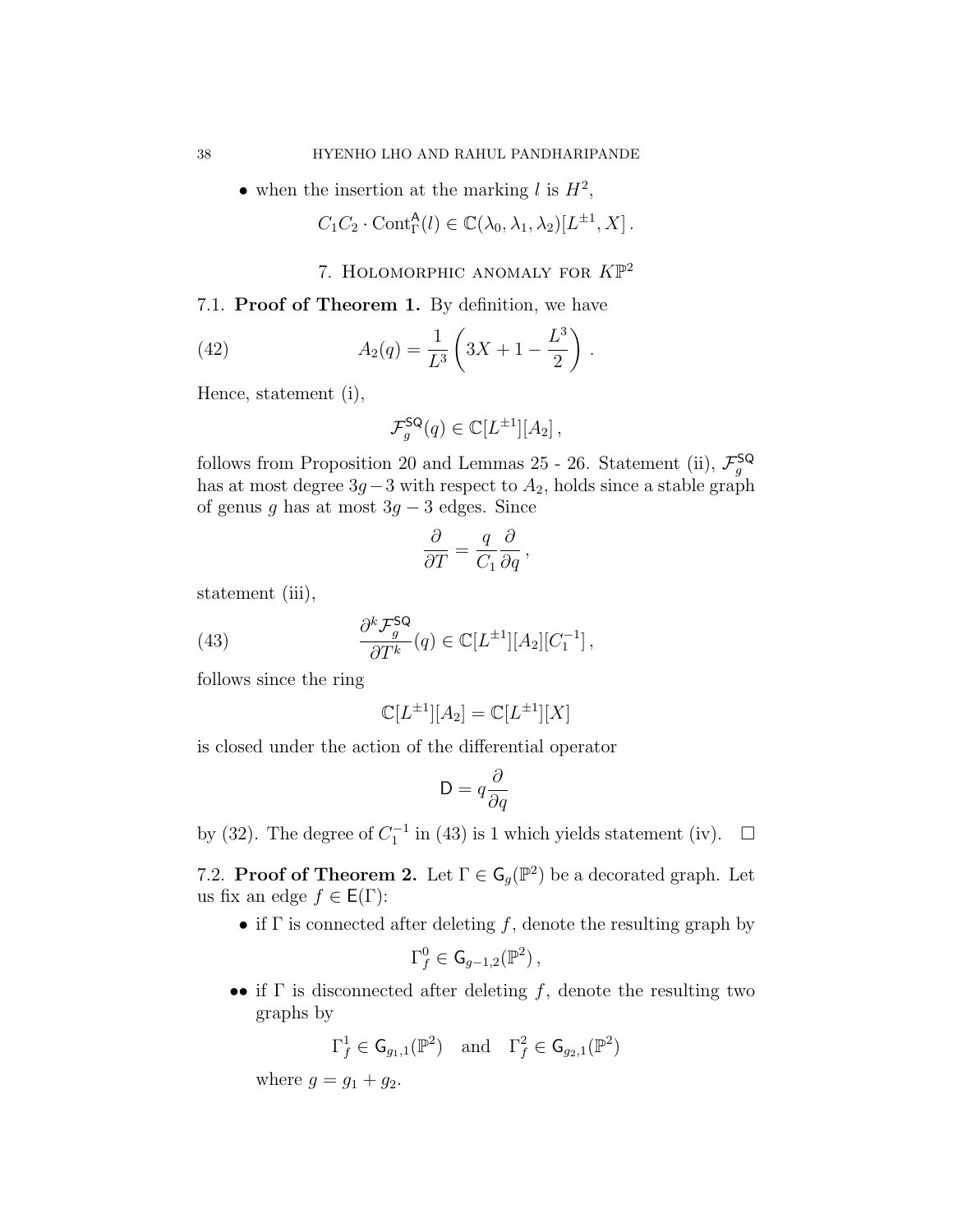There is no canonical order for the 2 new markings. We will always sum over the 2 labellings. So more precisely, the graph  $\Gamma_f^0$  in case  $\bullet$ should be viewed as sum of 2 graphs

$$
\Gamma^0_{f,(1,2)} + \Gamma^0_{f,(2,1)} \, .
$$

Similarly, in case  $\bullet\bullet$ , we will sum over the ordering of  $g_1$  and  $g_2$ . As usual, the summation will be later compensated by a factor of  $\frac{1}{2}$  in the formulas.

By Proposition 20, we have the following formula for the contribution of the graph  $\Gamma$  to the stable quotient theory of  $K\mathbb{P}^2$ ,

$$
\mathrm{Cont}_\Gamma=\frac{1}{|\mathrm{Aut}(\Gamma)|}\sum_{\mathsf{A}\in\mathbb{Z}_{\geq 0}^\mathsf{F}}\prod_{v\in\mathsf{V}}\mathrm{Cont}^\mathsf{A}_\Gamma(v)\prod_{e\in\mathsf{E}}\mathrm{Cont}^\mathsf{A}_\Gamma(e)\,.
$$

Let f connect the T-fixed points  $p_i, p_j \in \mathbb{P}^2$ . Let the A-values of the respective half-edges be  $(k, l)$ . By Lemma 26, we have

(44) 
$$
\frac{\partial \text{Cont}_{\Gamma}^{\mathsf{A}}(f)}{\partial X} = (-1)^{k+l} \frac{3R_{1 k-1} R_{1 l-1}}{L \lambda_i^{k-2} \lambda_j^{l-2}}.
$$

• If  $\Gamma$  is connected after deleting f, we have

$$
\frac{1}{|\text{Aut}(\Gamma)|} \sum_{\mathsf{A}\in\mathbb{Z}_{\geq 0}^{\mathsf{F}}}\left(\frac{L^3}{3C_1^2}\right) \frac{\partial \text{Cont}_{\Gamma}^{\mathsf{A}}(f)}{\partial X} \prod_{v\in\mathsf{V}} \text{Cont}_{\Gamma}^{\mathsf{A}}(v) \prod_{e\in\mathsf{E}, e\neq f} \text{Cont}_{\Gamma}^{\mathsf{A}}(e) = \frac{1}{2}\text{Cont}_{\Gamma_f^0}(H, H).
$$

The derivation is simply by using (44) on the left and Proposition 21 on the right.

•• If  $\Gamma$  is disconnected after deleting f, we obtain

$$
\frac{1}{|\mathrm{Aut}(\Gamma)|} \sum_{\mathbf{A} \in \mathbb{Z}_{\geq 0}^{\mathsf{F}}} \left( \frac{L^3}{3C_1^2} \right) \frac{\partial \mathrm{Cont}^{\mathbf{A}}_{\Gamma}(f)}{\partial X} \prod_{v \in \mathsf{V}} \mathrm{Cont}^{\mathbf{A}}_{\Gamma}(v) \prod_{e \in \mathsf{E}, e \neq f} \mathrm{Cont}^{\mathbf{A}}_{\Gamma}(e) = \frac{1}{2} \mathrm{Cont}_{\Gamma_f^1}(H) \, \mathrm{Cont}_{\Gamma_f^2}(H)
$$

by the same method.

By combining the above two equations for all the edges of all the graphs  $\Gamma \in \mathsf{G}_g(\mathbb{P}^2)$  and using the vanishing

$$
\frac{\partial \text{Cont}^{\mathsf{A}}_{\Gamma}(v)}{\partial X}=0
$$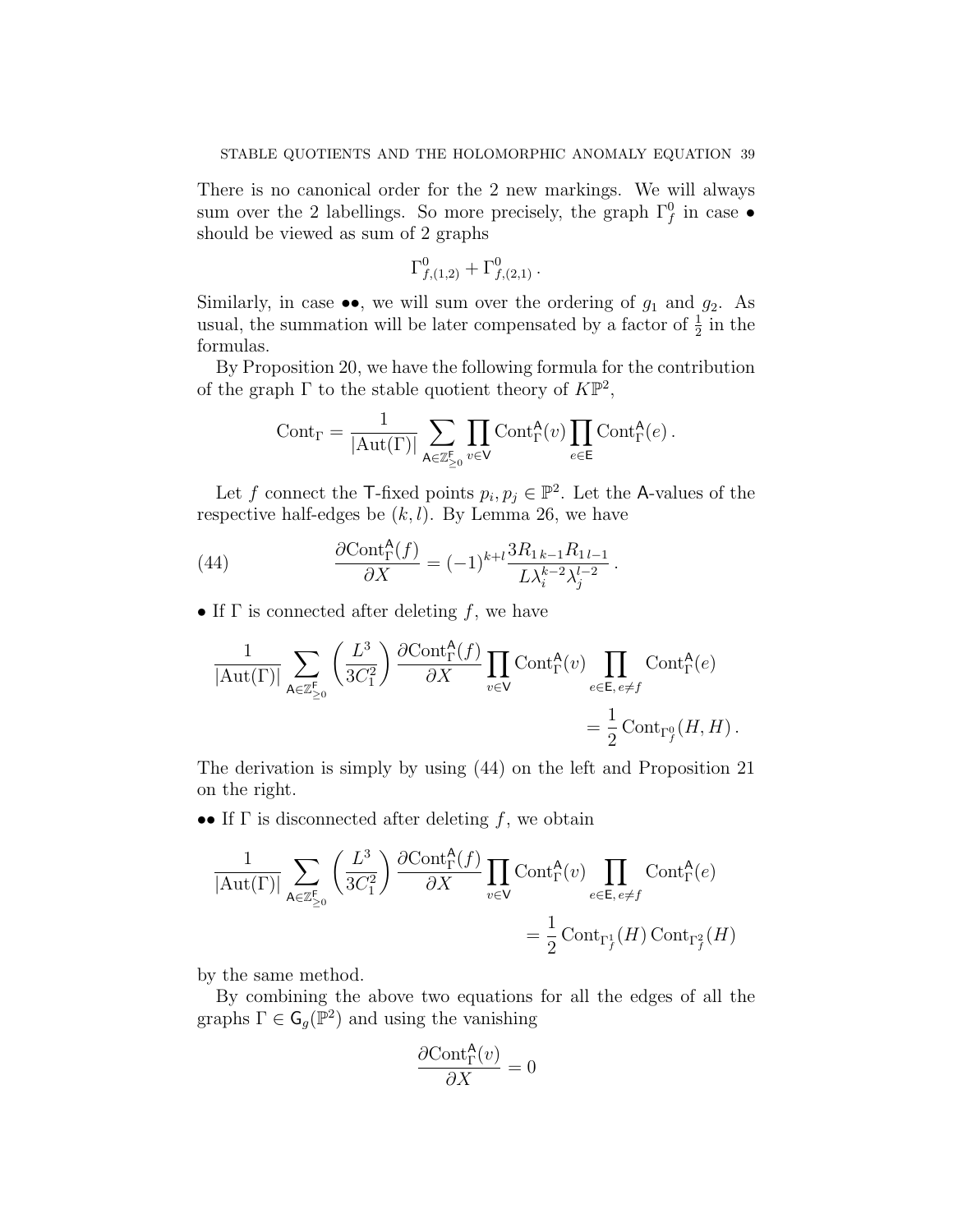of Lemma 25, we obtain

$$
(45)\quad \left(\frac{L^3}{3C_1^2}\right)\frac{\partial}{\partial X}\langle \rangle^{\mathsf{SQ}}_{g,0}\quad =\quad \frac{1}{2}\sum_{i=1}^{g-1}\langle H\rangle^{\mathsf{SQ}}_{g-i,1}\langle H\rangle^{\mathsf{SQ}}_{i,1}\quad +\quad \frac{1}{2}\langle H,H\rangle^{\mathsf{SQ}}_{g-1,2}\,.
$$

We have followed here the notation of Section 0.4. The equality (45) holds in the ring  $\mathbb{C}[L^{\pm}][A_2, C_1^{-1}].$ 

Since  $A_2 = \frac{1}{L^3} (3X + 1 - \frac{L^3}{2})$  $\mathcal{L}^3_2$ ) and  $\langle \ \rangle_{g,0}^{\mathsf{SQ}} = \mathcal{F}_g^{\mathsf{SQ}}$ , the left side of (45) is, by the chain rule,

$$
\frac{1}{C_1^2} \frac{\partial \mathcal{F}_g^{\mathsf{SQ}}}{\partial A_2} \in \mathbb{C}[L^{\pm}][A_2, C_1^{-1}].
$$

On the right side of (45), we have

$$
\langle H \rangle_{g-i,1}^{\mathsf{SQ}} = \mathcal{F}_{g-i,1}^{\mathsf{SQ}}(q) = \mathcal{F}_{g-i,1}^{\mathsf{GW}}(Q(q)),
$$

where the first equality is by definition and the second is by wallcrossing (7). Then,

$$
\mathcal{F}_{g-i,1}^{\mathsf{GW}}(Q(q))\ =\ \frac{\partial \mathcal{F}_{g-i}^{\mathsf{GW}}}{\partial T}(Q(q))\ =\ \frac{\partial \mathcal{F}_{g-i}^{\mathsf{SQ}}}{\partial T}(q)
$$

where the first equality is by the divisor equation in Gromov-Witten theory and the second is again by wall-crossing (7), so we conclude

$$
\langle H \rangle^{\mathsf{SQ}}_{g-i,1} = \frac{\partial \mathcal{F}^{\mathsf{SQ}}_{g-i}}{\partial T}(q) \in \mathbb{C}[[q]]\,.
$$

Similarly, we obtain

$$
\langle H \rangle^{\mathsf{SQ}}_{i,1} = \frac{\partial \mathcal{F}^{\mathsf{SQ}}_i}{\partial T}(q) \in \mathbb{C}[[q]],
$$
  

$$
\langle H, H \rangle^{\mathsf{SQ}}_{g-1,2} = \frac{\partial^2 \mathcal{F}^{\mathsf{SQ}}_{g-1}}{\partial T^2}(q) \in \mathbb{C}[[q]].
$$

Together, the above equations transform (45) into exactly the holomorphic anomaly equation of Theorem 2,

$$
\frac{1}{C_1^2} \frac{\partial \mathcal{F}_g^{\mathsf{SQ}}}{\partial A_2}(q) = \frac{1}{2} \sum_{i=1}^{g-1} \frac{\partial \mathcal{F}_{g-i}^{\mathsf{SQ}}}{\partial T}(q) \frac{\partial \mathcal{F}_i^{\mathsf{SQ}}}{\partial T}(q) + \frac{1}{2} \frac{\partial^2 \mathcal{F}_{g-1}^{\mathsf{SQ}}}{\partial T^2}(q)
$$

as an equality in  $\mathbb{C}[[q]]$ .

The series  $L$  and  $A_2$  are expected to be algebraically independent. Since we do not have a proof of the independence, to lift holomorphic anomaly equation to the equality

$$
\frac{1}{C_1^2} \frac{\partial \mathcal{F}_g^{\mathsf{SQ}}}{\partial A_2} = \frac{1}{2} \sum_{i=1}^{g-1} \frac{\partial \mathcal{F}_{g-i}^{\mathsf{SQ}}}{\partial T} \frac{\partial \mathcal{F}_i^{\mathsf{SQ}}}{\partial T} + \frac{1}{2} \frac{\partial^2 \mathcal{F}_{g-1}^{\mathsf{SQ}}}{\partial T^2}
$$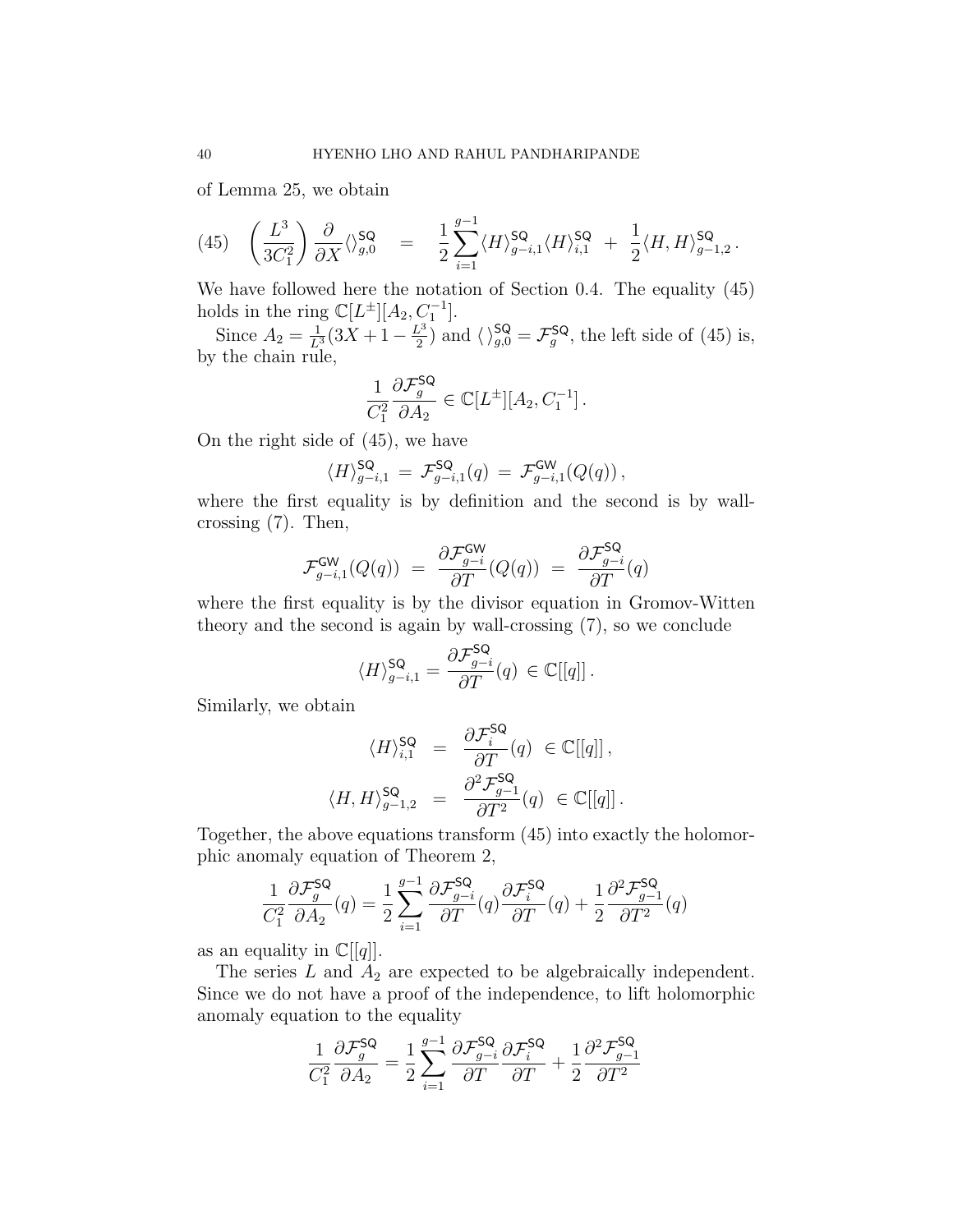### STABLE QUOTIENTS AND THE HOLOMORPHIC ANOMALY EQUATION 41

in the ring  $\mathbb{C}[L^{\pm 1}][A_2, C_1^{-1}]$ , we must prove the equalities

(46) 
$$
\langle H \rangle_{g-i,1}^{\mathsf{SQ}} = \frac{\partial \mathcal{F}_{g-i}^{\mathsf{SQ}}}{\partial T}, \quad \langle H \rangle_{i,1}^{\mathsf{SQ}} = \frac{\partial \mathcal{F}_{i}^{\mathsf{SQ}}}{\partial T},
$$

$$
\langle H, H \rangle_{g-1,2}^{\mathsf{SQ}} = \frac{\partial^2 \mathcal{F}_{g-1}^{\mathsf{SQ}}}{\partial T^2}
$$

in the ring  $\mathbb{C}[L^{\pm}][A_2, C_1^{-1}]$ . The lifting will be proven in Section 7.3 below.

We do not study the genus 1 unpointed series  $\mathcal{F}^{\mathsf{SQ}}_1$  $i^{SQ}(q)$  in the paper, so we take

$$
\langle H \rangle^{\mathsf{SQ}}_{1,1} = \frac{\partial \mathcal{F}_{1}^{\mathsf{SQ}}}{\partial T},
$$

$$
\langle H, H \rangle^{\mathsf{SQ}}_{1,2} = \frac{\partial^2 \mathcal{F}_{1}^{\mathsf{SQ}}}{\partial T^2}.
$$

as definitions of the right side in the genus 1 case. There is no difficulty in calculating these series explicitly using Proposition 21,

$$
\begin{array}{rcl}\n\frac{\partial \mathcal{F}_{1}^{\mathsf{SQ}}}{\partial T} & = & -\frac{1}{6C_{1}}L^{3}A_{2}\,,\\ \n\frac{\partial^{2} \mathcal{F}_{1}^{\mathsf{SQ}}}{\partial T^{2}} & = & \frac{1}{C_{1}}\mathsf{D}\left(-\frac{1}{6C_{1}}L^{3}A_{2}\right)\,.\n\end{array}
$$

7.3. Lifting. We write the first two equalities in (46) together as

(47) 
$$
\langle H \rangle_{h,1}^{\mathsf{SQ}} = \frac{\partial \mathcal{F}_h^{\mathsf{SQ}}}{\partial T}.
$$

The formula of Proposition 21 for the left side of (47) is a summation over graphs  $\Gamma \in \mathsf{G}_{h,1}(\mathbb{P}^2)$ . Stabilization yields canonical map,

$$
\mathsf{G}_{h,1}(\mathbb{P}^2) \to \mathsf{G}_{h,0}(\mathbb{P}^2) , \quad \Gamma \mapsto \widetilde{\Gamma} ,
$$

obtained by forgetting the marking 1.

- If the marking 1 is carried by a vertex  $v$  which is stable without the marking,  $\tilde{\Gamma}$  is simply obtained by removing the marking. The marking falls to the corresponding vertex  $v$  of  $\Gamma$ .
- If the marking 1 is carried by a vertex  $v$  which is unstable without the marking, then  $v$  is contracted in the stabilization. The marking 1 falls to a unique edge of  $\Gamma$ .

For a fixed edge  $\widetilde{f}$  of  $\widetilde{\Gamma}$  there are exactly 3 graphs of  $\mathsf{G}_{h,1}(\mathbb{P})$  for which the marking 1 falls to  $\tilde{f}$ . These come from the 3 possible p values of the contracted vertex.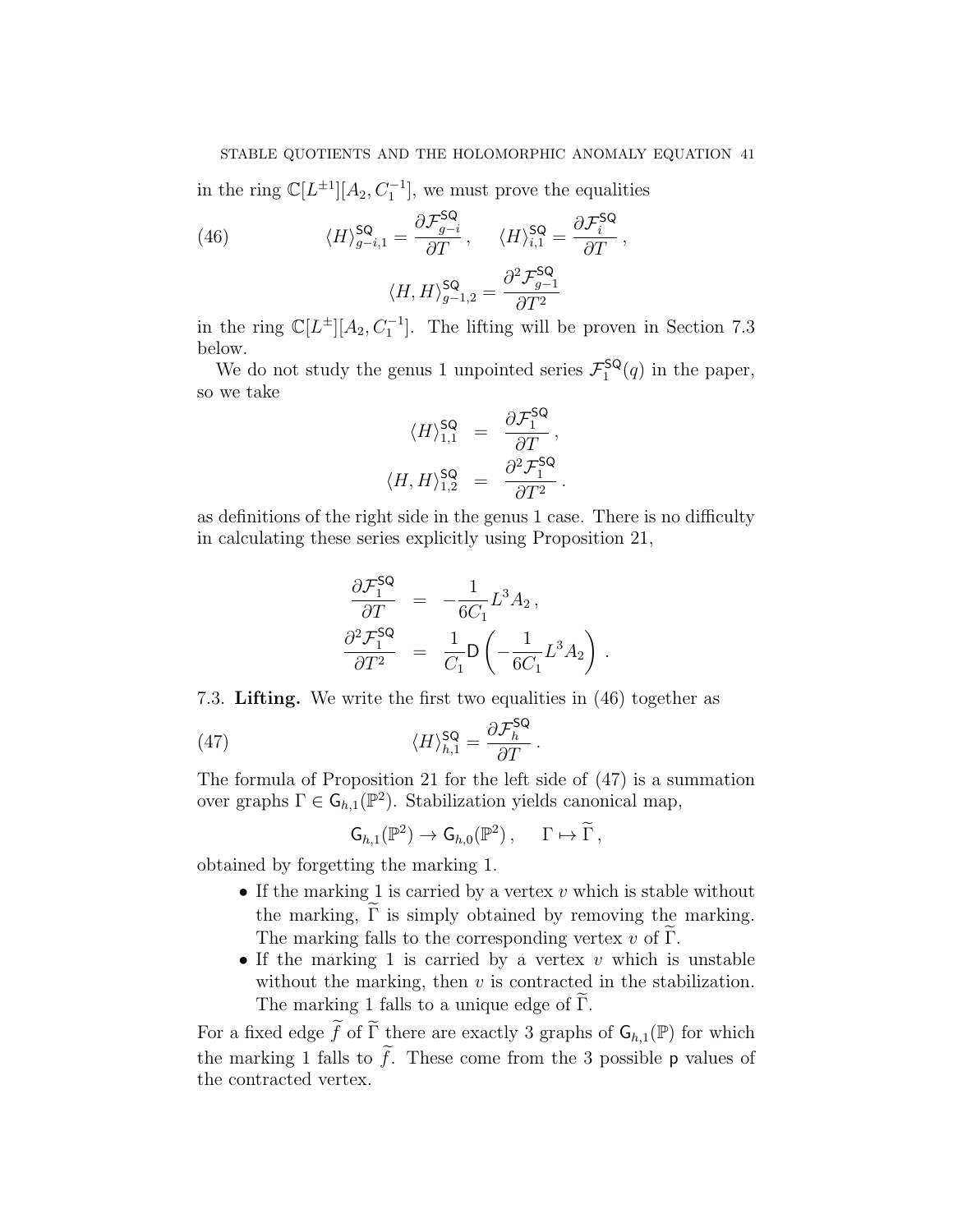If we start with an edge  $\widetilde{f}$  of  $\widetilde{\Gamma} \in \mathsf{G}_{h,0}(\mathbb{P}^2)$  connecting<sup>17</sup> two vertices v and v', there are 5 associated graphs in  $G_{h,1}(\mathbb{P}^2)$ :

- let  $\Gamma_v^{\tilde{f}}, \Gamma_{v'}^f \in \mathsf{G}_{h,1}(\mathbb{P}^2)$  be the graphs where the marking 1 falls to the respective vertices of  $\tilde{\Gamma}$ ,
- let  $\Gamma_1^f, \Gamma_2^f, \Gamma_3^f \in \mathsf{G}_{h,1}(\mathbb{P}^2)$  be the three graphs where the marking 1 falls to the edge  $\tilde{f}$  of  $\tilde{\Gamma}$ .

The right side of (47) may also be written as a summation over graphs  $\Gamma \in \mathsf{G}_{h,1}(\mathbb{P}^2)$ . The formula of Proposition 21 for  $\mathcal{F}_h^{\mathsf{SQ}}$  $\frac{1}{h}$  is a summation over graphs

$$
\widetilde{\Gamma}\in\mathsf{G}_{h,0}(\mathbb{P}^2)\,.
$$

We then view the action of the derivative  $\frac{\partial}{\partial T}$  as producing the marking 1. If the derivative acts on a vertex contribution of  $\Gamma$ , the marking is distributed to that vertex. If the derivative acts on an edge  $\tilde{f}$  contribution, we view the differentiation as accounting for the sum of the 3 graphs

(48) 
$$
\Gamma_1^{\widetilde{f}}, \Gamma_2^{\widetilde{f}} , \Gamma_3^{\widetilde{f}} \in \mathsf{G}_{h,1}(\mathbb{P}^2) .
$$

We now apply Proposition 21 via the above analysis to the difference

(49) 
$$
\frac{\partial \mathcal{F}_h^{\text{SQ}}}{\partial T} - \langle H \rangle_{h,1}^{\text{SQ}}.
$$

The result is a summation of contributions corresponding to graphs  $\Gamma \in \mathsf{G}_{h,1}(\mathbb{P}^2)$  where all triples (48) are considered contributing together.

For graphs  $\Gamma \in \mathsf{G}_{h,1}(\mathbb{P}^2)$  for which the marking 1 falls to a vertex  $v$  in Γ, we will distribute the vertex contribution naturally to the incident edges of  $v \in \tilde{\Gamma}$  by the following method. Proposition 23 and the string equation yield a local version of divisor equation in the ring  $\mathbb{C}[L^{\pm 1}][A_2, C_1^{-1}].$  For  $\gamma \in H^*(\overline{M}_{g,n}),$ 

(50) 
$$
\frac{\partial}{\partial T} \mathsf{P} \left[ \psi_1^{a_1}, \dots, \psi_n^{a_n} \middle| \gamma \right]_{h,n}^{\mathsf{p}(v),0+} =
$$
\n
$$
\sum_{k \geq 0} \mathsf{P} \left[ \psi_1^{a_1}, \dots, \psi_n^{a_n}, \psi_{n+1}^k \middle| \gamma \right]_{h,n+1}^{\mathsf{p}(v),0+} \frac{(-1)^k \lambda_{\mathsf{p}(v)}^{1-k} L R_{1k}}{C_1}
$$
\n
$$
- \sum_{j=0}^n \mathsf{P} \left[ \psi_1^{a_1}, \dots, \psi_1^{a_j-1}, \dots, \psi_n^{a_n} \middle| \gamma \right]_{h,n}^{\mathsf{p}(v),0+} \frac{\lambda_{\mathsf{p}(v)} L}{C_1},
$$

<sup>&</sup>lt;sup>17</sup>The analysis of the self edge case is identical and left to the reader.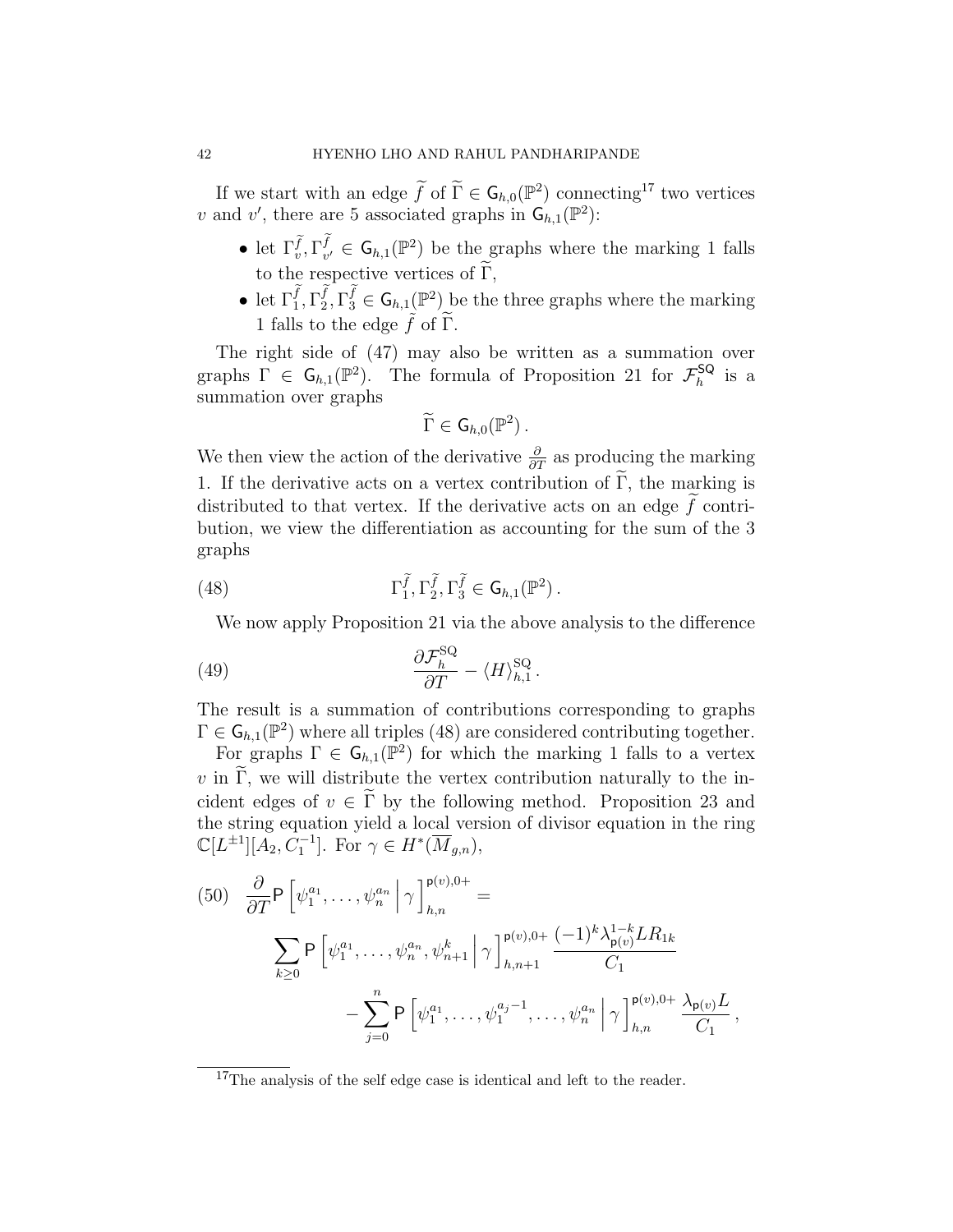While Proposition 23 was stated only for genus 0 invariants without  $\psi$ insertions, the same result holds for all genera h with  $\psi$  by exactly the same argument,

$$
(51) \quad P\left[\psi_1^{a_1}, \dots, \psi_n^{a_n} \middle| \gamma \right]_{h,n}^{p(v),0+} =
$$
\n
$$
\left(\sum_{k\geq 0} \frac{1}{k!} \int_{\overline{M}_{h,n+k}} \psi_1^{a_1} \cdots \psi_n^{a_n} \cdot \gamma \cdot T(\psi_{n+1}) \cdots T(\psi_{n+k})\right)\Big|_{t_0=0, t_1=0, t_j\geq 2} = (-1)^j \frac{R_j-1}{\lambda_i^{j-1}}.
$$

By Proposition 21 with  $(50)$ , the A-valued contribution<sup>18</sup> to

$$
\frac{\partial \mathcal{F}_h^{\rm SQ}}{\partial T} - \langle H \rangle_{h,1}^{\rm SQ} \,,
$$

of the vertex  $v$  is

$$
-\sum_{j=1}^n P\left[\psi_1^{a_1},\ldots,\psi_j^{a_j-1},\ldots,\psi_n^{a_n}\,\middle|\,H_{g(v)}^{p(v)}\right]_{g(v),n}^{p(v),0+} \frac{\lambda_{p(v)}L}{C_1}.
$$

Here, we have used also the following equation for the  $H$  insertion on the leg  $l$  at the vertex  $v$ :

$$
\begin{split} \text{Cont}_{\Gamma}^{\mathsf{A}}(l) &= (-1)^{\mathsf{A}(l)-1} \left[ e^{-\frac{\langle \langle 1,1 \rangle \rangle_{0,2}^{\mathsf{B}(l),0+}}{z}} \overline{\mathbb{S}}_{\mathsf{p}(l)}(H) \right]_{z^{\mathsf{A}(l)-1}} \\ &= (-1)^{\mathsf{A}(l)-1} \frac{\lambda_{\mathsf{p}(v)}^{-\mathsf{A}(l)} L R_{1\,\mathsf{A}(l)-1}}{C_{1}} \,. \end{split}
$$

The location of  $\psi_j$  with exponent  $a_j - 1$  exactly tell us to which edge we distribute.

After applying Proposition 21 to

$$
\frac{\partial \mathcal{F}_h^{\rm SQ}}{\partial T} - \langle H \rangle_{h,1}^{\rm SQ},
$$

with above vertex term distribution, the sum of the contributions of the 5 graphs

$$
\Gamma^{\widetilde{f}}_v, \ \Gamma^{\widetilde{f}}_{v'}, \ \Gamma^{\widetilde{f}}_1, \ \Gamma^{\widetilde{f}}_2, \ \Gamma^{\widetilde{f}}_3
$$

<sup>18</sup>For  $\sum_{i=1}^{n} a_i = 3g - 3 + n + 1 - r$ , where r is degree of  $\gamma \in H^*(\overline{M}_{g,n})$ , we use the following equation which can be easily checked by (51) and the string equation,

$$
\mathsf{P}\left[\psi_1^{a_1},\ldots,\psi_n^{a_n},1\,\big|\,\gamma\right]_{\mathsf{g}(v),n+1}^{\mathsf{p}(v),0+}=\sum_{j=1}^n\mathsf{P}\left[\psi_1^{a_1},\ldots,\psi_j^{a_j-1},\ldots,\psi_n^{a_n}\,\big|\,\gamma\right]_{\mathsf{g}(v),n}^{\mathsf{p}(v),0+}.
$$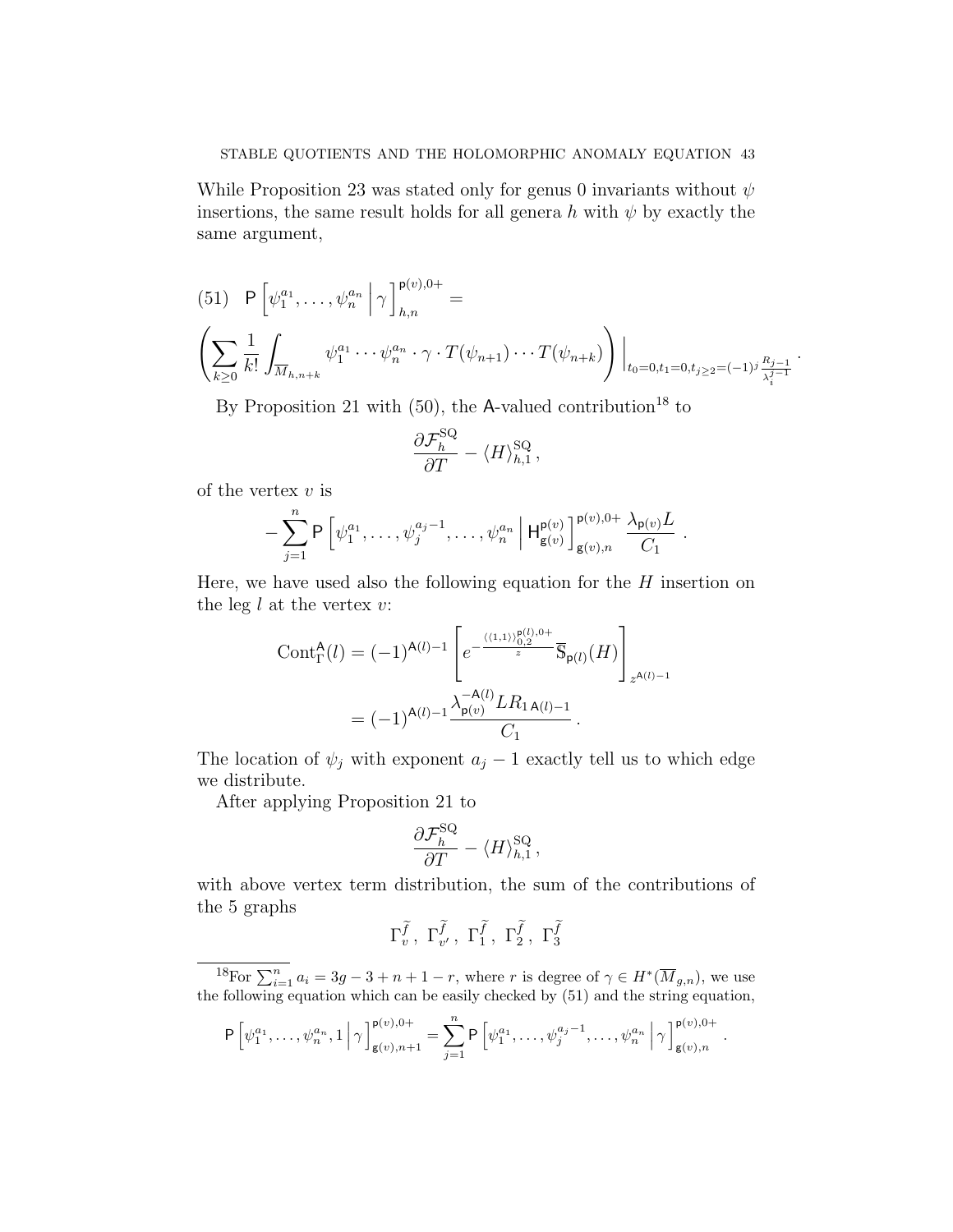related to the edge  $\widetilde{f}$  of  $\widetilde{\Gamma}$  can be written as:

(52)  
\n
$$
-\frac{1}{L}\mathsf{D}\left[e^{-\frac{\mu\lambda_i}{x}-\frac{\mu\lambda_j}{y}}e_i\overline{\mathsf{V}}_{ij}(x,y)e_j\right]_{x^ky^l} + \sum_{\alpha=0}^2\left[e^{-\frac{\mu\lambda_i}{x}-\frac{\mu\lambda_\alpha}{z}}e_i\overline{\mathsf{V}}_{i\alpha}(x,z)e_\alpha\right]_{x^k}\left[e^{-\frac{\mu\lambda_\alpha}{z}-\frac{\mu\lambda_j}{y}}e_\alpha\overline{\mathsf{V}}_{\alpha j}(z,y)e_j\right]_{y^l} - \left[e^{-\frac{\mu\lambda_i}{x}-\frac{\mu\lambda_j}{y}}e_i\overline{\mathsf{V}}_{ij}(x,y)e_j\right]_{x^k+l} - \left[e^{-\frac{\mu\lambda_i}{x}-\frac{\mu\lambda_j}{y}}e_i\overline{\mathsf{V}}_{ij}(x,y)e_j\right]_{x^ky^{l+1}}.
$$

The first two terms come from sum of the triple  $\Gamma_1^f, \Gamma_2^f, \Gamma_3^f$ , and last two terms come from  $\Gamma_v^{\tilde{f}}$ ,  $\Gamma_{v'}^f$ . The vanishing of above sum in the ring  $\mathbb{C}[L^{\pm 1}][A_2, C_1^{-1}]$  is easily obtained using Lemma 9 (including relation (32)).

Since equation (50) and the vanishing of (52) holds in the ring  $\mathbb{C}[L^{\pm 1}][A_2, C_1^{-1}]$ , we have proven the identity

$$
\frac{\partial \mathcal{F}_h^{\rm SQ}}{\partial T} - \langle H \rangle_{h,1}^{\rm SQ} = 0
$$

in the ring  $\mathbb{C}[L^{\pm 1}][A_2, C_1^{-1}]$ . The proof of

$$
\frac{\partial^2 \mathcal{F}_h^{\rm SQ}}{\partial T^2} - \langle H, H \rangle_{h,2}^{\rm SQ} = 0
$$

in the ring  $\mathbb{C}[L^{\pm 1}][A_2, C_1^{-1}]$  is identical. The proof of the lifting completes the proof of Theorem 2.

7.4. Explicit calculations in genus 2. We present here the full calculation of  $\mathcal{F}^{SQ}_2$  $_2^{SQ}$  for  $K\mathbb{P}^2$ . The 7 stable graphs of genus 2 are: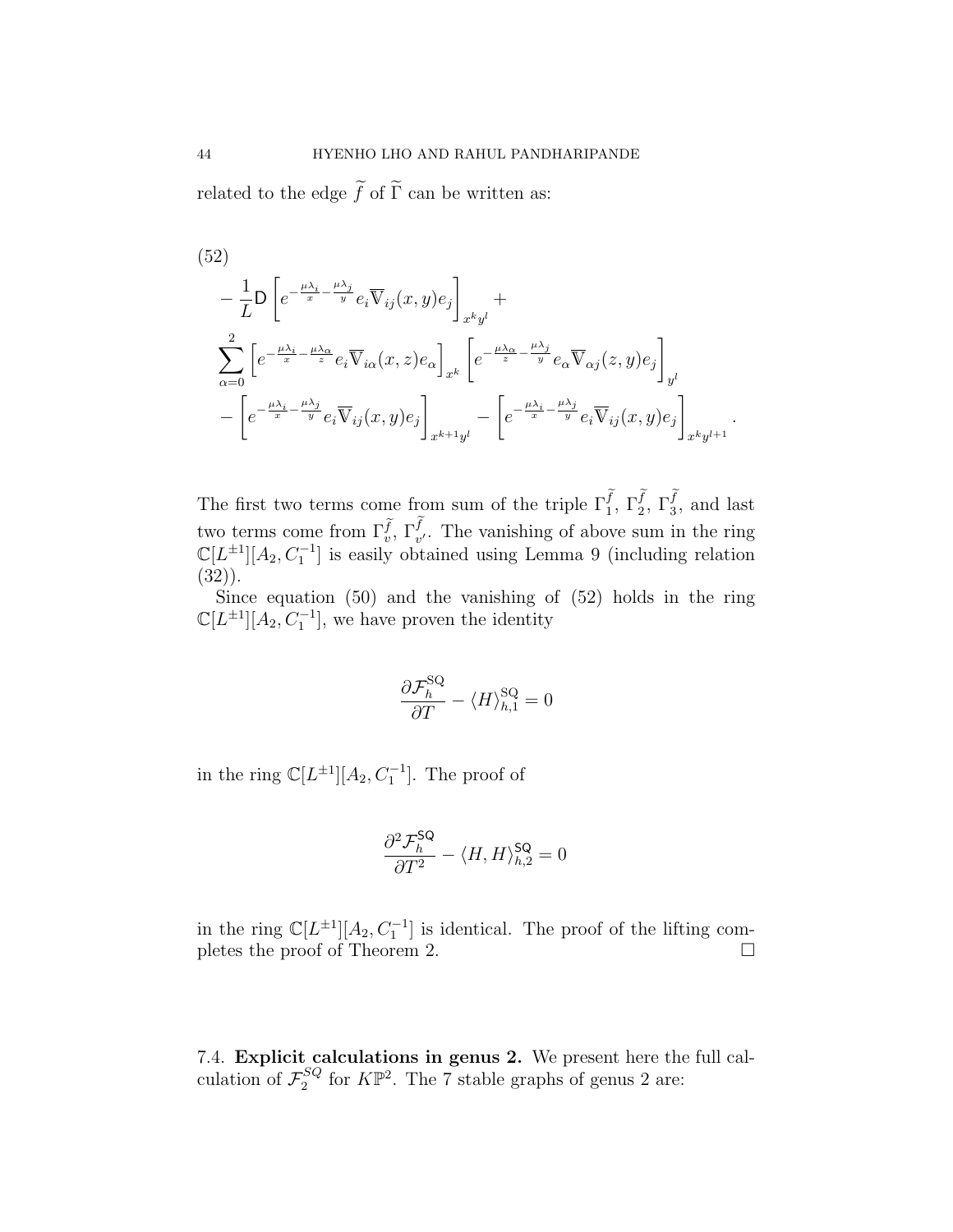

The full contribution of each stable graph  $\Gamma_i$  is obtained by summing the contributions of all possible decorations:

$$
\begin{aligned} \text{Cont}_{\Gamma_1}=&\frac{24-12L+6L^2-61L^3+12L^4-3L^5+54L^6-3L^7-17L^9}{2592L^3}\\&+\frac{12-4L+L^2-20L^3+2L^4+9L^6}{144L^3}X\\&+\frac{6-L-5L^3}{24L^3}X^2\\&+\frac{1}{4L^3}X^3,\\ \text{Cont}_{\Gamma_2}=&\frac{24-28L+10L^2-45L^3+36L^4-7L^5+26L^6-11L^7-5L^9}{1728L^3}\\&+\frac{36-28L+5L^2-44L^3+18L^4+13L^6}{288L^3}X\\&+\frac{18-7L-11L^3}{48L^3}X^2\\&+\frac{3}{8L^3}X^3, \end{aligned}
$$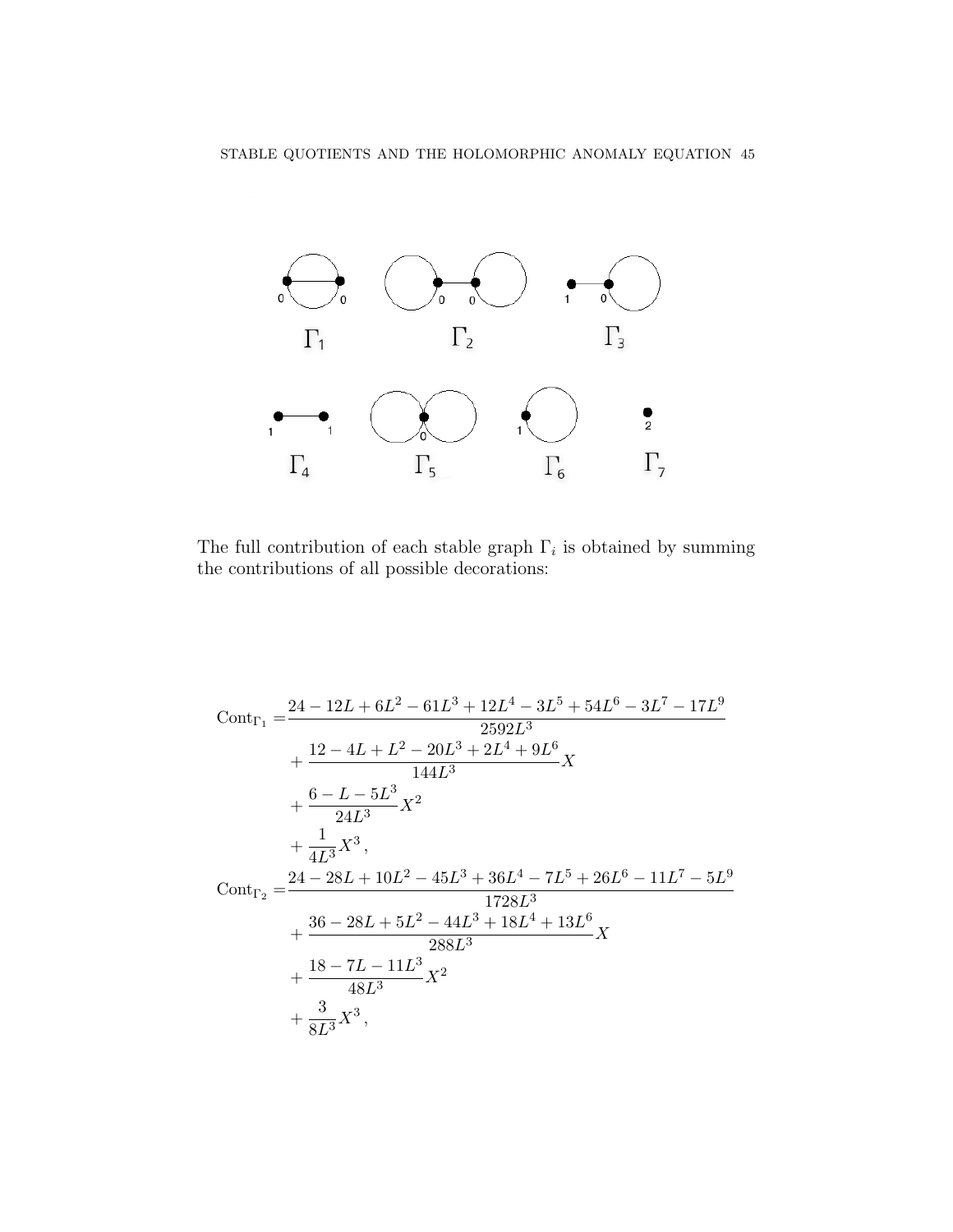$$
\begin{aligned} \text{Cont}_{\Gamma_3} &= \frac{288 - 190L - 25L^2 - 364L^3 + 145L^4 + 74L^5 + 97L^6 - 25L^8}{20736L^2} \\ &+ \frac{288 - 95L - 24L^2 - 194L^3 + 25L^5}{3456L^2} X \\ &+ \frac{1}{8L^2} X^2 \,, \end{aligned}
$$

$$
\text{Cont}_{\Gamma_4} = \frac{2592 - 541L - 864L^2 - 2229L^3 + 720L^4 + 897L^5 - 575L^7}{746496L} + \frac{1}{96L}X,
$$

$$
\begin{aligned} \text{Cont}_{\Gamma_5} &= \frac{12 - 8L - 11L^2 - 8L^3 + 5L^4 + 16L^5 - L^6 - 5L^8}{1728L^2} \\ &+ \frac{3 - L - 3L^2 - L^3 + 2L^5}{72L^2} X \\ &+ \frac{1 - L^2}{16L^2} X^2, \end{aligned}
$$

$$
\text{Cont}_{\Gamma_6} = \frac{138 + 143L - 204L^2 - 135L^3 - 222L^4 + 201L^5 + 79L^7}{62208L} + \frac{23 + 24L - 22L^2 - 25L^4}{3456L}X,
$$

$$
\mathrm{Cont}_{\Gamma_7}=\frac{281+4320L+1785L^2-2736L^3-3765L^4+2059L^6}{3732480}\,.
$$

After summing the above contributions, we obtain the following result which exactly matches [2, (4.35)].

**Proposition 27.** The stable quotient series for  $K\mathbb{P}^2$  in genus 2 is

$$
\mathcal{F}_2^{\mathsf{SQ}} = \frac{400 - 959L^3 + 784L^6 - 216L^9}{17280L^3} + \left(-\frac{1}{3} + \frac{5}{24L^3} + \frac{13L^3}{96}\right)X + \left(-\frac{1}{2} + \frac{5}{8L^3}\right)X^2 + \frac{5}{8L^3}X^3.
$$

The B-model potential function for genus 2 is also calculated in [24, Section 3.5] according to graph contributions obtained from B-model physics. Though the calculation exactly matches our result in total, the individual graph contributions do not match. The relationship between the different graph contributions would be good to understand.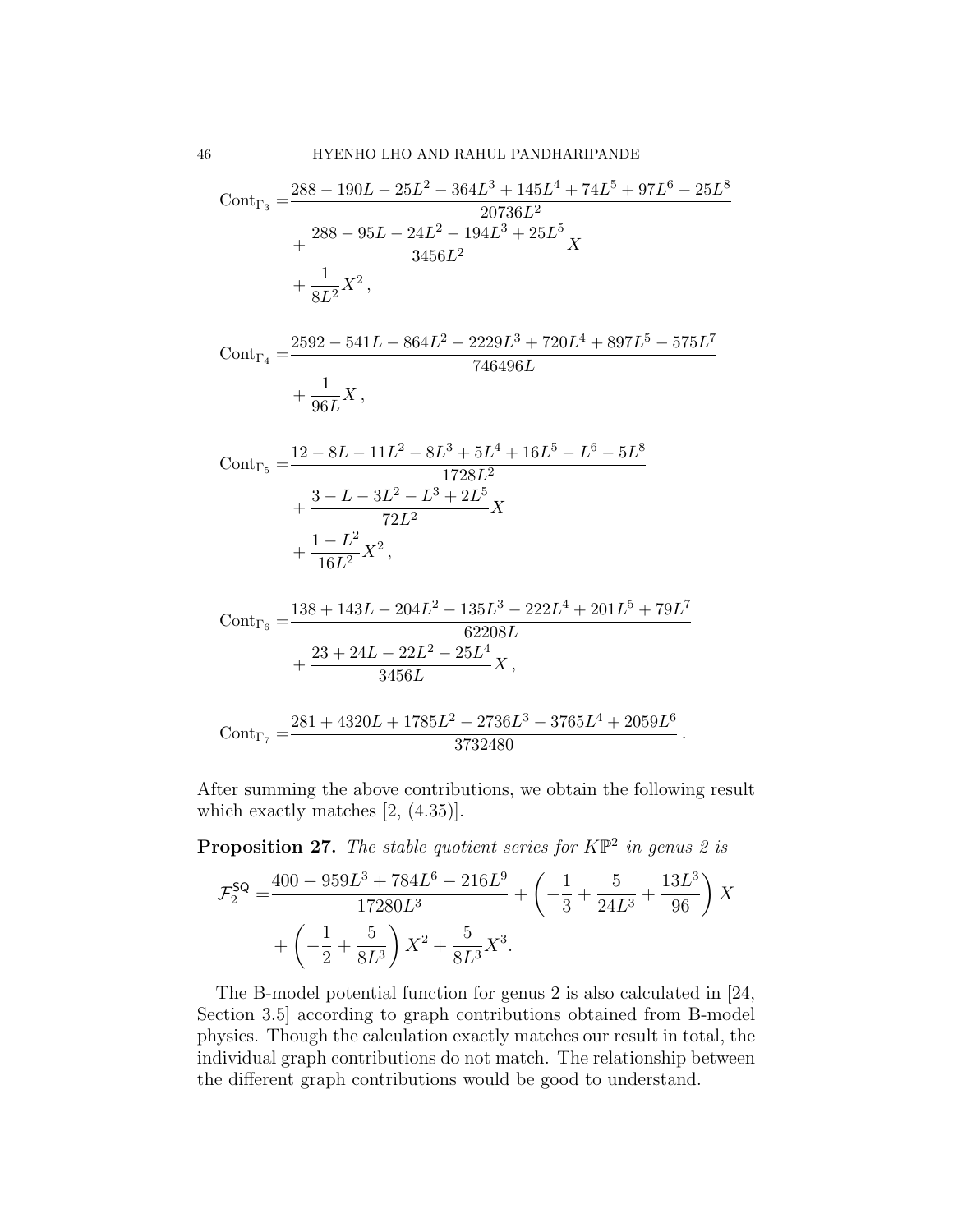7.5. Bounding the degree. The degrees in  $L$  of the terms of

$$
\mathcal{F}_g^{\mathsf{SQ}} \in \mathbb{C}[L^{\pm 1}][A_2]
$$

for  $K\mathbb{P}^2$  always fall in the range

(53) 
$$
[9-9g, 6g-6].
$$

In particular, the constant (in  $A_2$ ) term of  $\mathcal{F}_g^{\mathsf{SQ}}$  missed by the holomorphic anomaly equation for  $K\mathbb{P}^2$  is a Laurent polynomial in L with degrees in the range (53). The bound (53) is a consequence of Proposition 20, the vertex and edge analysis of Section 6, and the following result.

**Lemma 28.** The degrees in L of  $R_{ip}$  fall in the range

 $[-i, 2p]$ .

*Proof.* The proof for the functions  $R_{0p}$  follows from the arguments of [33]. The proof for  $R_{1p}$  and  $R_{2p}$  follows from Lemma 9.

For  $\mathcal{F}_2^{\mathsf{SQ}}$  $2^{50}$ , the L degrees can be seen to vary between 0 and 6 in the formula of Propositon 27 when rewritten in terms of  $A_2$  using (42). The sharper range

$$
[0, 6g - 6]
$$

proposed in [2] for the L degrees of  $\mathcal{F}_g^{\mathsf{SQ}}$  is found in examples. How to derive the sharper bound from properties of the functions  $R_{ip}$  is an interesting question.

# 8. HOLOMORPHIC ANOMALY FOR  $K\mathbb{P}^2$  with insertions

8.1. Insertions. Since the stable quotient theory of  $K\mathbb{P}^2$  has virtual dimension 0, insertions do not play a significant role in the nonequivariant theory. However, for the *equivariant* stable quotient theory of  $K\mathbb{P}^2$ , insertions of all dimensions can be studied. After the specialization of torus weights

(54) 
$$
\lambda_0 = 1, \quad \lambda_1 = \zeta, \quad \lambda_2 = \zeta^2,
$$

in the equivariant theory (with  $\zeta^3 = 1$ ), we obtain a *numerical* theory of  $K\mathbb{P}^2$  with arbitrary insertions. Define the series

$$
\mathcal{F}_{g,n}^{\mathsf{SQ}}[a,b,c] = \langle \tau_0(1)^a \tau_0(H)^b \tau_0(H^2)^c \rangle_{g,n}^{\mathsf{SQ}}
$$
  
= 
$$
\sum_{d=0}^{\infty} q^d \int_{[\overline{Q}_{g,n}(K\mathbb{P}^2,d)]^{vir}} \prod_{i=a+1}^{a+b} \text{ev}_i^*(H) \prod_{i=a+b+1}^{a+b+c} \text{ev}_i^*(H^2),
$$

with  $n = a + b + c$ .

Our proof of Theorem 1 immediately yields the parallel results for the stable quotient series with insertions: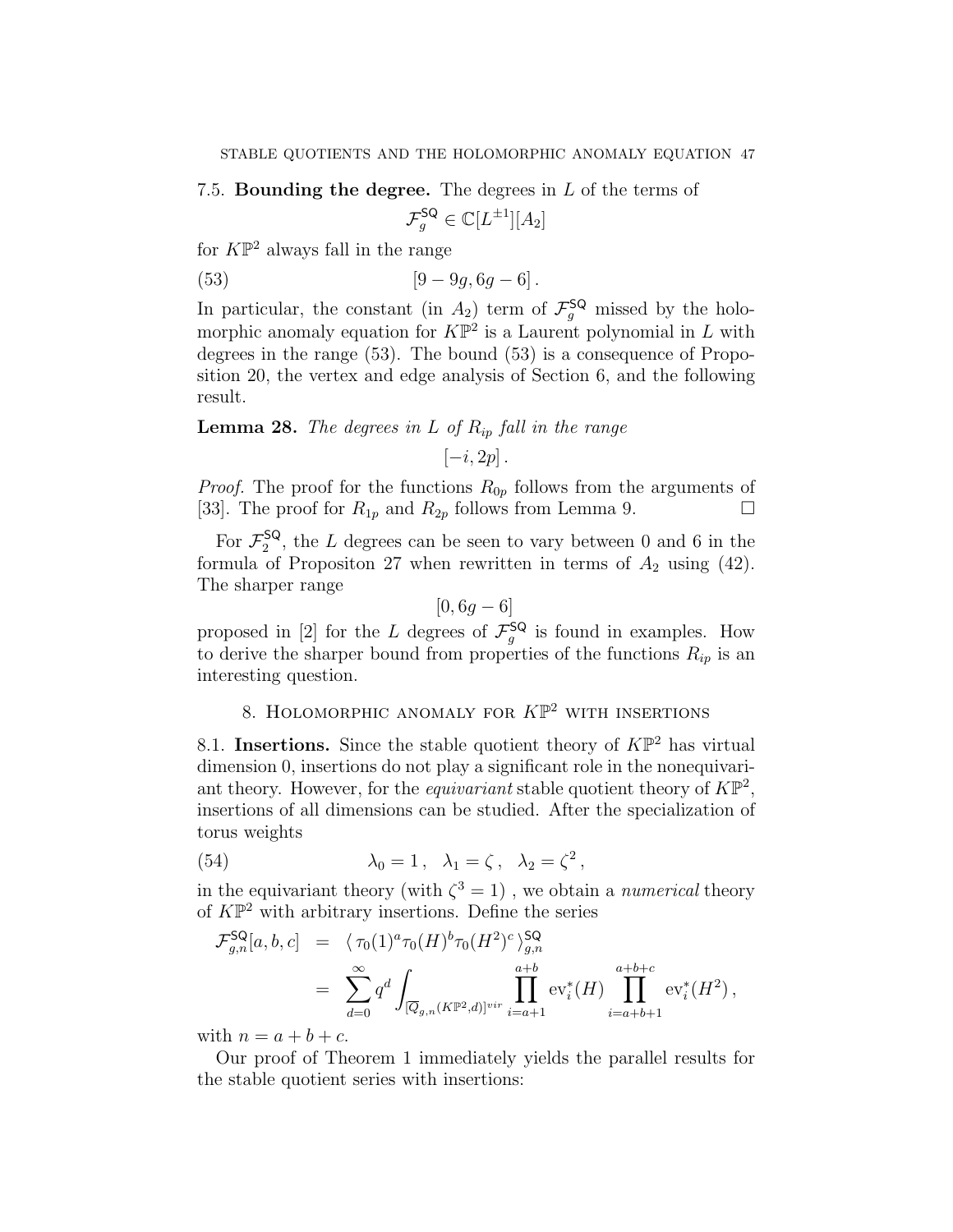(i) 
$$
\mathcal{F}_{g,n}^{\mathsf{SQ}}[a, b, c] \in \mathbb{C}[L^{\pm 1}][A_2, C_1, C_1^{-1}]
$$
 for  $2g - 2 + n > 0$ ,

- (ii)  $\mathcal{F}_{g,n}^{\mathsf{SQ}}[a, b, c]$  is of degree  $\leq 3g 3 + c$  in  $A_2$ ,
- (iii)  $\frac{\partial^k \mathcal{F}_{g,n}^{SQ}[a,b,c]}{\partial T^k} \in \mathbb{C}[L^{\pm 1}][A_2, C_1, C_1^{-1}]$  for  $2g 2 + n \geq 0$  and  $k \geq 1$ ,
- (iv)  $\frac{\partial^k \mathcal{F}_{g,n}^{SQ}[a,b,c]}{\partial T^k}$  is homogeneous of degree  $k + b c$  in  $C_1^{-1}$ .

For example, a computation by Proposition 21 yields

$$
\mathcal{F}_{0,3}^{\mathsf{SQ}}[0,0,3] = \langle \tau_0(H^2)^3 \rangle_{g,n}^{\mathsf{SQ}} = -\frac{1}{3} \left( \frac{C_1}{L} \right)^3
$$

.

.

A natural question is whether a holomorphic anomaly equation of the form of Theorem 2 holds for  $\mathcal{F}_{g,n}^{\mathsf{SQ}}[a, b, c]$ . The answer is yes, but with an additional descendent term.

Insertions of higher powers of  $H$  can also be included in the stable quotient theory of  $K\mathbb{P}^2$ . However, because of the specialization of torus weights (54), insertions of  $H^k$  for  $k \geq 3$  can be reduced to insertions of  $1, H, H<sup>2</sup>$  via the relation

$$
\tau_0(H^r) = \tau_0(H^s) \quad \text{for} \quad r \equiv s \mod 3.
$$

8.2. **Holomorphic anomaly equation.** Let  $\pi$  be a morphism to the moduli space of stable curves determined by the domain,

$$
\pi: \overline{Q}_{g,n}(K\mathbb{P}^2, d) \to \overline{M}_{g,n}.
$$

Define following the series of stable quotient invariants with descendents,

$$
\mathcal{F}_{g,n}^{\mathsf{SQ}}[a,b,c,\delta] = \langle \tau_0(1)^a \tau_0(H)^b \tau_0(H^2)^c \widetilde{\tau}_1(H)^{\delta} \rangle_{g,n=a+b+c+\delta}^{\mathsf{SQ}}
$$

The descendent  $\tilde{\tau}_1(H)$  here<sup>19</sup> corresponds to the insertion

$$
\pi^*(\psi_i)\cdot\mathrm{ev}_i^*(H)
$$

with respect to the cotangent line *pulled-back* via  $\pi$ .

Theorem 29. For  $2g - 2 + n > 0$  and a partition  $n = a + b + c$ ,

$$
\frac{1}{C_1^2} \frac{\partial \mathcal{F}_{g,n}^{\mathsf{SQ}}[a,b,c]}{\partial A_2} = \frac{1}{2} \sum \frac{\partial \mathcal{F}_{g_1,n_1}^{\mathsf{SQ}}[a_1,b_1,c_1]}{\partial T} \frac{\partial \mathcal{F}_{g_2,n_2}^{\mathsf{SQ}}[a_2,b_2,c_2]}{\partial T} + \frac{1}{2} \frac{\partial^2 \mathcal{F}_{g_2-1,n}^{\mathsf{SQ}}[a,b,c]}{\partial T^2} - \frac{1}{3} c \mathcal{F}_{g,n}^{\mathsf{SQ}}[a,b,c-1,1].
$$

<sup>19</sup>The tilde is used to indicate the pulled-back cotangent line.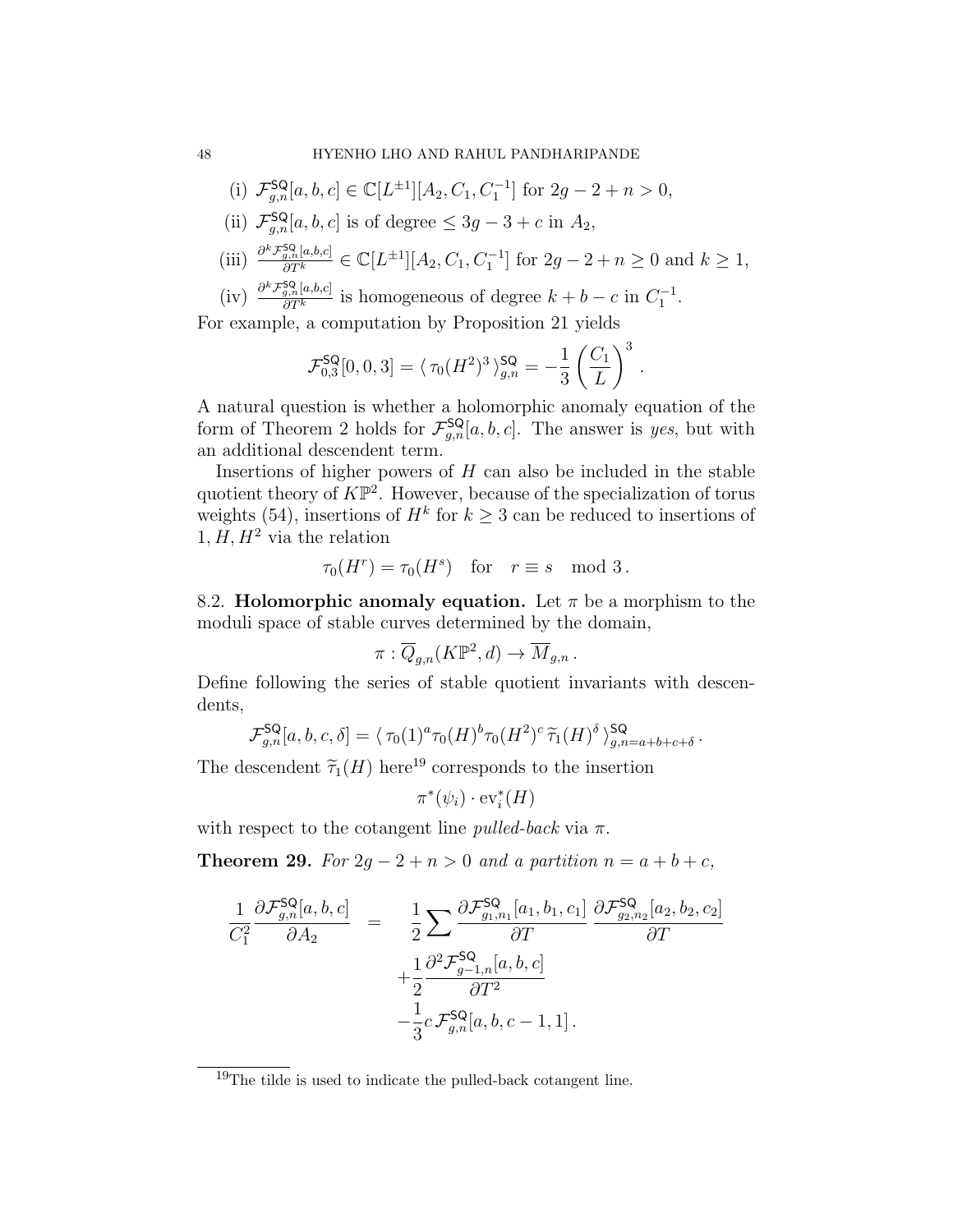The sum in the first term on the right is over all genus decompositions

$$
g_1+g_2=g
$$

and all distributions of the  $n$  markings to the two parts. The point distributions determines decompositions

$$
n_1 + n_2 = n \,, \ \ a_1 + a_2 = a \,, \ \ b_1 + b_2 = b \,, \ \ c_1 + c_2 = c \,.
$$

In fact, each such decomposition occurs

$$
\binom{a}{a_1, a_2} \binom{b}{b_1, b_2} \binom{c}{c_1, c_2}
$$

times in the sum. The distributions are required to satisfy

$$
2g_1 - 2 + n_1 \ge 0, \quad 2g_2 - 2 + n_2 \ge 0.
$$

The unstable genus 0 cases in the sum are defined by

$$
\frac{\partial \mathcal{F}_{0,2}^{\mathsf{SQ}}(H^r, H^s)}{\partial T} = \langle H^r, H^s, H \rangle_{0,3}^{\mathsf{SQ}},
$$

and the unstable genus 1 cases are defined as in Section 7.2.

In the second term on the right, further unstable terms in genus 0 and 1 may appear. In genus 0, the definitions are

$$
\frac{\partial^2 \mathcal{F}_{0,2}^{\mathsf{SQ}}(H^r, H^s)}{\partial T^2} = \langle H^r, H^s, H, H \rangle_{0,4}^{\mathsf{SQ}},
$$

$$
\frac{\partial^2 \mathcal{F}_{0,1}^{\mathsf{SQ}}(H^r)}{\partial T^2} = \langle H^r, H, H \rangle_{0,3}^{\mathsf{SQ}}.
$$

In genus 1, the unstable cases are defined again as in Section 7.2. Together, the first two terms on right exactly match the holomorphic anomaly equation of Theorem 2 for  $K\mathbb{P}^2$  without insertions.

The inclusion and precise form of the new third term was motivated by the recent work of Oberdieck and Pixton [32] on the holomorphic anomaly equation for the elliptic curve E. While our theory of  $K\mathbb{P}^2$ and the theory of  $E$  appear to have little in common, at least two features are parallel: both targets are Calabi-Yau and both theories admit nontrivial insertions<sup>20</sup>. Oberdieck and Pixton prove a holomorphic anomaly equation (at the cycle level) for the elliptic curve where the differentiation on the left side is with respect to the Eisenstein series  $E_2$ (instead of  $A_2$  here for  $K\mathbb{P}^2$ ). The equation of Oberdieck and Pixton has a third term exactly involving a single pulled-back descendent.<sup>21</sup>

<sup>&</sup>lt;sup>20</sup>The moduli spaces of maps to  $E$  have *positive* virtual dimension.

 $21$ After attending Pixton's lecture at the Institute Henri Poincaré in Paris in March 2017, we realized the parallel term is correct for our  $K\mathbb{P}^2$  theory.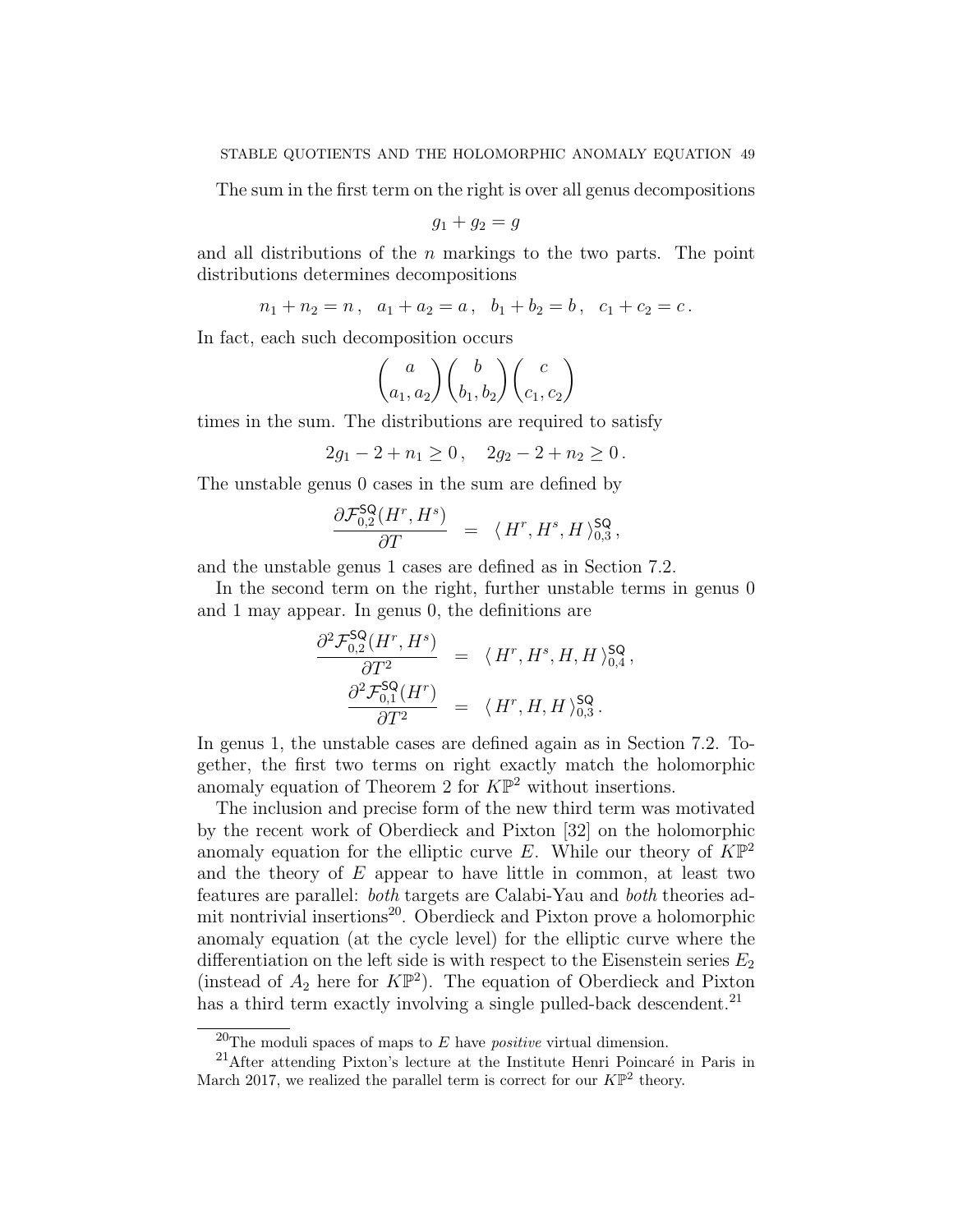8.3. Proof of Theorem 29. The localization formula of Proposition 21 can be easily extended to include the new descendent insertion.

### Proposition 30. We have

$$
Cont_{\Gamma}(H^{k_1}, \ldots, H^{k_n}, \pi^*(\psi_{n+1})H) =
$$
  

$$
\frac{1}{|\mathrm{Aut}(\Gamma)|} \sum_{\mathbf{A} \in \mathbb{Z}_{\geq 0}^{\mathsf{F}}} \prod_{v \in \mathsf{V}} Cont_{\Gamma}^{\mathbf{A}}(v) \prod_{e \in \mathsf{E}} Cont_{\Gamma}^{\mathbf{A}}(e) \prod_{l \in \mathsf{L}} Cont_{\Gamma}^{\mathbf{A}}(l),
$$

where the leg contribution is

$$
\text{Cont}_{\Gamma}^{\mathsf{A}}(l) = (-1)^{\mathsf{A}(l)-1} \left[ e^{-\frac{\langle (1,1) \rangle_{0,2}^{\mathsf{P}(l),0+}}{z}} \overline{\mathsf{S}}_{\mathsf{p}(l)}(H^{k_l}) \right]_{z^{\mathsf{A}(l)-1}}
$$

for  $l \in \{1, \ldots, n\}$  and

$$
\text{Cont}_{\Gamma}^{\mathsf{A}}(l) \;\; = \;\; (-1)^{\mathsf{A}(l)-1} \left[ e^{-\frac{\langle \langle 1,1 \rangle \rangle^{\mathsf{p}(l),0+}_{{}_{2}}}{z}} z \overline{\mathbb{S}}_{\mathsf{p}(l)}(H) \right]_{z^{\mathsf{A}(l)-1}}
$$

for  $l = n + 1$ . The vertex and edge contributions are same as before.

Let l be a leg of  $\Gamma$  with insertion  $H^2$ . The X derivative of the leg contribution of l is

$$
\frac{\partial \text{Cont}_{\Gamma}^{\mathsf{A}}(l)}{\partial X} = \begin{cases} (-1)^{a} \frac{L}{C_1 C_2} \frac{R_{1 \, a-2}}{\lambda_{\mathsf{p}(l)}^{a-3}} & \text{if } a \ge 2\\ 0 & \text{if } a = 1, \end{cases}
$$

where  $a = A(l)$ . Let l be a leg of  $\Gamma$  with insertion  $\pi^*(\psi)H$ . The X derivative of the leg contribution of  $l$  is

$$
\text{Cont}_{\Gamma}^{\mathsf{A}}(\widetilde{l}) = \begin{cases} (-1)^{a+1} \frac{L}{C_1} \frac{R_{1\,a-2}}{\lambda_{\mathsf{p}(\widetilde{l})}^{a-3}} & \text{if } a \ge 2\\ 0 & \text{if } a = 1, \end{cases}
$$

where  $a = A(l)$ . Hence, when  $p(l) = p(l)$  and  $A(l) = A(l)$ , we obtain the equation<sup>22</sup>

$$
\frac{1}{C_1^2} \frac{\partial \text{Cont}_{\Gamma}^{\mathsf{A}}(l)}{\partial A_2} = \frac{L^3}{3C_1^2} \frac{\partial \text{Cont}_{\Gamma}^{\mathsf{A}}(l)}{\partial X} = -\frac{1}{3} \text{Cont}_{\Gamma}^{\mathsf{A}}(\widetilde{l}),
$$

which explains the third term on the right side of holomorphic anomaly equation of Theorem 29. The proof Theorem 29 then follows by exactly the same argument used for the proof Theorem 2.

In fact, the same proof yields a general holomorphic anomaly equation for all series including the insertion  $\tilde{\tau}_1(H)$ ,

<sup>&</sup>lt;sup>22</sup>We have used the identity  $L^3 = C_1^2 C_2$  obtained from (29).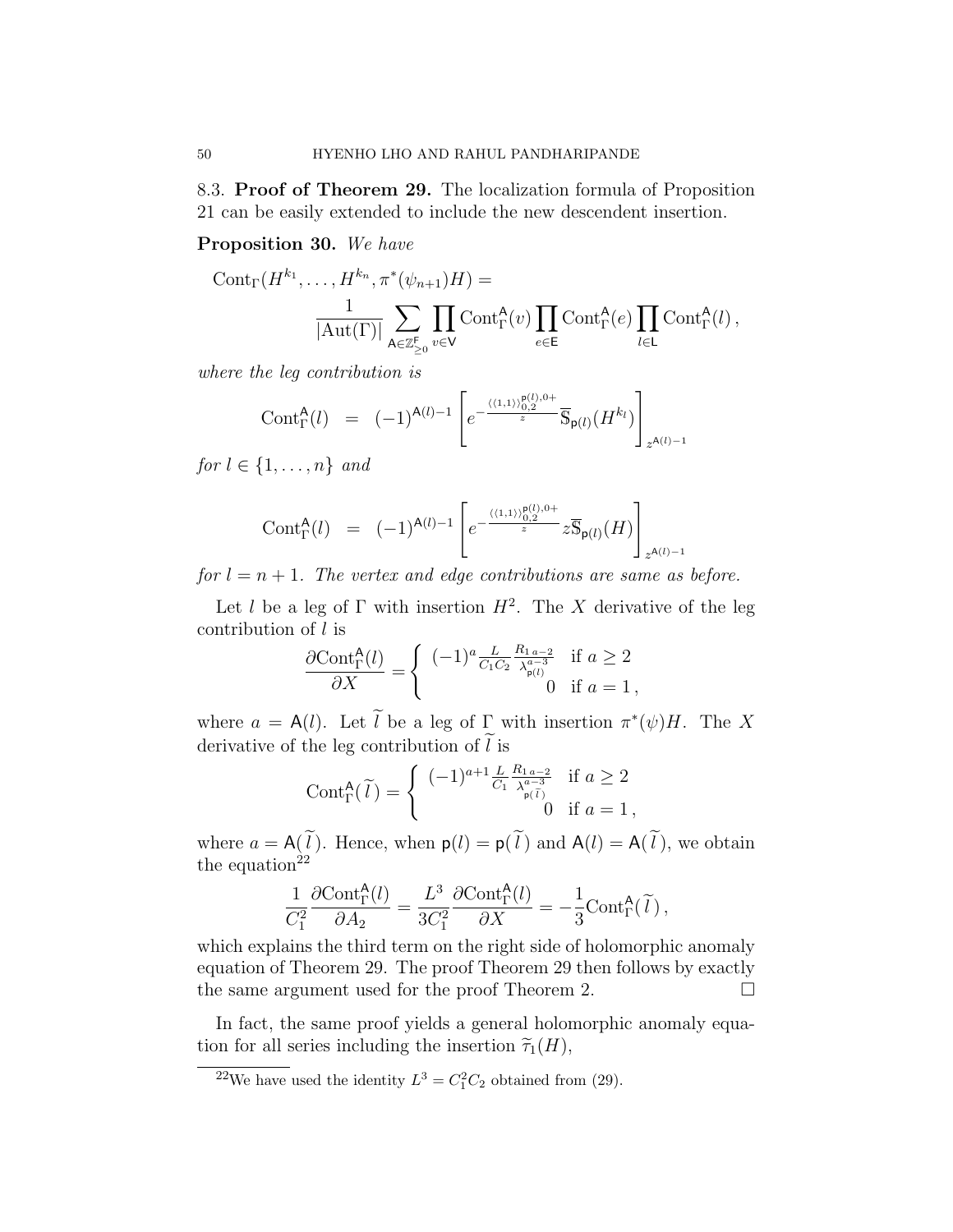$$
\frac{1}{C_1^2} \frac{\partial \mathcal{F}_{g,n}^{\mathsf{SQ}}[a,b,c,\delta]}{\partial A_2} = \frac{1}{2} \sum \frac{\partial \mathcal{F}_{g_1,n_1}^{\mathsf{SQ}}[a_1,b_1,c_1,\delta_1]}{\partial T} \frac{\partial \mathcal{F}_{g_2,n_2}^{\mathsf{SQ}}[a_2,b_2,c_2,\delta_2]}{\partial T} \n+ \frac{1}{2} \frac{\partial^2 \mathcal{F}_{g-1,n}^{\mathsf{SQ}}[a,b,c,\delta]}{\partial T^2} \n- \frac{1}{3} c \mathcal{F}_{g,n}^{\mathsf{SQ}}[a,b,c-1,\delta+1].
$$

#### **REFERENCES**

- [1] M. Aganagic, A. Klemm, M. Mariño, C. Vafa, *The topological vertex*, Comm. Math. Phys. 254 (2005), 425–478.
- [2] M. Alim, E. Scheidegger, S.-T. Yau, J. Zhou, Special polynomial rings, quasi modular forms and duality of topological strings, Adv. Theor. Math. Phys. 18 (2014), 401–467.
- [3] K. Behrend, B. Fantechi, The intrinsic normal cone, Invent. Math. 128 (1997), 45–88.
- [4] M. Bershadsky, S. Cecotti, H. Ooguri, and C. Vafa, Holomorphic anomalies in topological field theories, Nucl. Phys. B405 (1993), 279–304.
- [5] V. Bouchard, A. Klemm, M. Mariño, and S. Pasquetti, Remodelling the Bmodel, Comm. Math. Phys. 287 (2009), 117–178.
- [6] I. Ciocan-Fontanine and B. Kim, Moduli stacks of stable toric quasimaps, Adv. in Math. 225 (2010), 3022–3051.
- [7] I. Ciocan-Fontanine and B. Kim, Wall-crossing in genus zero quasimap theory and mirror maps, Algebr. Geom. 1 (2014), 400–448.
- [8] I. Ciocan-Fontanine and B. Kim, Big I-functions in Development of moduli theory Kyoto 2013, 323–347, Adv. Stud. Pure Math. 69, Math. Soc. Japan, 2016.
- [9] I. Ciocan-Fontanine and B. Kim, Quasimap wallcrossings and mirror symmetry, arXiv:1611.05023.
- [10] I. Ciocan-Fontanine and B. Kim, Higher genus quasimap wall-crossing for semi-positive targets, JEMS 19 (2017), 2051-2102.
- [11] I. Ciocan-Fontanine, B. Kim, and D. Maulik, Stable quasimaps to GIT quotients, J. Geom. Phys. 75 (2014), 17–47.
- [12] E. Clader, F. Janda, and Y. Ruan, Higher genus quasimap wall-crossing via localization, arXiv:1702.03427.
- [13] Y. Cooper and A. Zinger, Mirror symmetry for stable quotients invariants, Michigan Math. J. 63 (2014), 571–621.
- [14] K. Costello and S. Li, Quantum BCOV theory on Calabi-Yau manifolds and the higher genus B-model, arXiv:1201.4501.
- [15] D. Cox and S. Katz, Mirror symmetry and algebraic geometry, Mathematical Surveys and Monographs 68: Amer. Math. Soc., Providence, RI, 1999.
- [16] B. Eynard, M. Mariño, and N. Orantin, *Holomorphic anomaly and matrix* models, JHEP 58 (2007).
- [17] B. Fang, M. C.-C. Liu, and Z. Zong, On the remodelling conjecture for toric Calabi-Yau 3-orbifolds, arXiv:1604.07123.